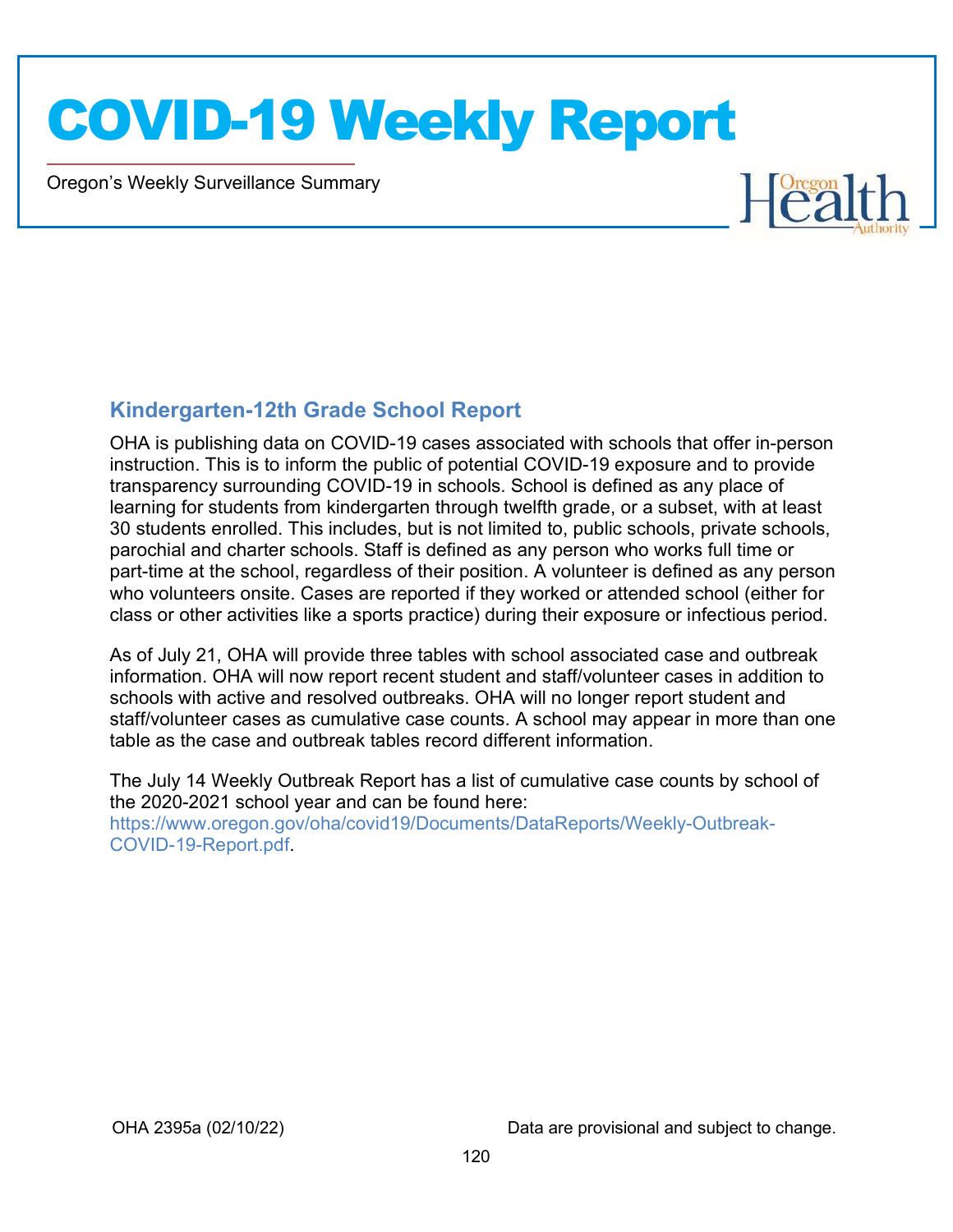Oregon's Weekly Surveillance Summary



Table 7 below includes all schools that have recent cases, defined as 1 or more cases of COVID-19 in students or staff/volunteers where the most recent onset occurred within the past 28 days. Student and staff/volunteer cases with onset beyond the past 28 days will be removed from the student and staff/volunteer case counts in Table 7. Schools where all cases of COVID-19 have resolved, defined as no new cases in 28 days after the last case's onset, will be removed from the Kindergarten-12th Grade School Report. Previous versions of the report can be found in the archive.

As of September 22, 2022, all cases associated with school outbreaks will be reported in the active (Table 8) and resolved (Table 9) tables. Case counts may include cases who were not at school but are close contacts of those exposed at school. This provides a more accurate picture of the scale of K-12 related outbreaks because they may link to other cases in the community.

Table 8 includes all schools with active outbreaks, defined as 2 or more cases of COVID-19 in students or staff/volunteers that have a shared, defined exposure within a school setting and where the most recent onset occurred within the past 28 days. Schools that have resolved outbreaks, defined as 2 or more cases of COVID-19 in students or staff/volunteers that have a shared, defined exposure within a school setting and where the most recent onset occurred between 28-56 days ago, will be moved to a separate table (Table 9). Schools that have closed outbreaks, defined as 2 or more cases of COVID-19 in students or staff/volunteers that have a shared, defined exposure within a school setting and where the most recent onset occurred more than 56 days ago, will not be included in the Kindergarten-12th Grade School Report. Any suspected school outbreak is required to be reported to the local public health authority (see OAR 333-018-015). Local health department and tribal partners investigate to identify outbreaks in these settings. This list of outbreaks will be updated as investigations continue, and as we learn about epidemiologic links between cases.

#### Table 7. Recent cases

Schools with recent COVID-19 cases (n=655)

| <b>School Name</b>         | <b>Address</b>                               | County       | <b>Students</b> | Staff/<br>volunteers | Most recent<br>onset |
|----------------------------|----------------------------------------------|--------------|-----------------|----------------------|----------------------|
| <b>Baker Middle School</b> | 2320 Washington Ave,<br>Baker City, OR 97814 | <b>Baker</b> |                 |                      | 2022-01-30           |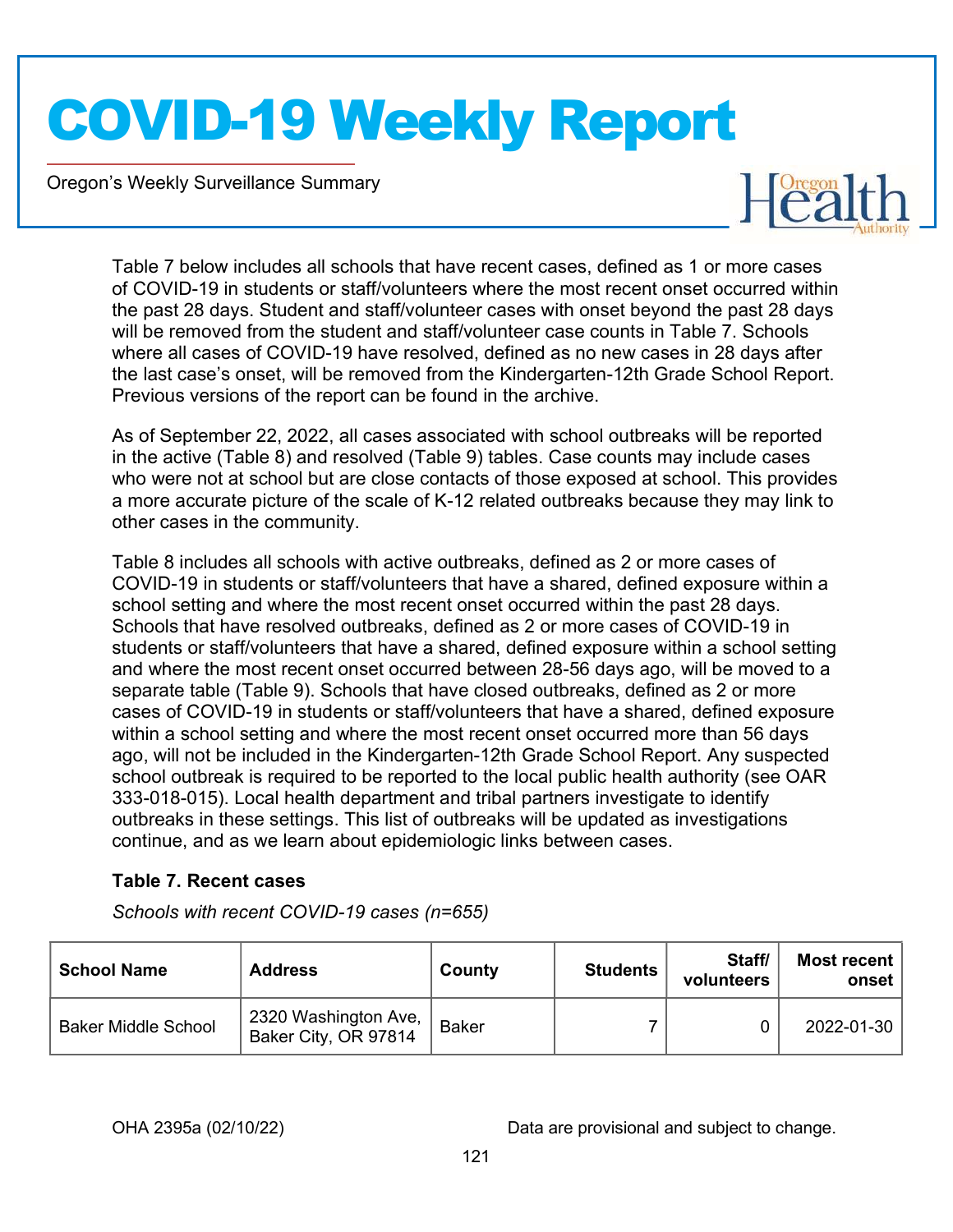Oregon's Weekly Surveillance Summary



| <b>School Name</b>                               | <b>Address</b>                                 | County    | <b>Students</b> | Staff/<br>volunteers | <b>Most recent</b><br>onset |
|--------------------------------------------------|------------------------------------------------|-----------|-----------------|----------------------|-----------------------------|
| Talmadge Middle<br>School                        | 51 16th Street,<br>Independence, OR<br>97351   | Polk      | 23              | $\mathbf 0$          | 2022-02-01                  |
| <b>Central High School</b>                       | 1530 Monmouth St,<br>Independence, OR<br>97351 | Polk      | 46              | $\mathbf 0$          | 2022-02-02                  |
| <b>Falls City Elementary</b><br>School           | 177 Prospect Ave,<br>Falls City, OR 97344      | Polk      | 3               | $\mathbf 0$          | 2022-01-25                  |
| <b>Sherman County</b><br>School                  | 65912 High School Lp,<br>Moro, OR 97039        | Sherman   | 35              | $\mathbf 0$          | 2022-02-01                  |
| <b>East Elementary</b><br>School                 | 3905 Alder Ln,<br>Tillamook, OR 97141          | Tillamook | 20              | $\mathbf 0$          | 2022-02-03                  |
| <b>Liberty Elementary</b><br>School              | 1700 9th St,<br>Tillamook, OR 97141            | Tillamook | 13              | $\mathbf 0$          | 2022-02-01                  |
| <b>South Prairie</b><br><b>Elementary School</b> | 6855 S Prairie Rd,<br>Tillamook, OR 97141      | Tillamook | 5               | $\mathbf 0$          | 2022-02-04                  |
| <b>Tillamook Junior High</b><br>School           | 3906 Alder Ln,<br>Tillamook, OR 97141          | Tillamook | 9               | 1                    | 2022-02-01                  |
| <b>Tillamook High School</b>                     | 2605 12th St,<br>Tillamook, OR 97141           | Tillamook | 20              | 1                    | 2022-02-03                  |
| Nestucca Valley<br><b>Elementary School</b>      | 36925 Hwy 101 S,<br>Cloverdale, OR 97112       | Tillamook | 6               | $\mathbf 0$          | 2022-01-30                  |
| Cedar Ridge Middle<br>School                     | 17100 Bluff Road,<br>Sandy, OR 97055           | Clackamas | $\overline{2}$  | $\mathbf{0}$         | 2022-02-05                  |
| Garibaldi Grade<br>School                        | 604 Cypress St,<br>Garibaldi, OR 97118         | Tillamook | 8               | 0                    | 2022-01-29                  |
| <b>Nehalem Elementary</b><br>School              | 36300 8th St,<br>Nehalem, OR 97131             | Tillamook | 3               | 0                    | 2022-01-22                  |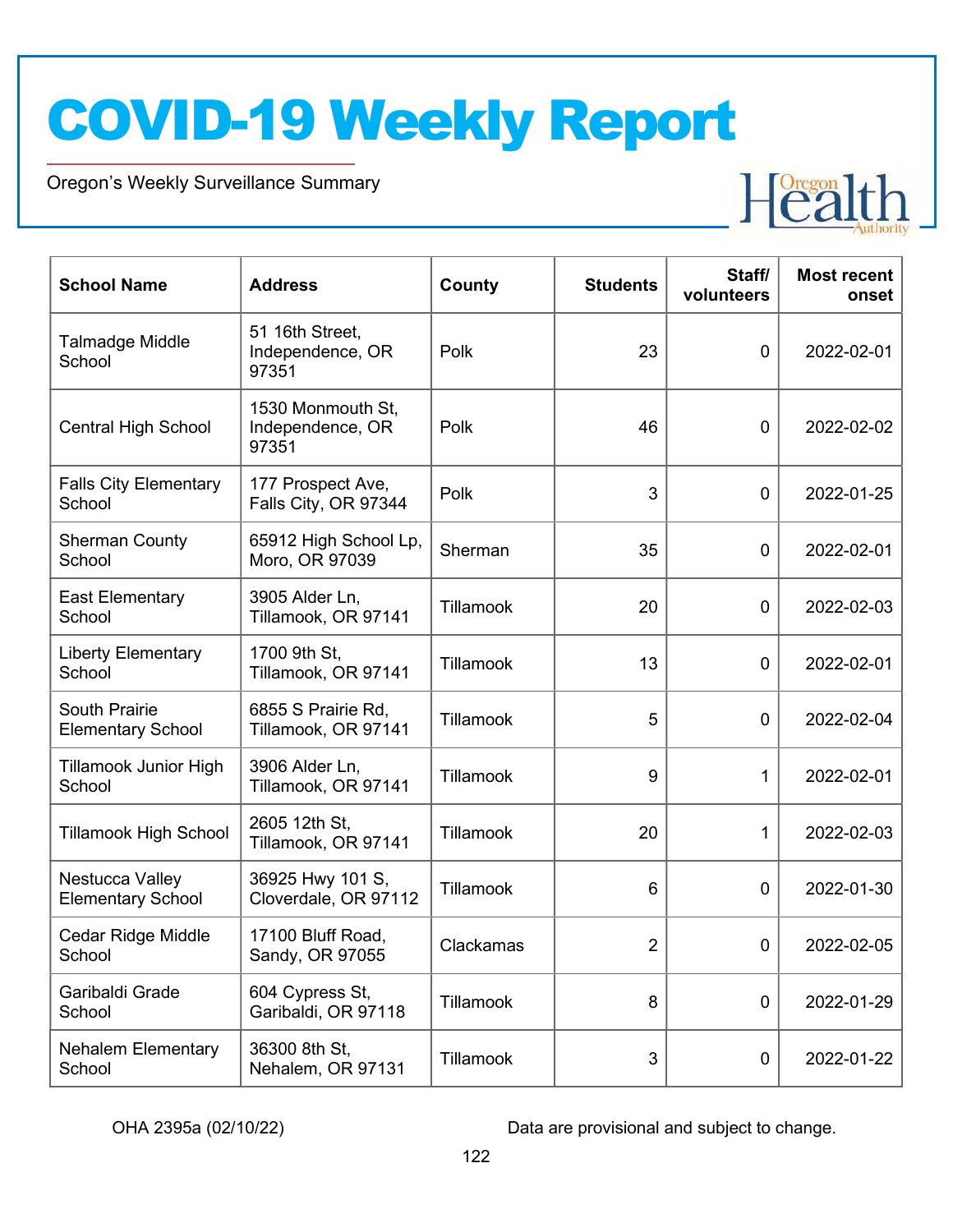Oregon's Weekly Surveillance Summary



| <b>School Name</b>                             | <b>Address</b>                                 | County    | <b>Students</b> | Staff/<br>volunteers | <b>Most recent</b><br>onset |
|------------------------------------------------|------------------------------------------------|-----------|-----------------|----------------------|-----------------------------|
| Neah-Kah-Nie High<br>School                    | 24705 US-101,<br>Rockaway Beach, OR<br>97136   | Tillamook | 7               | $\mathbf 0$          | 2022-02-01                  |
| Nestucca High School                           | 34660 Parkway Dr,<br>Cloverdale, OR 97112      | Tillamook | $\overline{4}$  | $\mathbf 0$          | 2022-02-01                  |
| <b>Clara Brownell Middle</b>                   | 1300 7th St, Umatilla,<br>OR 97882             | Umatilla  | 1               | $\mathbf 0$          | 2022-01-13                  |
| Umatilla High School                           | 1400 7th St, Umatilla,<br>OR 97882             | Umatilla  | $\overline{2}$  | 1                    | 2022-01-20                  |
| <b>Sunset Elementary</b><br>School             | 300 E Catherine Ave,<br>Hermiston, OR 97838    | Umatilla  | 1               | $\mathbf 0$          | 2022-01-26                  |
| <b>West Park Elementary</b><br>School          | 555 SW 7th St,<br>Hermiston, OR 97838          | Umatilla  | $\mathbf 0$     | 1                    | 2022-02-06                  |
| <b>Armand Larive Middle</b><br>School          | 1497 SW 9th St,<br>Hermiston, OR 97838         | Umatilla  | $\overline{7}$  | $\mathbf 0$          | 2022-01-27                  |
| Hermiston High<br>School                       | 600 S 1st St,<br>Hermiston, OR 97838           | Umatilla  | 15              | $\mathbf 0$          | 2022-01-27                  |
| Sherwood Heights<br><b>Elementary School</b>   | 3235 SW Nye Ave,<br>Pendleton, OR 97801        | Umatilla  | 1               | $\mathbf 0$          | 2022-01-18                  |
| Washington<br><b>Elementary School</b>         | 1205 SE Byers Ave,<br>Pendleton, OR 97801      | Umatilla  | 7               | 2                    | 2022-01-27                  |
| <b>Beavercreek</b><br><b>Elementary School</b> | 21944 S Yeoman Rd,<br>Beavercreek, OR<br>97004 | Clackamas | 1               | $\mathbf 0$          | 2022-01-20                  |
| Sunridge Middle<br>School                      | 700 SW Runnion Ave,<br>Pendleton, OR 97801     | Umatilla  | 6               | $\mathbf 0$          | 2022-01-29                  |
| Pendleton High<br>School                       | 1800 NW Carden Ave,<br>Pendleton, OR 97801     | Umatilla  | 4               | $\overline{2}$       | 2022-02-02                  |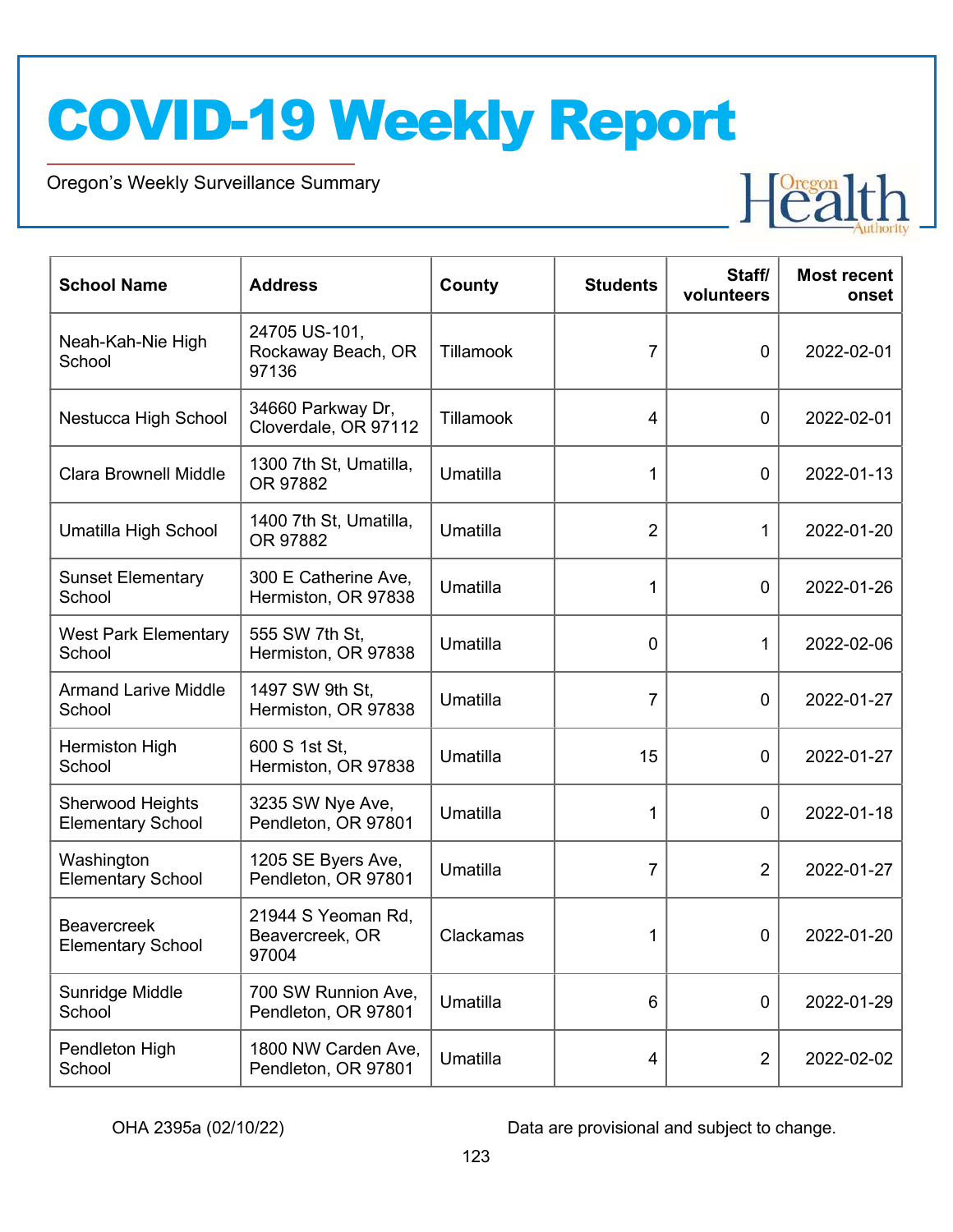Oregon's Weekly Surveillance Summary



| <b>School Name</b>                      | <b>Address</b>                                    | County    | <b>Students</b> | Staff/<br>volunteers | <b>Most recent</b><br>onset |
|-----------------------------------------|---------------------------------------------------|-----------|-----------------|----------------------|-----------------------------|
| <b>Weston Middle School</b>             | 205 E Wallace,<br>Weston, OR 97886                | Umatilla  | 1               | $\mathbf{0}$         | 2022-02-01                  |
| Weston-McEwen High<br>School            | 540 E Main St,<br>Athena, OR 97813                | Umatilla  | $\overline{2}$  | 1                    | 2022-01-25                  |
| McLoughlin High<br>School               | 120 S Main St, Milton-<br>Freewater, OR 97862     | Umatilla  | $\mathbf 1$     | $\mathbf 0$          | 2022-01-15                  |
| <b>Central Elementary</b><br>School     | 701 H Ave, La<br>Grande, OR 97850                 | Union     | 15              | $\overline{0}$       | 2022-01-25                  |
| Greenwood<br><b>Elementary School</b>   | 2300 N Spruce St, La<br><b>Grande, OR 97850</b>   | Union     | 5               | $\mathbf 0$          | 2022-01-17                  |
| <b>Island City Elementary</b><br>School | 10201 W 4th St, Island<br>City, OR 97850          | Union     | 8               | $\overline{0}$       | 2022-01-24                  |
| <b>Holcomb Elementary</b><br>School     | 14625 S Holcomb<br>Blvd, Oregon City, OR<br>97045 | Clackamas | 1               | $\mathbf 0$          | 2022-01-17                  |
| La Grande Middle<br>School              | 1108 4th St, La<br>Grande, OR 97850               | Union     | 3               | $\overline{0}$       | 2022-01-19                  |
| La Grande High<br>School                | 708 K Ave, La<br>Grande, OR 97850                 | Union     | $\overline{2}$  | $\overline{0}$       | 2022-01-24                  |
| Joseph Charter<br>School                | 400 Wm E Williams<br>Ave, Joseph, OR<br>97846     | Wallowa   | 9               | 1                    | 2022-01-26                  |
| <b>Wallowa Elementary</b><br>School     | 315 First St, Wallowa,<br>OR 97885                | Wallowa   | $\overline{2}$  | $\Omega$             | 2022-01-13                  |
| Wallowa High School                     | 315 E 1st St, Wallowa,<br>OR 97885                | Wallowa   | 4               | $\mathbf 0$          | 2022-01-22                  |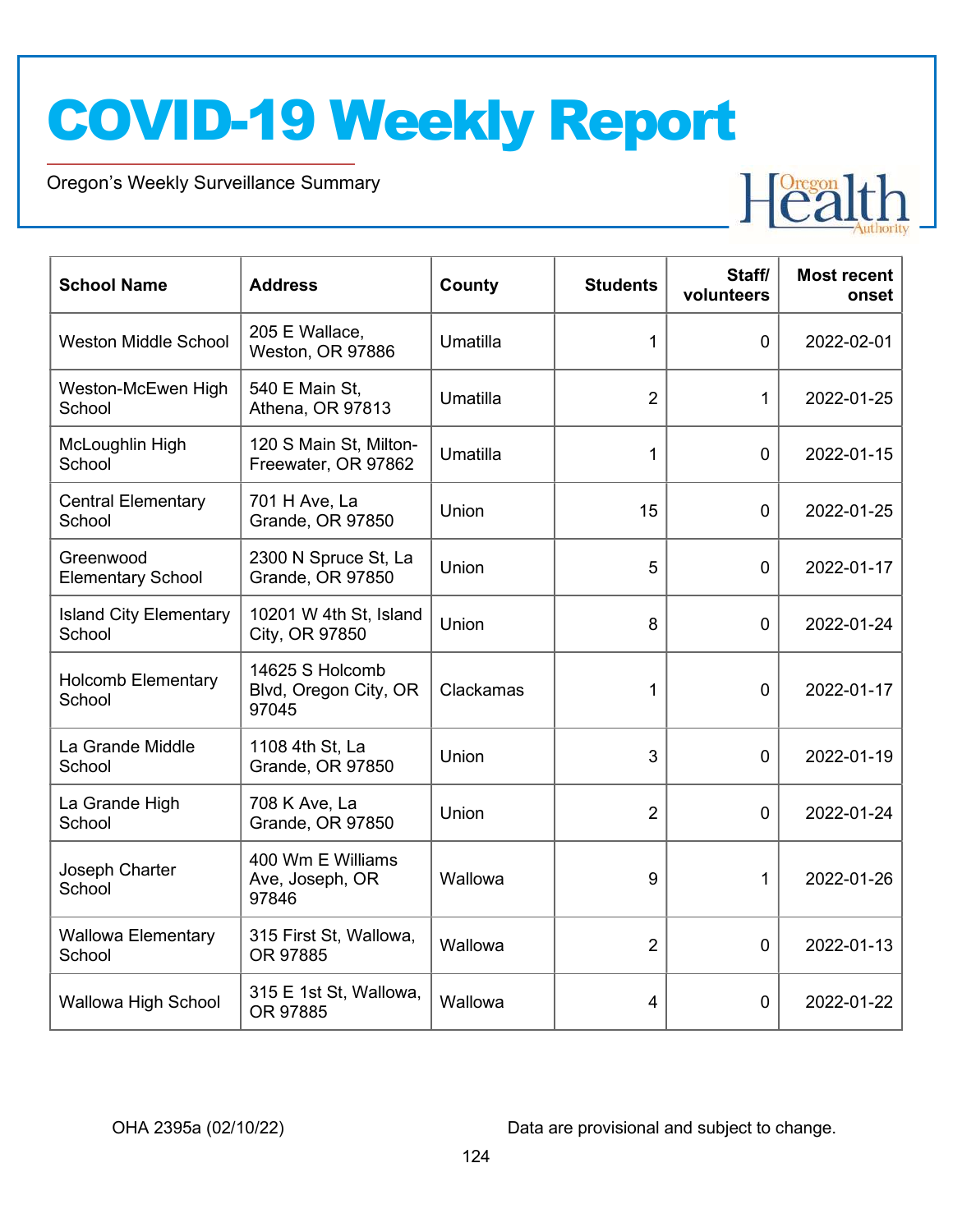Oregon's Weekly Surveillance Summary



| <b>School Name</b>                                | <b>Address</b>                                    | County     | <b>Students</b> | Staff/<br>volunteers | <b>Most recent</b><br>onset |
|---------------------------------------------------|---------------------------------------------------|------------|-----------------|----------------------|-----------------------------|
| Gaffney Lane<br><b>Elementary School</b>          | 13521 S Gaffney Ln,<br>Oregon City, OR<br>97045   | Clackamas  | 3               | $\mathbf 0$          | 2022-01-29                  |
| <b>Enterprise Elementary</b><br>School            | 201 SE 4th St,<br>Enterprise, OR 97828            | Wallowa    | $\mathbf 1$     | $\mathbf 0$          | 2022-01-26                  |
| Enterprise High<br>School                         | 201 SE 4th St,<br>Enterprise, OR 97828            | Wallowa    | 8               | $\mathbf 0$          | 2022-01-31                  |
| <b>Chenowith Elementary</b><br>School             | 922 Chenowith Loop<br>Rd, The Dalles, OR<br>97058 | Wasco      | 12              | $\mathbf 0$          | 2022-01-30                  |
| <b>Mosier Community</b><br>School                 | 1204 1st Ave, Mosier,<br>OR 97040                 | Wasco      | $\overline{2}$  | $\mathbf 0$          | 2022-01-17                  |
| <b>Colonel Wright</b><br><b>Elementary School</b> | 610 W 14th St, The<br>Dalles, OR 97058            | Wasco      | 14              | $\mathbf 0$          | 2022-02-03                  |
| Dry Hollow<br><b>Elementary School</b>            | 1314 E 19th St, The<br>Dalles, OR 97058           | Wasco      | 8               | $\mathbf 0$          | 2022-02-03                  |
| Jennings Lodge<br><b>Elementary School</b>        | 18521 SE River Rd,<br>Milwaukie, OR 97267         | Clackamas  | 1               | $\mathbf 0$          | 2022-01-14                  |
| <b>The Dalles Middle</b><br>School                | 1100 E 12th St, The<br>Dalles, OR 97058           | Wasco      | 24              | $\mathbf 0$          | 2022-02-04                  |
| The Dalles High<br>School                         | 220 E 10th St, The<br>Dalles, OR 97058            | Wasco      | 49              | $\mathbf 0$          | 2022-02-03                  |
| Maupin Grade School                               | 308 Deschutes Ave,<br>Maupin, OR 97037            | Wasco      | 4               | $\mathbf 0$          | 2022-01-31                  |
| South Wasco County<br><b>High School</b>          | 699 4th St, Maupin,<br>OR 97037                   | Wasco      | 11              | $\mathbf 0$          | 2022-01-25                  |
| <b>Metzger Elementary</b><br>School               | 10350 SW Lincoln St,<br><b>Tigard, OR 97223</b>   | Washington | 1               | $\pmb{0}$            | 2022-01-16                  |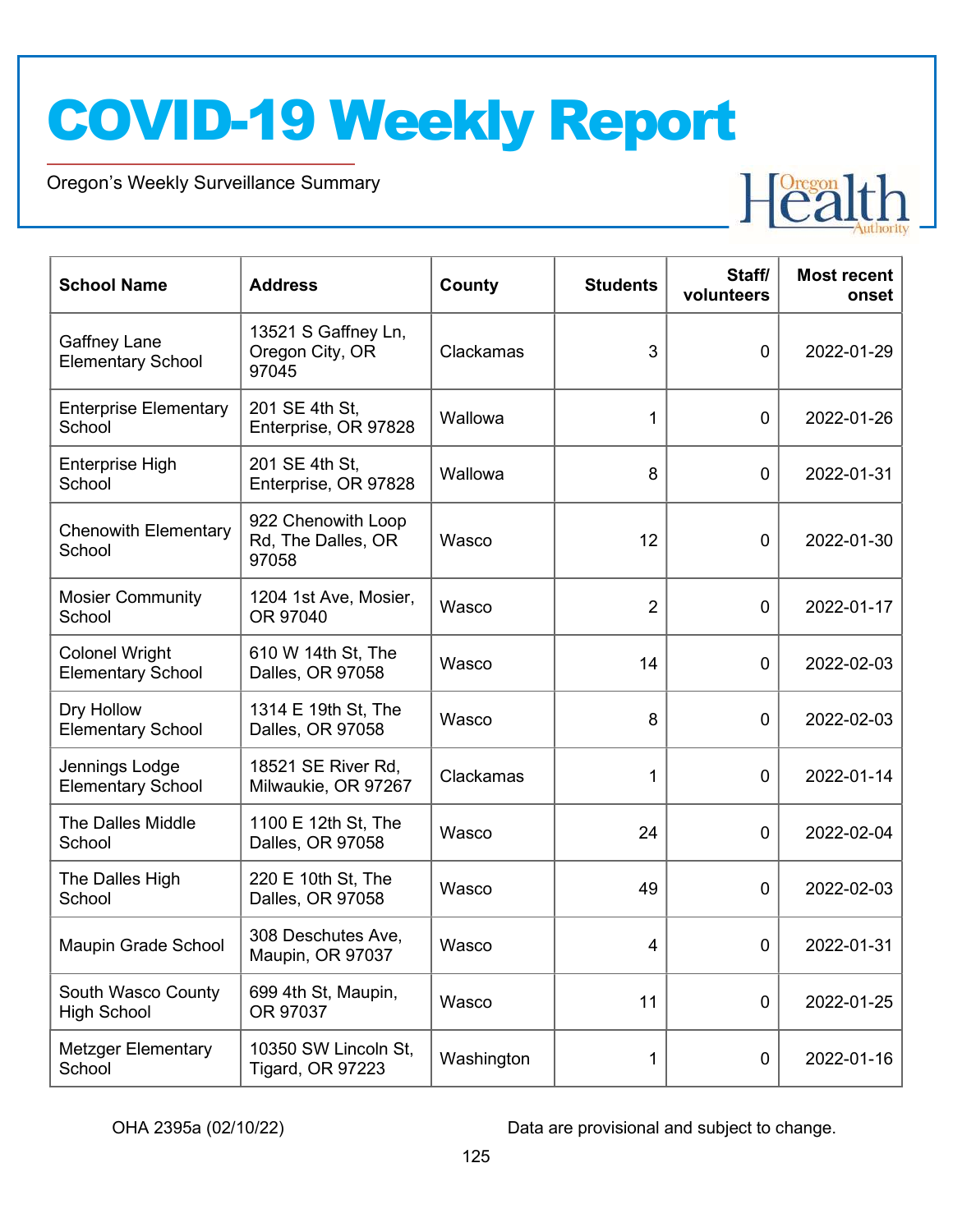Oregon's Weekly Surveillance Summary



| <b>School Name</b>                             | <b>Address</b>                                      | County     | <b>Students</b> | Staff/<br>volunteers | <b>Most recent</b><br>onset |
|------------------------------------------------|-----------------------------------------------------|------------|-----------------|----------------------|-----------------------------|
| <b>Tigard High School</b>                      | 9000 SW Durham Rd,<br><b>Tigard, OR 97224</b>       | Washington | 1               | $\overline{0}$       | 2022-01-12                  |
| <b>Bethany Elementary</b><br>School            | 3305 NW 174th Ave,<br>Beaverton, OR 97006           | Washington | 1               | 0                    | 2022-01-15                  |
| <b>Chehalem Elementary</b><br>School           | 15555 SW Davis Rd.<br>Beaverton, OR 97007           | Washington | 1               | $\overline{0}$       | 2022-01-23                  |
| <b>Fir Grove Elementary</b><br>School          | 6300 SW Wilson Ave,<br>Beaverton, OR 97008          | Washington | 1               | $\overline{0}$       | 2022-01-21                  |
| <b>McKinley Elementary</b><br>School           | 1500 NW 185th Ave,<br>Beaverton, OR 97006           | Washington | 1               | 0                    | 2022-01-22                  |
| Oak Hills Elementary<br>School                 | 2625 NW 153rd Ave,<br>Beaverton, OR 97006           | Washington | 1               | $\mathbf 0$          | 2022-01-20                  |
| Ridgewood<br><b>Elementary School</b>          | 10100 SW Inglewood<br>St, Portland, OR<br>97225     | Washington | 1               | $\mathbf 0$          | 2022-01-22                  |
| Oregon City High<br>School                     | 19761 S Beavercreek<br>Rd, Oregon City, OR<br>97045 | Clackamas  | $\overline{2}$  | 1                    | 2022-01-31                  |
| <b>Meadow Park Middle</b><br>School            | 14100 SW Downing<br>St, Beaverton, OR<br>97006      | Washington | 1               | 0                    | 2022-01-21                  |
| <b>Beaverton High</b><br>School                | 13000 SW 2nd St,<br>Beaverton, OR 97005             | Washington | 0               | 1                    | 2022-01-28                  |
| <b>Butte Creek</b><br><b>Elementary School</b> | 37569 OR-213, Mt<br>Angel, OR 97362                 | Clackamas  | 5               | 3                    | 2022-01-25                  |
| <b>Sherwood Middle</b><br>School               | 16956 SW Meinecke<br>Rd, Sherwood, OR<br>97140      | Washington | 1               | $\mathbf 0$          | 2022-01-26                  |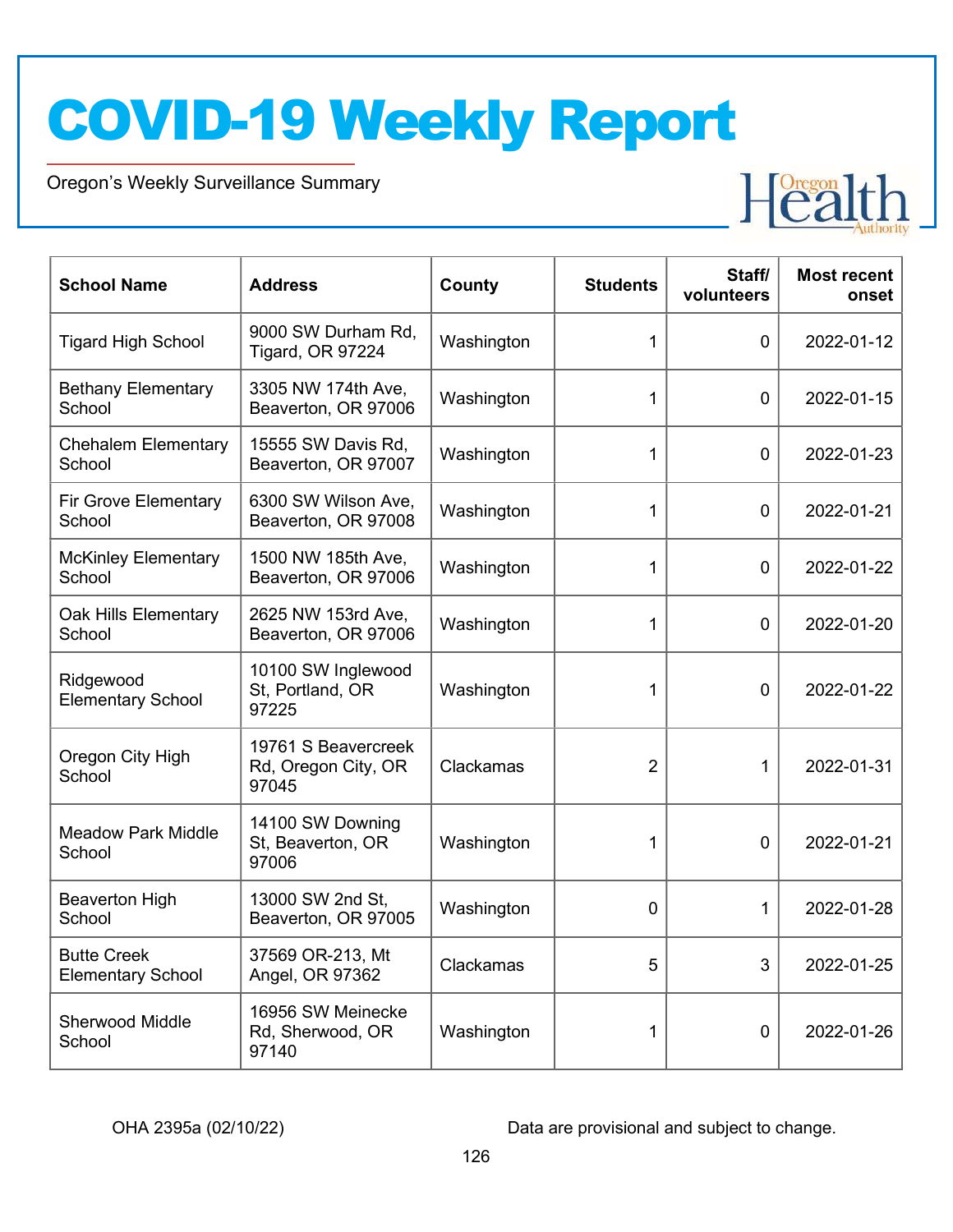Oregon's Weekly Surveillance Summary



| <b>School Name</b>                                 | <b>Address</b>                                    | County     | <b>Students</b> | Staff/<br>volunteers | <b>Most recent</b><br>onset |
|----------------------------------------------------|---------------------------------------------------|------------|-----------------|----------------------|-----------------------------|
| South Meadows<br>Middle School                     | 4960 SE Davis Road,<br>Hillsboro, OR 97123        | Washington | 1               | $\overline{0}$       | 2022-01-13                  |
| Dayton Grade School                                | 526 Ferry St, Dayton,<br>OR 97114                 | Yamhill    | $\overline{2}$  | $\overline{0}$       | 2022-01-12                  |
| Dayton High School                                 | 801 Ferry St, Dayton,<br>OR 97114                 | Yamhill    | $\overline{2}$  | $\overline{0}$       | 2022-01-21                  |
| <b>Yamhill Carlton</b><br><b>Elementary School</b> | 420 S Third St.<br>Carlton, OR 97111              | Yamhill    | 19              | 1                    | 2022-01-24                  |
| <b>Edwards Elementary</b><br>School                | 715 E 8th, Newberg,<br>OR 97132                   | Yamhill    | $\overline{4}$  | $\overline{0}$       | 2022-01-26                  |
| <b>Ewing Young</b><br><b>Elementary School</b>     | 17600 NE North<br>Valley Rd, Newberg,<br>OR 97132 | Yamhill    | 1               | $\overline{0}$       | 2022-01-14                  |
| <b>Mabel Rush</b><br><b>Elementary School</b>      | 1441 Deborah Rd,<br>Newberg, OR 97132             | Yamhill    | 6               | $\overline{0}$       | 2022-01-21                  |
| William Knight<br><b>Elementary School</b>         | 501 N Grant St,<br>Canby, OR 97013                | Clackamas  | 3               | 1                    | 2022-01-24                  |
| <b>Mountain View Middle</b><br>School              | 2015 N Emery Dr,<br>Newberg, OR 97132             | Yamhill    | 1               | $\overline{0}$       | 2022-01-17                  |
| Newberg High School                                | 2400 Douglas Ave,<br>Newberg, OR 97132            | Yamhill    | 17              | $\overline{0}$       | 2022-01-31                  |
| <b>Columbus Elementary</b><br>School               | 1600 SW Fellows St,<br>McMinnville, OR<br>97128   | Yamhill    | 12              | $\overline{0}$       | 2022-02-01                  |
| <b>Memorial Elementary</b><br>School               | 501 NW 14th St,<br>McMinnville, OR<br>97128       | Yamhill    | 8               | $\mathbf 0$          | 2022-01-26                  |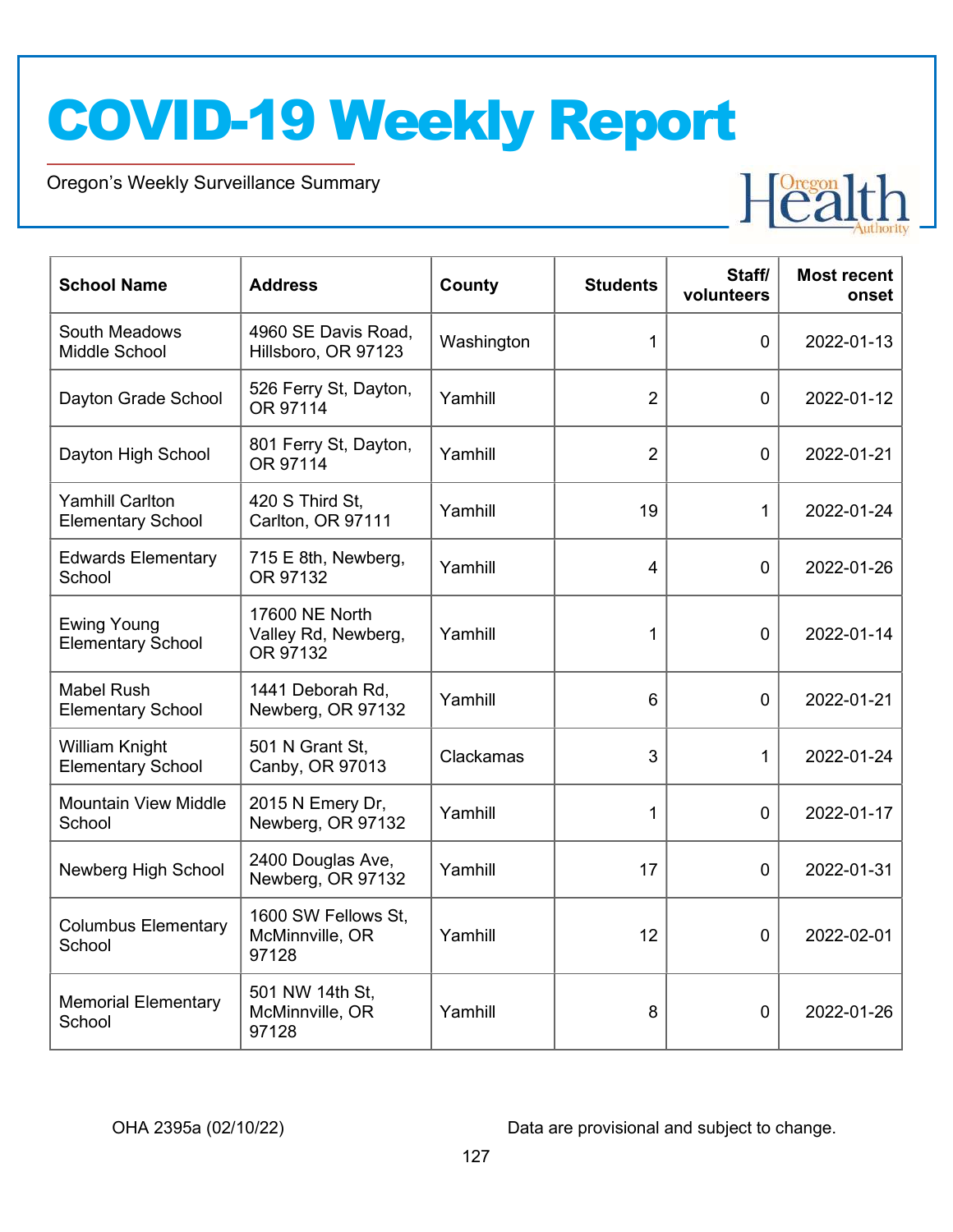Oregon's Weekly Surveillance Summary



| <b>School Name</b>                                           | <b>Address</b>                                   | County  | <b>Students</b> | Staff/<br>volunteers | <b>Most recent</b><br>onset |
|--------------------------------------------------------------|--------------------------------------------------|---------|-----------------|----------------------|-----------------------------|
| <b>Newby Elementary</b><br>School                            | 1125 NW 2nd St,<br>McMinnville, OR<br>97128      | Yamhill | $\overline{2}$  | $\mathbf 0$          | 2022-01-26                  |
| <b>Wascher Elementary</b><br>School                          | 986 7th St, Lafayette,<br>OR 97127               | Yamhill | 10              | $\mathbf 0$          | 2022-01-19                  |
| Patton Middle School                                         | 1175 NE 19th St,<br>McMinnville, OR<br>97128     | Yamhill | 8               | $\mathbf 0$          | 2022-01-26                  |
| McMinnville High<br>School                                   | 615 NE 15th St,<br>McMinnville, OR<br>97128      | Yamhill | 55              | $\mathbf 0$          | 2022-01-26                  |
| Faulconer-Chapman<br>School                                  | 332 SW Cornwall St,<br>Sheridan, OR 97378        | Yamhill | $\overline{4}$  | $\mathbf 0$          | 2022-01-18                  |
| Sheridan High School                                         | 433 S Bridge St,<br>Sheridan, OR 97378           | Yamhill | 6               | $\mathbf 0$          | 2022-01-21                  |
| Yamhill Carlton High<br>School                               | 275 N Maple St,<br>Yamhill, OR 97148             | Yamhill | 20              | $\mathbf 0$          | 2022-01-18                  |
| Buena Vista Spanish<br><b>Immersion Elementary</b><br>School | 1500 Queens Way,<br>Eugene, OR 97401             | Lane    | 3               | $\mathbf 0$          | 2022-01-28                  |
| Chapman Hill<br><b>Elementary School</b>                     | 1500 Doaks Ferry Rd<br>NW, Salem, OR<br>97304    | Polk    | 8               | 0                    | 2022-01-23                  |
| <b>Lincoln Elementary</b>                                    | 1041 N Boones Ferry<br>Rd, Woodburn, OR<br>97071 | Marion  | 14              | 5                    | 2022-01-31                  |
| <b>French Prairie Middle</b><br>School                       | 1025 N Boones Ferry<br>Rd, Woodburn, OR<br>97071 | Marion  | 4               | 5                    | 2022-01-31                  |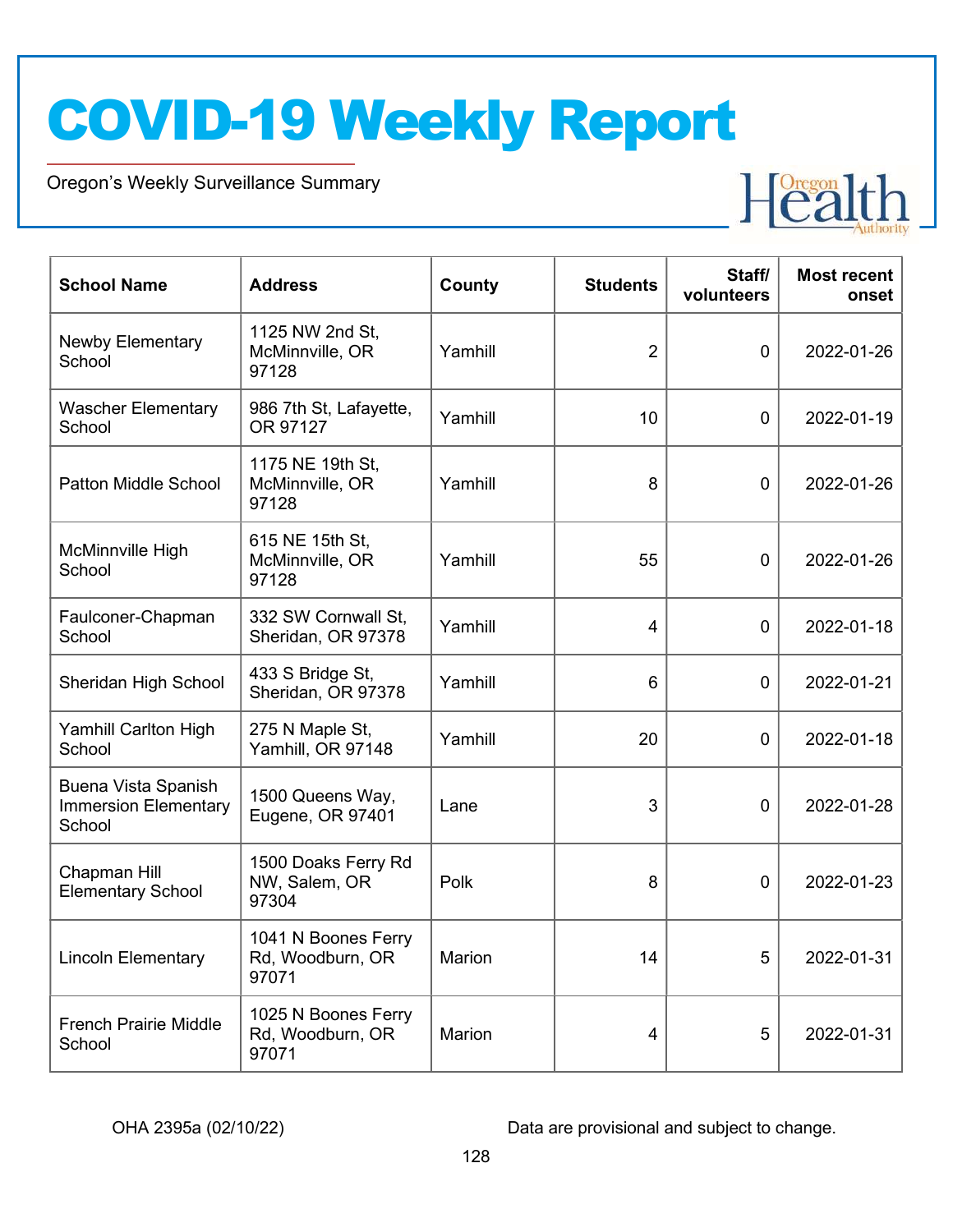Oregon's Weekly Surveillance Summary



| <b>School Name</b>                                 | <b>Address</b>                                         | County           | <b>Students</b> | Staff/<br>volunteers | <b>Most recent</b><br>onset |
|----------------------------------------------------|--------------------------------------------------------|------------------|-----------------|----------------------|-----------------------------|
| Ninety-One School                                  | 5811 S Whiskey Hill<br>Rd, Hubbard, OR<br>97032        | Clackamas        | 1               | $\mathbf 0$          | 2022-01-18                  |
| <b>Sexton Mountain</b><br><b>Elementary School</b> | 15645 SW Sexton<br>Mountain Dr,<br>Beaverton, OR 97007 | Washington       | $\overline{2}$  | 1                    | 2022-01-19                  |
| <b>Stafford Primary</b><br>School                  | 19875 SW Stafford<br>Rd, West Linn, OR<br>97068        | Clackamas        | 3               | 0                    | 2022-01-25                  |
| <b>Trillium Creek Primary</b><br>School            | 1025 SW Rosemont<br>Rd, West Linn, OR<br>97068         | Clackamas        | $\overline{2}$  | $\mathbf 0$          | 2022-01-16                  |
| Oak Creek Elementary<br>School                     | 55 Kingsgate Rd, Lake<br>Oswego, OR 97035              | Clackamas        | 1               | $\mathbf 0$          | 2022-01-17                  |
| Dayton Junior High<br>School                       | 801 Ferry St, Dayton,<br>OR 97114                      | Yamhill          | 1               | $\mathbf 0$          | 2022-01-21                  |
| <b>Sisters Middle School</b>                       | 15200 McKenzie Hwy,<br>Sisters, OR 97759               | <b>Deschutes</b> | 6               | $\mathbf 0$          | 2022-01-28                  |
| <b>Sisters High School</b>                         | 1700 W McKinney<br>Butte Rd, Sisters, OR<br>97759      | <b>Deschutes</b> | 6               | $\mathbf 0$          | 2022-02-03                  |
| <b>Culver Middle School</b>                        | 218 West F St, Culver,<br>OR 97734                     | Jefferson        | $\overline{2}$  | $\mathbf 0$          | 2022-01-21                  |
| <b>Cecile Trost</b><br><b>Elementary School</b>    | 800 S Redwood,<br>Canby, OR 97013                      | Clackamas        | $\overline{2}$  | 0                    | 2022-01-29                  |
| <b>High Desert Middle</b><br>School                | 61111 SE 27th St,<br>Bend, OR 97702                    | <b>Deschutes</b> | 1               | $\mathbf 0$          | 2022-01-31                  |
| <b>Clackamas River</b><br>Elementary               | 301 NE 2nd Ave,<br>Estacada, OR 97023                  | Clackamas        | 4               | $\mathbf 0$          | 2022-02-04                  |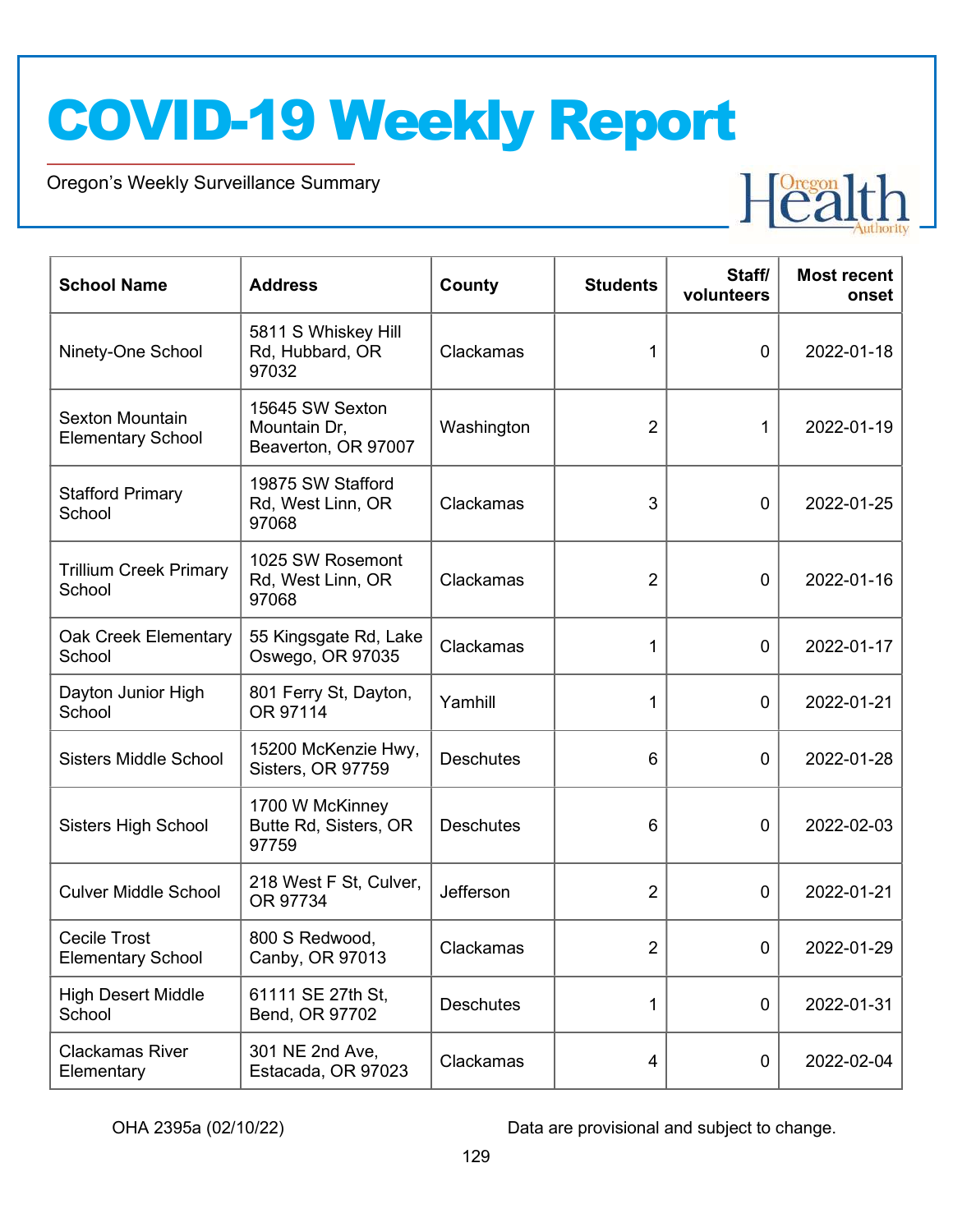Oregon's Weekly Surveillance Summary



| <b>School Name</b>                              | <b>Address</b>                                    | County           | <b>Students</b> | Staff/<br>volunteers | <b>Most recent</b><br>onset |
|-------------------------------------------------|---------------------------------------------------|------------------|-----------------|----------------------|-----------------------------|
| La Pine Middle School                           | 16360 1st St, La Pine,<br>OR 97739                | <b>Deschutes</b> | $\mathbf{1}$    | $\overline{0}$       | 2022-01-16                  |
| <b>Duniway Middle</b><br>School                 | 575 NW Michelbook<br>Ln, McMinnville, OR<br>97128 | Yamhill          | 16              | 1                    | 2022-02-01                  |
| <b>River Mill Elementary</b>                    | 850 N Broadway St,<br>Estacada, OR 97023          | Clackamas        | 8               | $\mathbf 0$          | 2022-01-28                  |
| <b>Franklin School</b>                          | 750 NW 18th St,<br>Corvallis, OR 97330            | Benton           | 28              | $\overline{0}$       | 2022-01-26                  |
| <b>Willamette Primary</b>                       | 1403 12th St, West<br>Linn, OR 97068              | Clackamas        | $\mathbf{1}$    | $\overline{0}$       | 2022-01-30                  |
| <b>Vern Patrick</b><br><b>Elementary School</b> | 3001 SW Obsidian,<br>Redmond, OR 97756            | <b>Deschutes</b> | 6               | $\mathbf 0$          | 2022-02-03                  |
| <b>Elton Gregory Middle</b><br>School           | 1220 NW Upas Ave,<br>Redmond, OR 97756            | <b>Deschutes</b> | 5               | 0                    | 2022-01-25                  |
| <b>Crossler Middle</b><br>School                | 1155 Davis Rd S,<br>Salem, OR 97306               | Marion           | 27              | $\overline{2}$       | 2022-02-01                  |
| <b>Houck Middle School</b>                      | 1155 Connecticut SE,<br>Salem, OR 97317           | Marion           | 6               | $\overline{2}$       | 2022-01-28                  |
| <b>Stephens Middle</b><br>School                | 4962 Haysville Dr NE,<br>Salem, OR 97305          | Marion           | 8               | $\overline{2}$       | 2022-01-27                  |
| <b>Sandstone Middle</b><br>School               | 400 NE 10th St,<br>Hermiston, OR 97838            | Umatilla         | 3               | 0                    | 2022-01-24                  |
| Chehalem Valley<br>Middle School                | 403 W Foothills Dr,<br>Newberg, OR 97132          | Yamhill          | 16              | 0                    | 2022-01-20                  |
| Abraham Lincoln<br><b>Elementary School</b>     | 3101 McLoughlin Dr,<br>Medford, OR 97504          | Jackson          | 11              | $\overline{2}$       | 2022-01-23                  |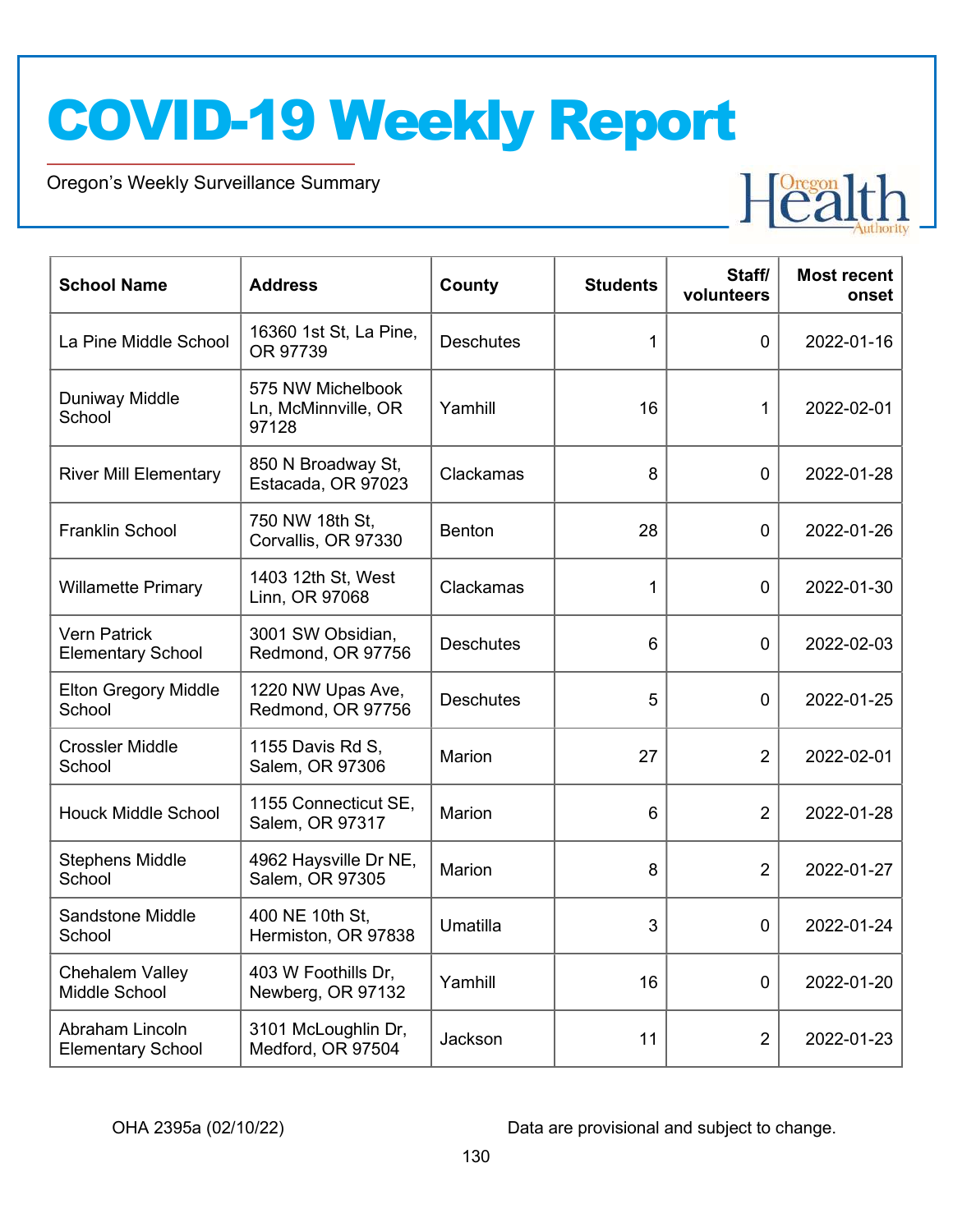Oregon's Weekly Surveillance Summary



| <b>School Name</b>                          | <b>Address</b>                                        | County       | <b>Students</b> | Staff/<br>volunteers | <b>Most recent</b><br>onset |
|---------------------------------------------|-------------------------------------------------------|--------------|-----------------|----------------------|-----------------------------|
| <b>Parkside Elementary</b>                  | 735 SW Wagner<br>Meadows Dr, Grants<br>Pass, OR 97526 | Josephine    | 8               | $\overline{0}$       | 2022-02-03                  |
| <b>Riverbend Elementary</b><br>School       | 320 51st St,<br>Springfield, OR 97478                 | Lane         | $\overline{2}$  | $\overline{0}$       | 2022-01-25                  |
| <b>Agnes Stewart Middle</b><br>School       | 900 S 32nd St,<br>Springfield, OR 97478               | Lane         | $\overline{2}$  | $\mathbf 0$          | 2022-01-25                  |
| <b>Heritage Elementary</b>                  | 440 Parr Rd NE,<br>Woodburn, OR 97071                 | Marion       | 6               | 0                    | 2022-01-31                  |
| Valor Middle School                         | 450 Parr Rd,<br>Woodburn, OR 97071                    | Marion       | 5               | $\Omega$             | 2022-01-31                  |
| <b>Century High School</b>                  | 2000 SE Century Blvd,<br>Hillsboro, OR 97123          | Washington   | 0               | 1                    | 2022-01-16                  |
| Deer Creek<br><b>Elementary School</b>      | 16155 SW 131st Ave,<br><b>Tigard, OR 97224</b>        | Washington   | 1               | $\mathbf 0$          | 2022-01-16                  |
| <b>Redland Elementary</b><br>School         | 18131 S Redland Rd,<br>Oregon City, OR<br>97045       | Clackamas    | 3               | $\mathbf 0$          | 2022-01-18                  |
| Molalla High School                         | 357 Francis St.<br>Molalla, OR 97038                  | Clackamas    | 2               | $\overline{0}$       | 2022-01-13                  |
| Astoria Middle School                       | 1100 Klaskanine Ave,<br>Astoria, OR 97103             | Clatsop      | $\overline{2}$  | $\mathbf 0$          | 2022-01-18                  |
| Lewis and Clark<br><b>Elementary School</b> | 92179 Lewis and<br>Clark Rd, Astoria, OR<br>97103     | Clatsop      | 1               | $\mathbf 0$          | 2022-02-01                  |
| Pine Eagle Charter<br>School                | 375 North Main St,<br>Halfway, OR 97834               | <b>Baker</b> | $\overline{2}$  | 0                    | 2022-01-19                  |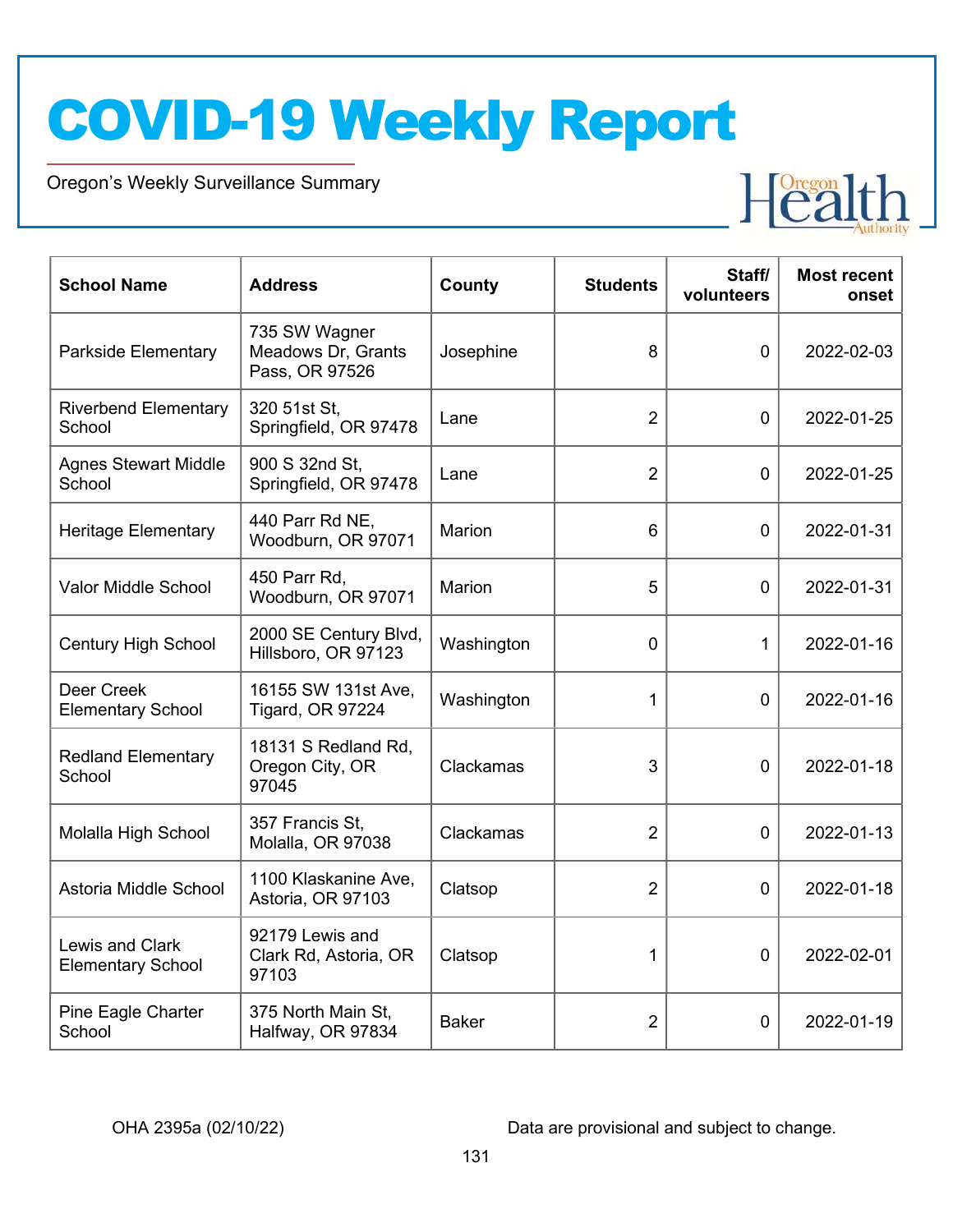Oregon's Weekly Surveillance Summary



| <b>School Name</b>                             | <b>Address</b>                                        | <b>County</b> | <b>Students</b> | Staff/<br>volunteers | <b>Most recent</b><br>onset |
|------------------------------------------------|-------------------------------------------------------|---------------|-----------------|----------------------|-----------------------------|
| Seaside Middle<br>School                       | 2600 Spruce Drive,<br>Suite 200, Seaside,<br>OR 97138 | Clatsop       | 1               | $\Omega$             | 2022-01-29                  |
| <b>Warrenton Grade</b><br>School               | 820 SW Cedar St,<br>Warrenton, OR 97146               | Clatsop       | $\overline{2}$  | $\mathbf 0$          | 2022-01-27                  |
| <b>Grant Watts</b><br><b>Elementary School</b> | 52000 SE Third PI,<br>Scappoose, OR 97056             | Columbia      | 32              | $\mathbf 0$          | 2022-02-04                  |
| Otto Petersen<br><b>Elementary School</b>      | 52050 SE 3rd St,<br>Scappoose, OR 97056               | Columbia      | 37              | $\mathbf 0$          | 2022-02-07                  |
| <b>Warren Elementary</b><br>School             | 34555 Berg Rd,<br><b>Warren, OR 97053</b>             | Columbia      | 6               | $\mathbf 0$          | 2022-01-22                  |
| Scappoose Middle<br>School                     | 52265 S Columbia<br>River Hwy,<br>Scappoose, OR 97056 | Columbia      | 16              | $\overline{0}$       | 2022-02-02                  |
| Scappoose High<br>School                       | 33700 SE High School<br>Way, Scappoose, OR<br>97056   | Columbia      | 28              | 1                    | 2022-02-04                  |
| <b>Clatskanie Elementary</b><br>School         | 815 S Nehalem St,<br>Clatskanie, OR 97016             | Columbia      | 13              | $\mathbf 0$          | 2022-02-05                  |
| Clatskanie<br>Middle/High School               | 471 SW Bel Air Dr,<br>Clatskanie, OR 97016            | Columbia      | 1               | $\mathbf 0$          | 2022-02-02                  |
| Alsea Charter School                           | 301 S 3rd St, Alsea,<br>OR 97324                      | <b>Benton</b> | 3               | $\mathbf 0$          | 2022-01-22                  |
| <b>Hudson Park</b><br><b>Elementary School</b> | 28176 Old Rainier Rd,<br>Rainier, OR 97048            | Columbia      | 16              | 1                    | 2022-02-05                  |
| Rainier Jr/Sr High<br>School                   | 28170 Old Rainier Rd,<br>Rainier, OR 97048            | Columbia      | 7               | $\overline{0}$       | 2022-02-06                  |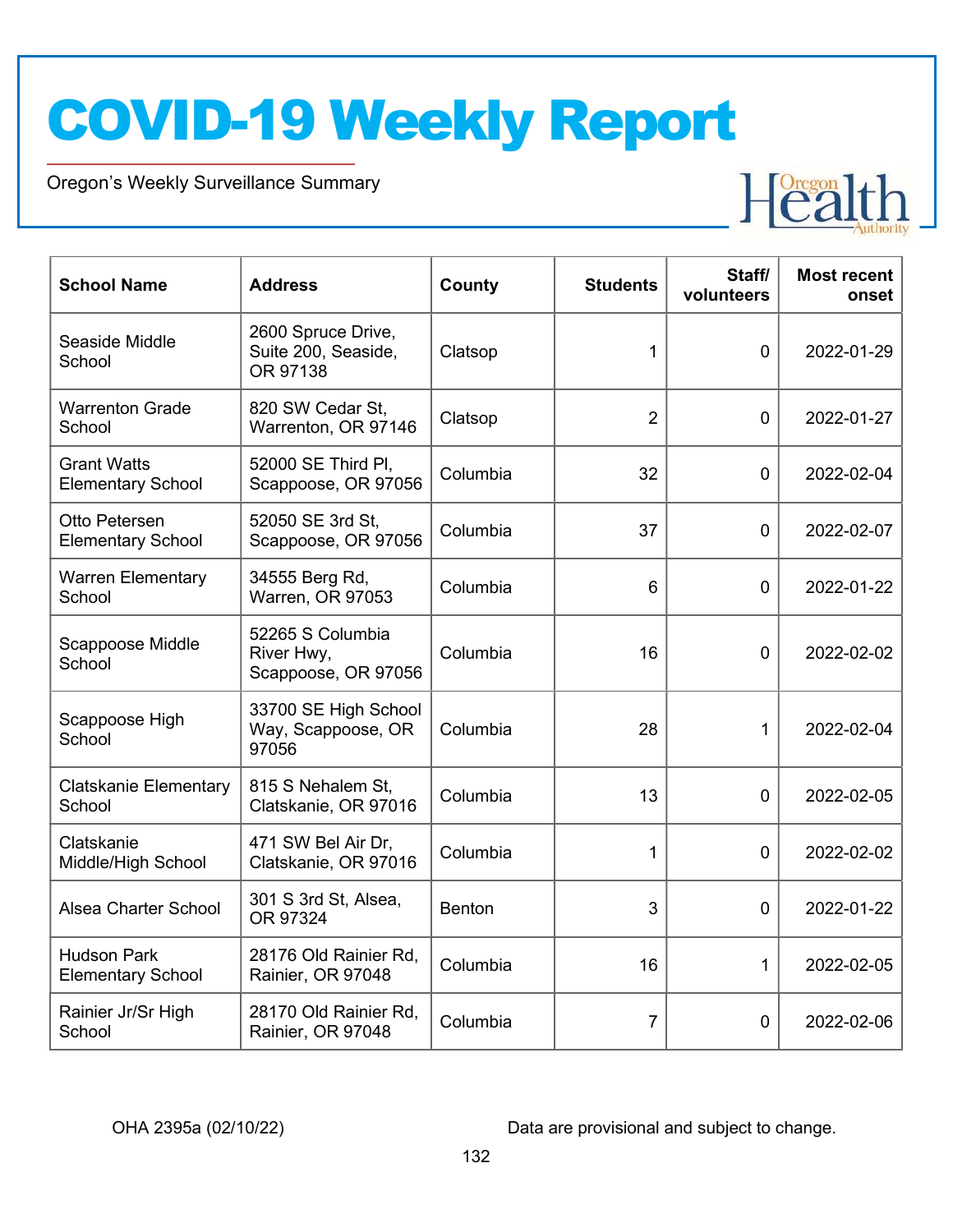Oregon's Weekly Surveillance Summary



| <b>School Name</b>                  | <b>Address</b>                             | County    | <b>Students</b> | Staff/<br>volunteers | <b>Most recent</b><br>onset |
|-------------------------------------|--------------------------------------------|-----------|-----------------|----------------------|-----------------------------|
| Jefferson County<br>Middle School   | 1180 SE Kemper<br>Way, Madras, OR<br>97741 | Jefferson | 6               | $\mathbf 0$          | 2022-02-06                  |
| Columbia City<br>Elementary         | 2000 2nd St,<br>Columbia City, OR<br>97018 | Columbia  | 9               | $\mathbf 0$          | 2022-02-07                  |
| <b>McBride Elementary</b><br>School | 2774 Columbia Blvd,<br>St Helens, OR 97051 | Columbia  | 20              | $\mathbf 0$          | 2022-02-07                  |
| Oregon School for the<br>Deaf       | 999 Locust St NE,<br>Salem, OR 97301       | Marion    | 10              | 1                    | 2022-01-24                  |
| St. Helens Middle<br>School         | 354 N 15th St, St<br>Helens, OR 97051      | Columbia  | 34              | $\mathbf 0$          | 2022-02-04                  |
| St Helens High School               | 2375 Gable Rd, St<br>Helens, OR 97051      | Columbia  | 28              | $\mathbf 0$          | 2022-02-04                  |
| Lincoln School of<br>Early Learning | 1366 N Gould St,<br>Coquille, OR 97423     | Coos      | 1               | $\mathbf 0$          | 2022-01-17                  |
| College Hill                        | 510 NW 31st St,<br>Corvallis, OR 97330     | Benton    | $\overline{7}$  | $\mathbf 0$          | 2022-01-25                  |
| Coquille Junior/Senior<br>High      | 499 W Central Blvd,<br>Coquille, OR 97423  | Coos      | 1               | $\mathbf 0$          | 2022-01-18                  |
| Eastside School                     | 370 2nd Ave, Coos<br>Bay, OR 97420         | Coos      | 4               | $\mathbf 0$          | 2022-02-03                  |
| <b>Madison Elementary</b><br>School | 400 Madison St, Coos<br>Bay, OR 97420      | Coos      | 18              | 1                    | 2022-02-01                  |
| Millicoma School                    | 260 2nd Ave, Coos<br>Bay, OR 97420         | Coos      | 10              | $\mathbf 0$          | 2022-02-01                  |
| <b>Sunset School</b>                | 245 S Cammann St,<br>Coos Bay, OR 97420    | Coos      | 13              | 0                    | 2022-01-30                  |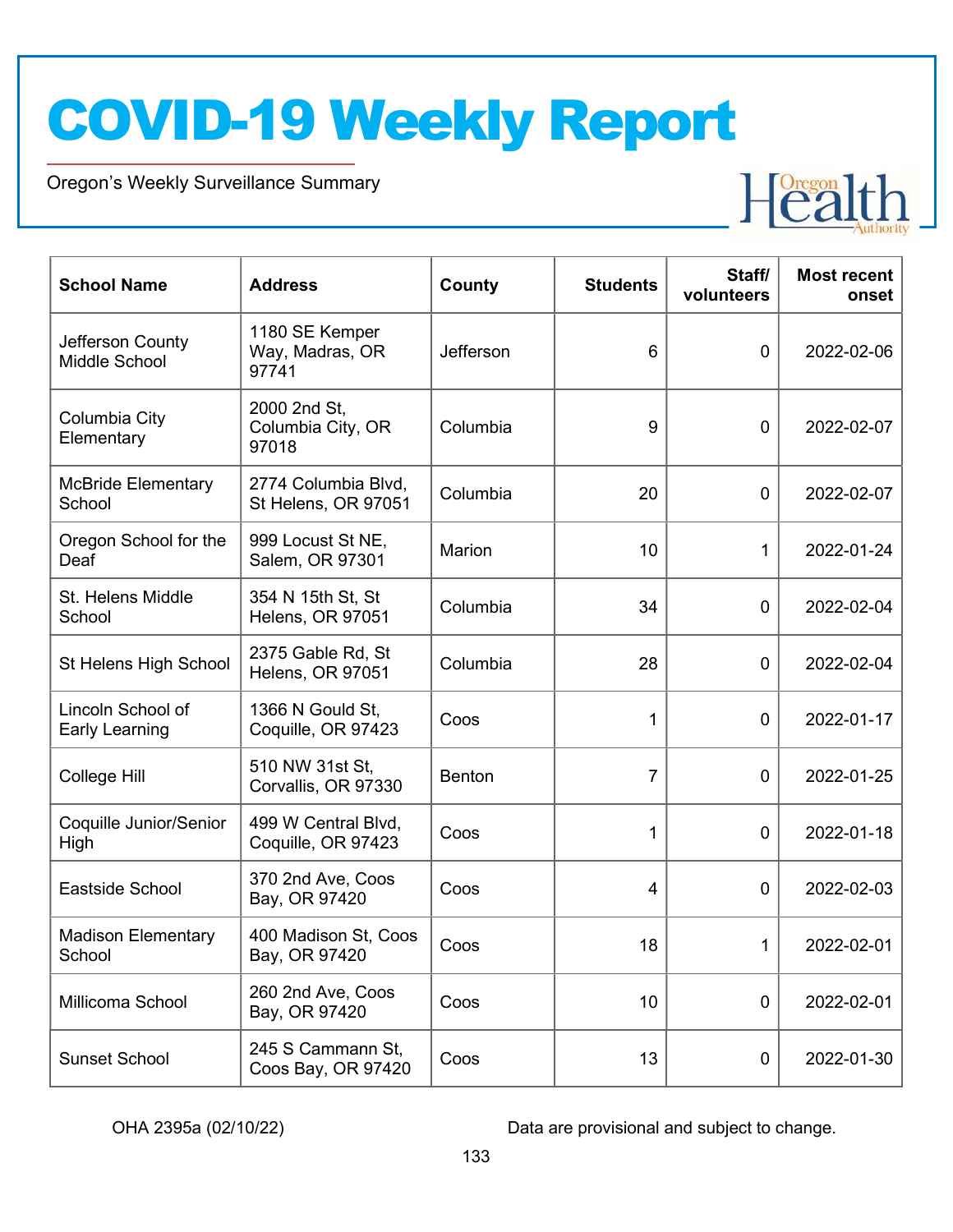Oregon's Weekly Surveillance Summary



| <b>School Name</b>                             | <b>Address</b>                                    | County       | <b>Students</b> | Staff/<br>volunteers | <b>Most recent</b><br>onset |
|------------------------------------------------|---------------------------------------------------|--------------|-----------------|----------------------|-----------------------------|
| <b>Brooklyn Primary</b><br>School              | 1350 Washington St,<br>Baker City, OR 97814       | <b>Baker</b> | 8               | $\mathbf 0$          | 2022-01-26                  |
| <b>Philomath Elementary</b><br>School          | 239 S 16th St,<br>Philomath, OR 97370             | Benton       | 19              | $\mathbf 0$          | 2022-01-29                  |
| Glendale SD 77                                 | 10598 Azalea Glen<br>Rd, Glendale, OR<br>97442    | Douglas      | 1               | $\mathbf{1}$         | 2022-01-19                  |
| Marshfield High<br>School                      | S 10th & Ingersoll St,<br>Coos Bay, OR 97420      | Coos         | 21              | $\mathbf 0$          | 2022-02-02                  |
| <b>Hillcrest Elementary</b><br>School          | 1100 Maine St, North<br>Bend, OR 97459            | Coos         | 10              | $\mathbf 0$          | 2022-02-07                  |
| North Bay Elementary<br>School                 | 93670 Viking Ln,<br>North Bend, OR<br>97459       | Coos         | 17              | $\mathbf 0$          | 2022-01-28                  |
| <b>North Bend Middle</b><br>School             | 1500 16th St, North<br>Bend, OR 97459             | Coos         | 10              | $\mathbf 1$          | 2022-02-02                  |
| <b>North Bend Senior</b><br><b>High School</b> | 2323 Pacific St, North<br>Bend, OR 97459          | Coos         | 19              | $\overline{0}$       | 2022-02-07                  |
| <b>Philomath Middle</b><br>School              | 2021 Chapel Dr,<br>Philomath, OR 97370            | Benton       | $\overline{7}$  | $\overline{0}$       | 2022-01-25                  |
| <b>Powers Elementary</b><br>School             | Poplar St, Powers, OR<br>97466                    | Coos         | $\mathbf 1$     | $\mathbf 0$          | 2022-01-18                  |
| <b>Myrtle Crest</b><br>Elementary              | 903 Myrtle Crest Ln,<br>Myrtle Point, OR<br>97458 | Coos         | 6               | $\mathbf 0$          | 2022-01-24                  |
| Myrtle Point Jr./Sr.<br><b>High School</b>     | 717 4th St, Myrtle<br>Point, OR 97458             | Coos         | 4               | $\mathbf 0$          | 2022-01-24                  |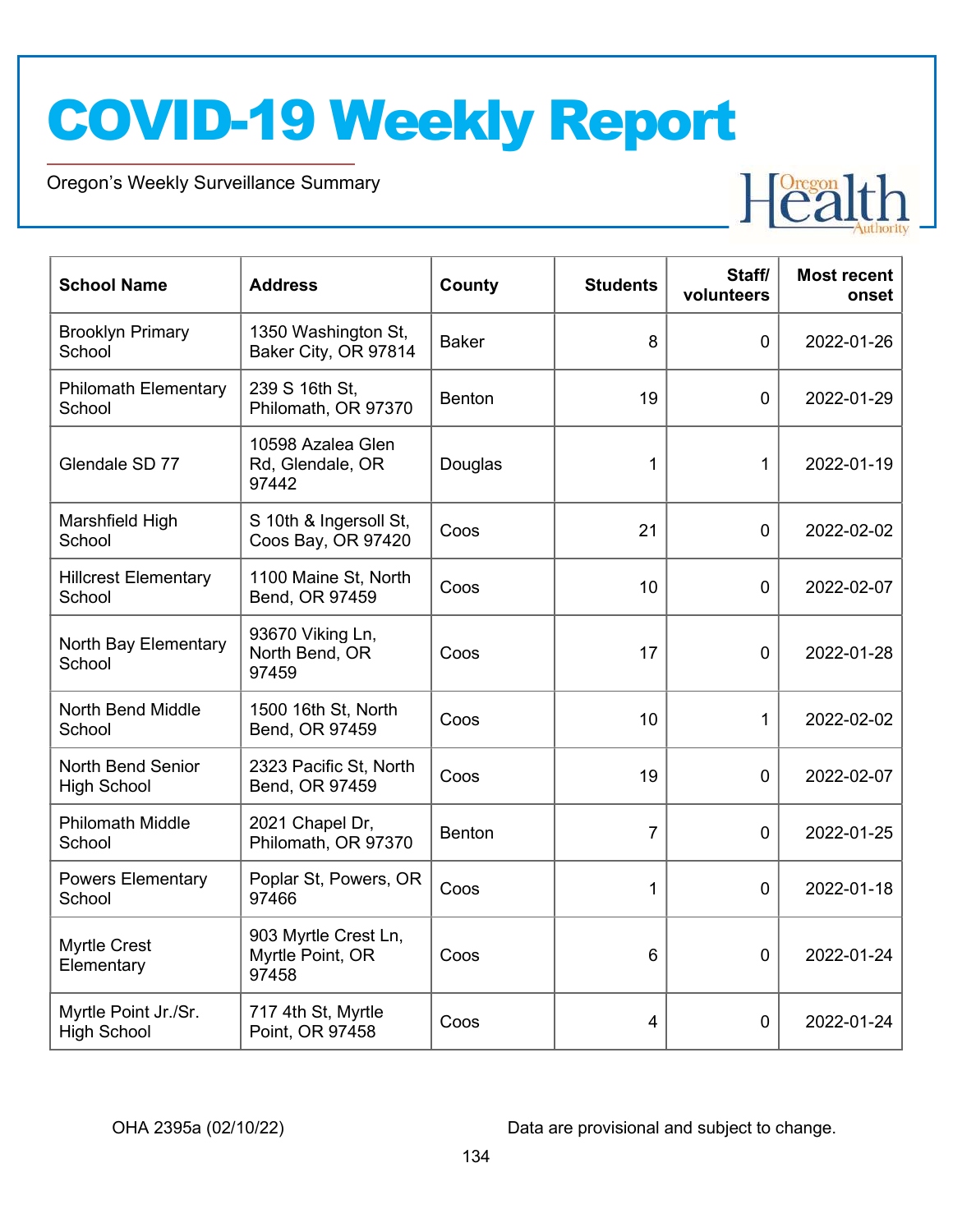Oregon's Weekly Surveillance Summary



| <b>School Name</b>                                        | <b>Address</b>                                    | County     | <b>Students</b> | Staff/<br>volunteers | <b>Most recent</b><br>onset |
|-----------------------------------------------------------|---------------------------------------------------|------------|-----------------|----------------------|-----------------------------|
| Harbor Lights Middle<br>School                            | 390 9th St SW,<br>Bandon, OR 97411                | Coos       | 8               | $\mathbf 0$          | 2022-02-02                  |
| Ocean Crest<br><b>Elementary School</b>                   | 1040 Allegany Ave<br>SW, Bandon, OR<br>97411      | Coos       | 26              | $\mathbf 0$          | 2022-02-03                  |
| <b>Bandon High School</b>                                 | 550 9th St SW,<br>Bandon, OR 97411                | Coos       | 9               | $\overline{0}$       | 2022-01-29                  |
| <b>Crooked River</b><br><b>Elementary School</b>          | 1400 SE 2nd St,<br>Prineville, OR 97754           | Crook      | 4               | $\mathbf 0$          | 2022-02-01                  |
| <b>Morrison Campus</b><br><b>Alternative School</b>       | 1251 Main St, Dallas,<br>OR 97338                 | Polk       | $\overline{7}$  | 0                    | 2022-01-30                  |
| Philomath High School                                     | 2054 Applegate St,<br>Philomath, OR 97370         | Benton     | 6               | $\mathbf 0$          | 2022-01-29                  |
| <b>Powell Butte</b><br><b>Community Charter</b><br>School | 13650 SW Hwy 126,<br>Powell Butte, OR<br>97753    | Crook      | 1               | $\mathbf 0$          | 2022-01-19                  |
| <b>Sunset High School</b>                                 | 13840 NW Cornell Rd,<br>Portland, OR 97229        | Washington | 1               | $\overline{0}$       | 2022-01-24                  |
| <b>Crook County High</b><br>School                        | 1100 SE Lynn Blvd,<br>Prineville, OR 97754        | Crook      | 6               | $\overline{0}$       | 2022-01-28                  |
| Willamina High School                                     | 1100 NE Oaken Hills<br>Dr, Willamina, OR<br>97396 | Yamhill    | 9               | $\overline{0}$       | 2022-01-26                  |
| <b>Driftwood Elementary</b><br>School                     | 1210 Oregon St, Port<br>Orford, OR 97465          | Curry      | $\overline{2}$  | $\mathbf 1$          | 2022-01-24                  |
| Pacific High School                                       | 45525 Hwy 101,<br>Sixes, OR 97476                 | Curry      | 3               | $\overline{2}$       | 2022-01-28                  |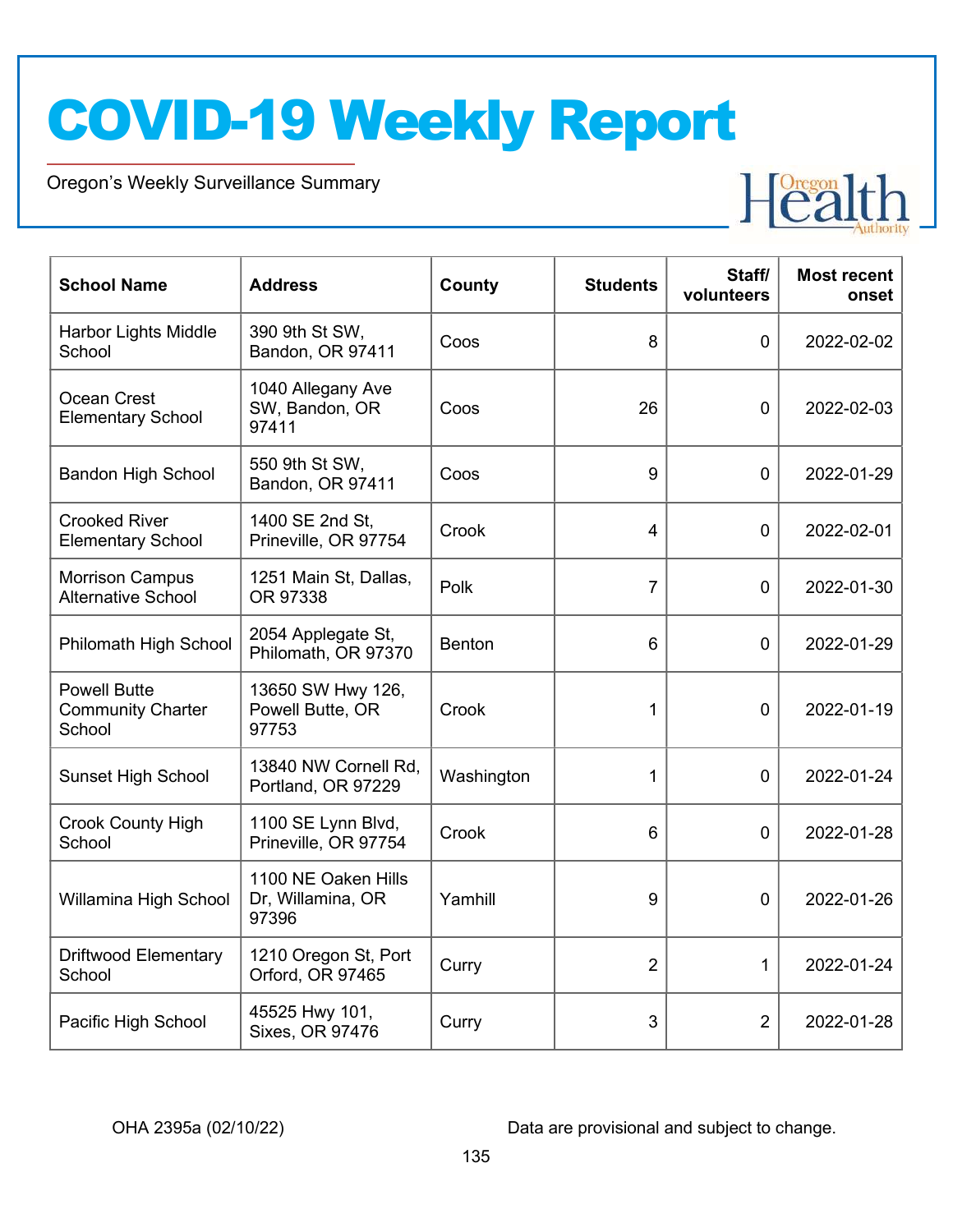Oregon's Weekly Surveillance Summary



| <b>School Name</b>                            | <b>Address</b>                                   | County           | <b>Students</b> | Staff/<br>volunteers | <b>Most recent</b><br>onset |
|-----------------------------------------------|--------------------------------------------------|------------------|-----------------|----------------------|-----------------------------|
| <b>Riley Creek</b><br>Elementary              | 94350 6th St, Gold<br>Beach, OR 97444            | Curry            | 43              | 3                    | 2022-01-27                  |
| Azalea Middle School                          | 505 Pacific Ave,<br>Brookings, OR 97415          | Curry            | 18              | 1                    | 2022-02-03                  |
| Kalmiopsis<br><b>Elementary School</b>        | 650 Easy St,<br>Brookings, OR 97415              | Curry            | 17              | 6                    | 2022-02-07                  |
| Brookings-Harbor<br><b>High School</b>        | 625 Pioneer Rd,<br>Brookings, OR 97415           | Curry            | 21              | 3                    | 2022-02-07                  |
| Gold Beach High<br>School                     | 29516 Ellensburg Ave,<br>Gold Beach, OR<br>97444 | Curry            | $\overline{2}$  | $\overline{2}$       | 2022-01-27                  |
| <b>Bear Creek</b><br>Elementary               | 51 SE 13th St, Bend,<br>OR 97702                 | <b>Deschutes</b> | $\overline{2}$  | $\mathbf 0$          | 2022-01-13                  |
| Cascade Middle<br>School                      | 19619 Mountaineer<br>Wy, Bend, OR 97702          | <b>Deschutes</b> | 1               | $\mathbf 0$          | 2022-02-02                  |
| Juniper Elementary<br>School                  | 1300 NE Norton St,<br>Bend, OR 97701             | <b>Deschutes</b> | $\overline{2}$  | $\overline{0}$       | 2022-01-30                  |
| <b>Buckingham</b><br><b>Elementary School</b> | 62560 Hamby Rd,<br>Bend, OR 97701                | <b>Deschutes</b> | $\overline{2}$  | $\overline{0}$       | 2022-01-15                  |
| <b>Bend High School</b>                       | 230 NE 6th St, Bend,<br>OR 97701                 | <b>Deschutes</b> | 1               | $\mathbf 0$          | 2022-01-28                  |
| Sage Elementary<br>School                     | 2790 SW Wickiup<br>Ave, Redmond, OR<br>97756     | <b>Deschutes</b> | 4               | $\mathbf 0$          | 2022-01-24                  |
| <b>John Tuck Elementary</b><br>School         | 209 NW 10th St.<br>Redmond, OR 97756             | <b>Deschutes</b> | 1               | 0                    | 2022-01-15                  |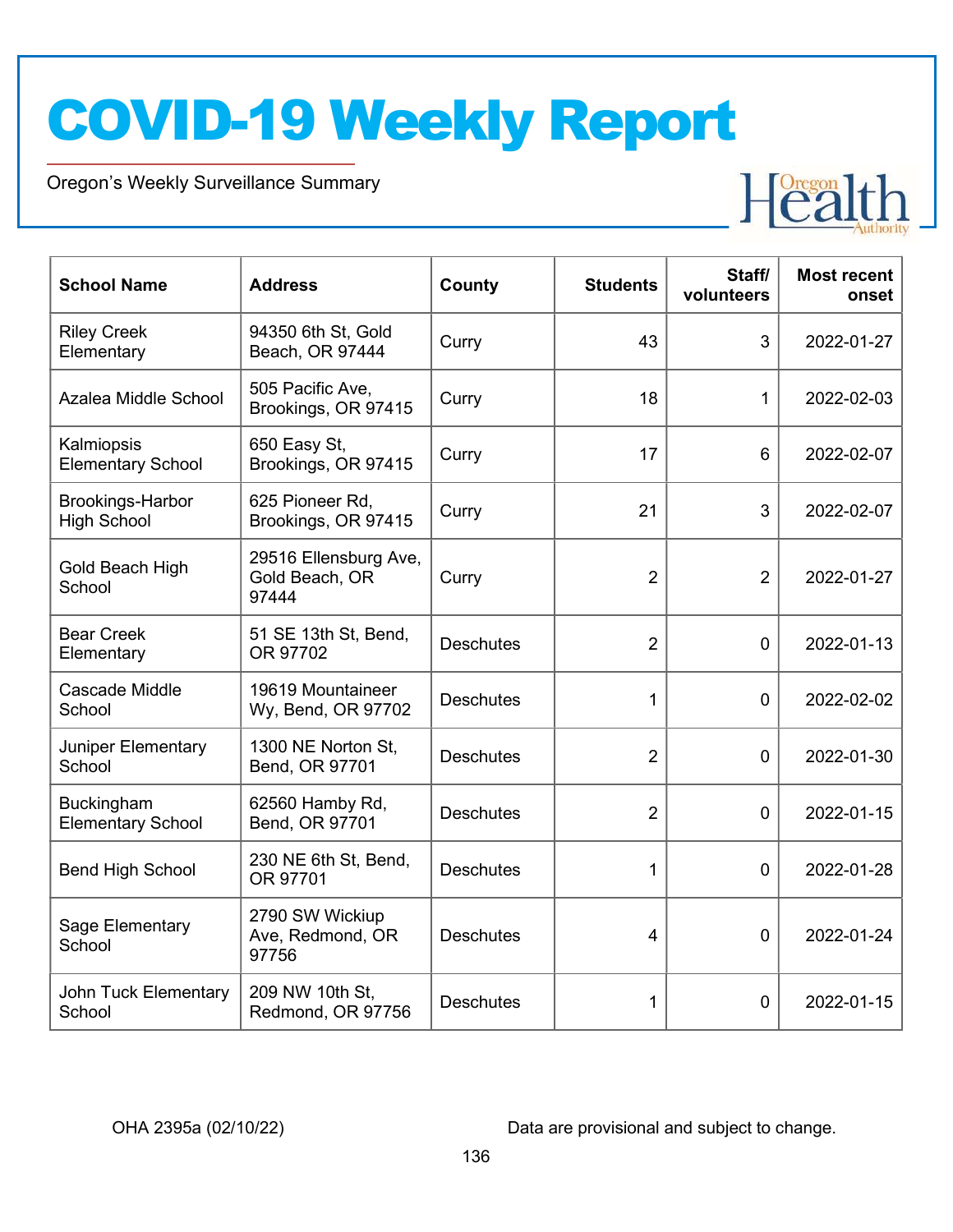Oregon's Weekly Surveillance Summary



| <b>School Name</b>                              | <b>Address</b>                                | <b>County</b>    | <b>Students</b> | Staff/<br>volunteers | <b>Most recent</b><br>onset |
|-------------------------------------------------|-----------------------------------------------|------------------|-----------------|----------------------|-----------------------------|
| Terrebonne<br><b>Community School</b>           | 1199 B Ave,<br>Terrebonne, OR<br>97760        | <b>Deschutes</b> | 1               | $\mathbf 0$          | 2022-01-16                  |
| <b>Tumalo Community</b><br>School               | 19835 2nd St, Bend,<br>OR 97703               | <b>Deschutes</b> | 6               | 1                    | 2022-01-18                  |
| <b>Obsidian Middle</b><br>School                | 1335 SW Obsidian<br>Ave, Redmond, OR<br>97756 | <b>Deschutes</b> | 1               | 1                    | 2022-01-28                  |
| <b>Redmond High School</b>                      | 675 SW Rimrock Way,<br>Redmond, OR 97756      | <b>Deschutes</b> | 3               | $\mathbf 0$          | 2022-02-04                  |
| <b>Sisters Elementary</b><br>School             | 611 E Cascade,<br>Sisters, OR 97759           | <b>Deschutes</b> | 10              | $\overline{2}$       | 2022-01-30                  |
| <b>Oakland Elementary</b><br>School             | 499 NE Spruce St,<br>Oakland, OR 97462        | Douglas          | 3               | $\mathbf 0$          | 2022-01-31                  |
| Oakland High School                             | 521 NE Spruce St,<br>Oakland, OR 97462        | Douglas          | 3               | $\mathbf 0$          | 2022-01-21                  |
| <b>Eastwood Elementary</b><br>School            | 2550 SE Waldon Ave,<br>Roseburg, OR 97470     | Douglas          | 3               | 1                    | 2022-01-27                  |
| <b>Adams Elementary</b>                         | 1615 SW 35th St,<br>Corvallis, OR 97333       | <b>Benton</b>    | 31              | $\mathbf 0$          | 2022-02-04                  |
| <b>Fir Grove Elementary</b><br>School           | 1360 W Harvard Ave,<br>Roseburg, OR 97471     | Douglas          | 3               | $\mathbf 0$          | 2022-02-01                  |
| <b>Fullerton IV</b><br><b>Elementary School</b> | 2560 W Bradford Ct,<br>Roseburg, OR 97471     | Douglas          | 3               | $\Omega$             | 2022-02-06                  |
| <b>Plymouth High School</b>                     | 470 N 16th St, St<br>Helens, OR 97051         | Columbia         | 11              | $\mathbf 0$          | 2022-01-28                  |
| <b>Green Elementary</b><br>School               | 4498 Carnes Rd,<br>Roseburg, OR 97471         | Douglas          | $\overline{2}$  | $\mathbf 0$          | 2022-01-19                  |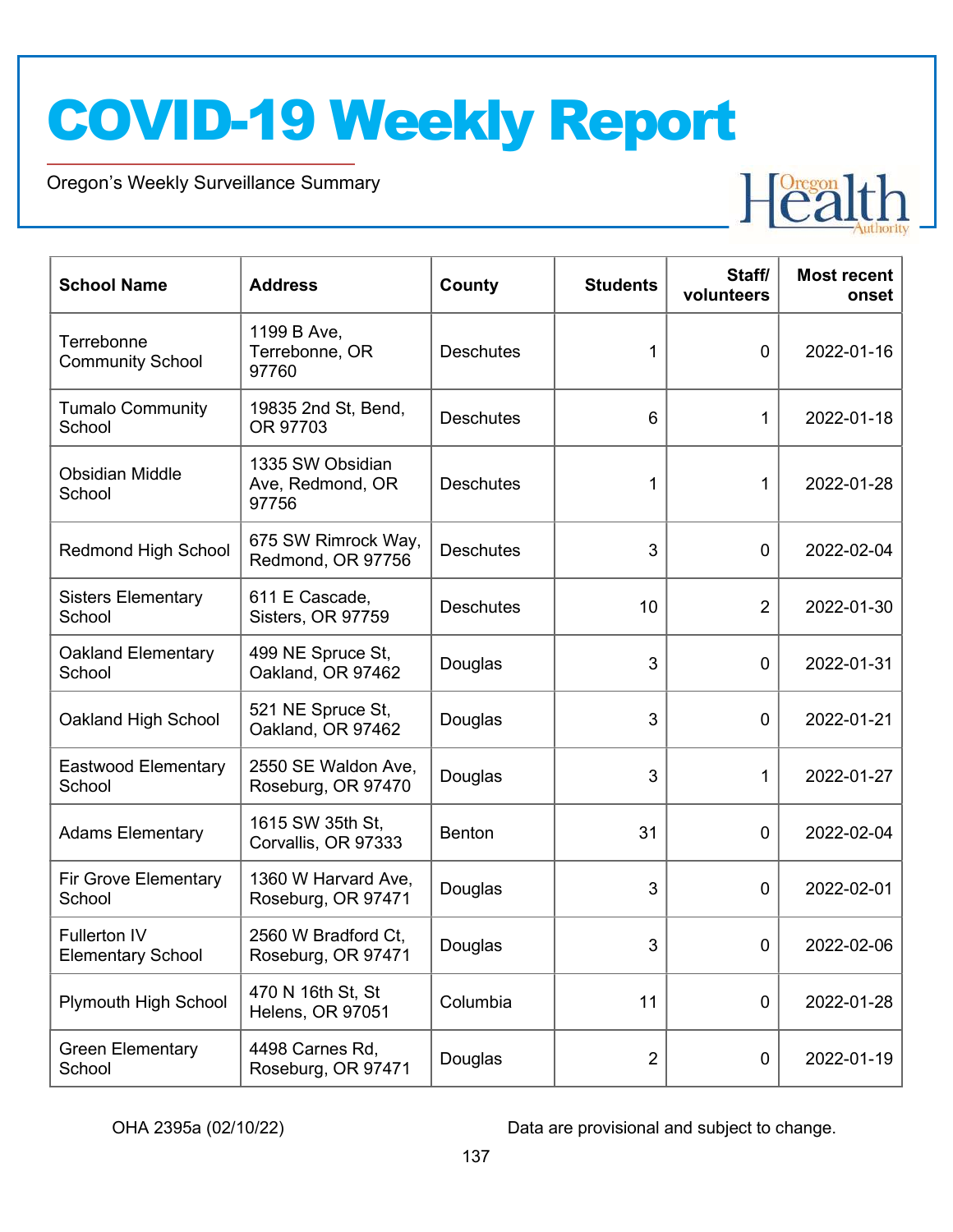Oregon's Weekly Surveillance Summary



| <b>School Name</b>                     | <b>Address</b>                                   | County        | <b>Students</b> | Staff/<br>volunteers | <b>Most recent</b><br>onset |
|----------------------------------------|--------------------------------------------------|---------------|-----------------|----------------------|-----------------------------|
| Harrisburg Middle<br>School            | 201 S 6th St,<br>Harrisburg, OR 97446            | Linn          | $\mathbf 0$     | 1                    | 2022-01-26                  |
| <b>Hucrest Elementary</b><br>School    | 1810 NW Kline St,<br>Roseburg, OR 97471          | Douglas       | 7               | $\mathbf 0$          | 2022-02-04                  |
| <b>Melrose Elementary</b><br>School    | 2960 Melrose Rd,<br>Roseburg, OR 97471           | Douglas       | 6               | $\mathbf 0$          | 2022-02-01                  |
| Sunnyslope<br><b>Elementary School</b> | 2230 SW Cannon Rd,<br>Roseburg, OR 97471         | Douglas       | $\overline{2}$  | $\mathbf 0$          | 2022-01-30                  |
| Winchester<br>Elementary               | 217 Pioneer Way,<br>Winchester, OR 97495         | Douglas       | 9               | $\mathbf 0$          | 2022-01-25                  |
| John C. Fremont<br>Middle School       | 850 W Keady Ct,<br>Roseburg, OR 97471            | Douglas       | 7               | $\mathbf 0$          | 2022-01-28                  |
| <b>Stoller Middle School</b>           | 14141 NW Laidlaw<br>Rd, Portland, OR<br>97229    | Washington    | 1               | $\mathbf 0$          | 2022-01-13                  |
| Grandhaven<br><b>Elementary School</b> | 3200 NE McDonald<br>Ln, McMinnville, OR<br>97128 | Yamhill       | 4               | $\mathbf 0$          | 2022-01-19                  |
| Joseph Lane Middle<br>School           | 2153 NE Vine St,<br>Roseburg, OR 97470           | Douglas       | 4               | $\mathbf 0$          | 2022-01-14                  |
| <b>Cheldelin Middle</b><br>School      | 987 Conifer Blvd NE,<br>Corvallis, OR 97330      | <b>Benton</b> | 40              | $\mathbf 0$          | 2022-01-30                  |
| Roseburg High School                   | 400 Harvard Ave,<br>Roseburg, OR 97470           | Douglas       | 17              | 3                    | 2022-02-01                  |
| <b>Glide Elementary</b><br>School      | 1477 Glide Loop Dr,<br>Glide, OR 97443           | Douglas       | 11              | $\overline{2}$       | 2022-01-31                  |
| Glide High School                      | 18990 N Umpqua<br>Hwy, Glide, OR 97443           | Douglas       | $\overline{2}$  | $\mathbf 0$          | 2022-01-17                  |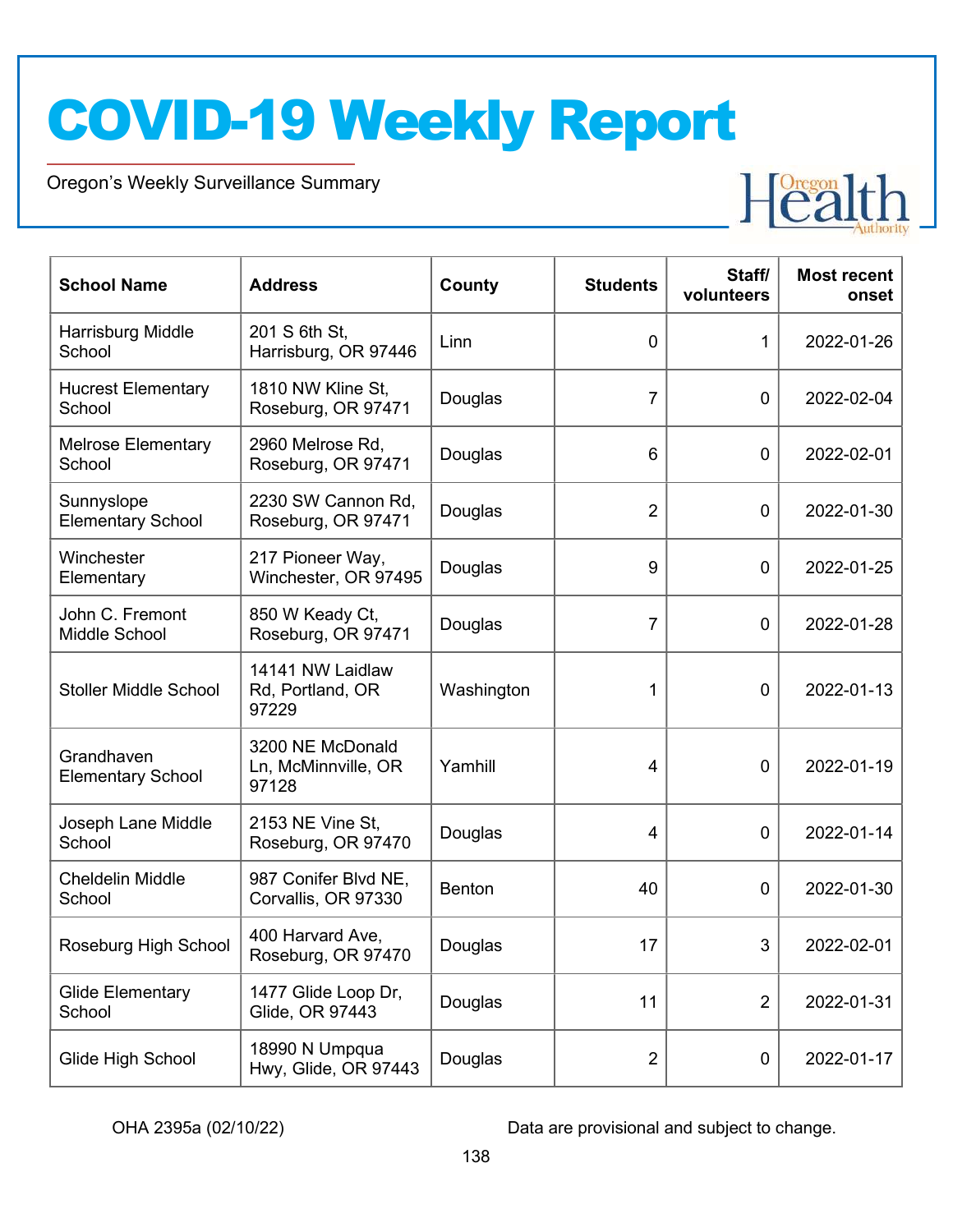Oregon's Weekly Surveillance Summary



| <b>School Name</b>                              | <b>Address</b>                                   | County        | <b>Students</b> | Staff/<br>volunteers | <b>Most recent</b><br>onset |
|-------------------------------------------------|--------------------------------------------------|---------------|-----------------|----------------------|-----------------------------|
| Canyonville School                              | 124 N Main,<br>Canyonville, OR<br>97417          | Douglas       | 3               | $\overline{0}$       | 2022-02-01                  |
| <b>Myrtle Creek</b><br><b>Elementary School</b> | 651 NE Division,<br>Myrtle Creek, OR<br>97457    | Douglas       | 1               | $\Omega$             | 2022-01-23                  |
| <b>Coffenberry Middle</b><br>School             | 591 NE Rice St, Myrtle<br>Creek, OR 97457        | Douglas       | 3               | 1                    | 2022-02-01                  |
| <b>Tri City Elementary</b><br>School            | 546 SW Chadwick Ln,<br>Myrtle Creek, OR<br>97457 | Douglas       | 1               | 1                    | 2022-01-30                  |
| South Umpqua High<br>School                     | 501 Chadwick Ln,<br>Myrtle Creek, OR<br>97457    | Douglas       | 9               | $\overline{2}$       | 2022-01-27                  |
| North Douglas<br>Elementary/Middle<br>School    | 100 N School St,<br>Drain, OR 97435              | Douglas       | 1               | $\Omega$             | 2022-01-22                  |
| North Douglas High<br>School                    | 305 S Main St, Drain,<br>OR 97435                | Douglas       | 1               | 1                    | 2022-01-23                  |
| <b>Lourdes Public</b><br><b>Charter School</b>  | 39059 Jordan Rd,<br>Scio, OR 97374               | Linn          | 1               | $\overline{0}$       | 2022-01-24                  |
| <b>Garfield Elementary</b><br>School            | 1205 NW Garfield<br>Ave, Corvallis, OR<br>97330  | <b>Benton</b> | 29              | $\Omega$             | 2022-01-28                  |
| Yoncalla High School                            | 292 Fifth St, Yoncalla,<br>OR 97499              | Douglas       | $\overline{2}$  | $\mathbf 0$          | 2022-01-13                  |
| <b>Elkton Charter School</b>                    | 739 River Rd, Elkton,<br>OR 97436                | Douglas       | 6               | $\overline{2}$       | 2022-01-28                  |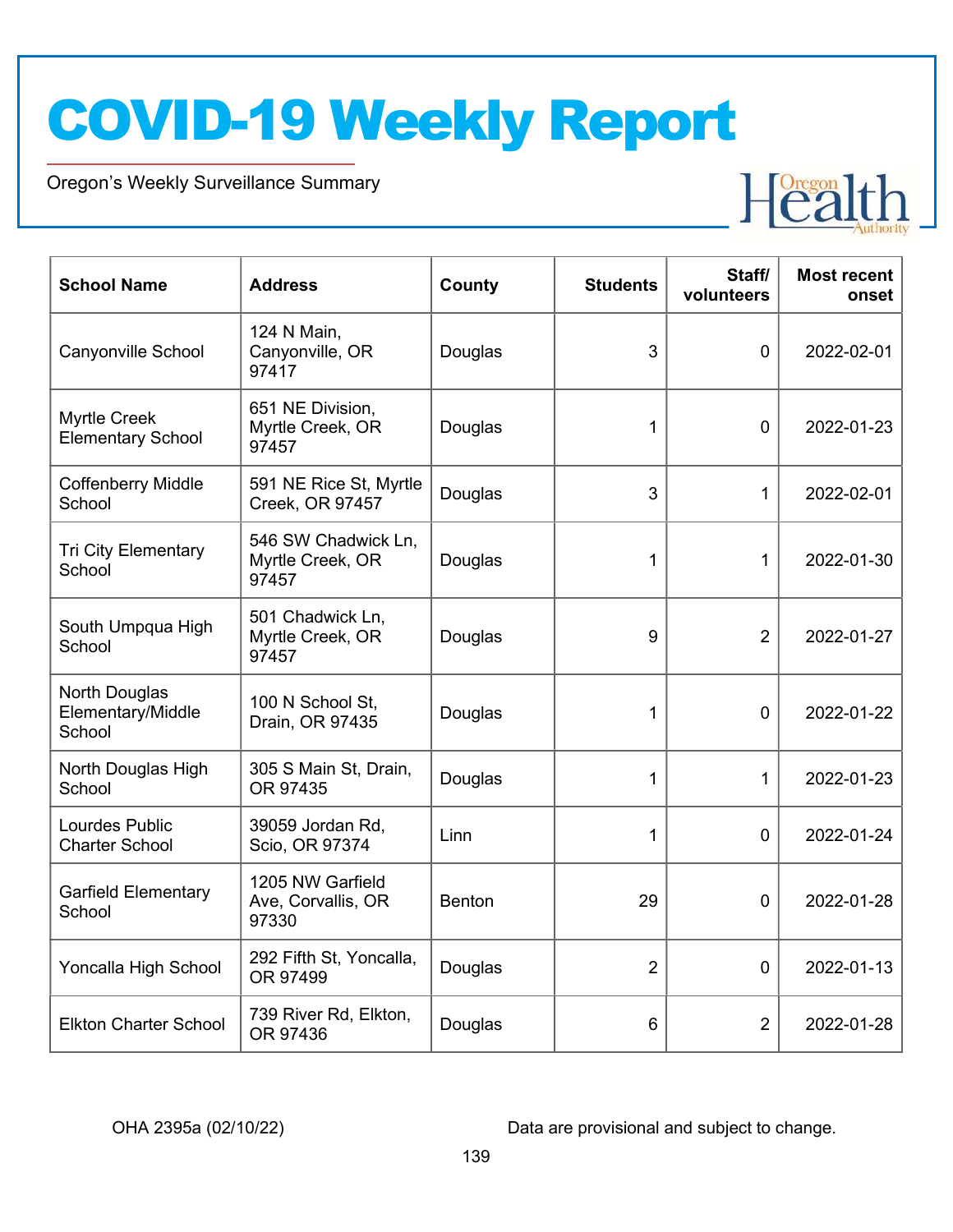Oregon's Weekly Surveillance Summary



| <b>School Name</b>                                  | <b>Address</b>                             | County        | <b>Students</b> | Staff/<br>volunteers | <b>Most recent</b><br>onset |
|-----------------------------------------------------|--------------------------------------------|---------------|-----------------|----------------------|-----------------------------|
| <b>Riddle High School</b>                           | 147 Main St, Riddle,<br>OR 97469           | Douglas       | 1               | 1                    | 2022-01-20                  |
| <b>Highland Elementary</b><br>School                | 2605 Longwood Dr,<br>Reedsport, OR 97467   | Douglas       | $\overline{4}$  | 1                    | 2022-02-06                  |
| <b>Reedsport Community</b><br><b>Charter School</b> | 2260 Longwood Dr,<br>Reedsport, OR 97467   | Douglas       | 3               | $\Omega$             | 2022-02-01                  |
| <b>McGovern Elementary</b><br>School                | 600 NW Elwood,<br>Winston, OR 97496        | Douglas       | $\overline{2}$  | $\overline{0}$       | 2022-02-06                  |
| North Marion Primary<br>School                      | 20257 Grim Rd NE,<br>Aurora, OR 97002      | Marion        | 6               | $\overline{0}$       | 2022-02-01                  |
| Eagle Rock<br>Elementary                            | 1280 Barton Rd, Eagle<br>Point, OR 97524   | Jackson       | 3               | $\mathbf 0$          | 2022-01-19                  |
| <b>Winston Middle</b><br>School                     | 330 SE Thompson,<br>Winston, OR 97496      | Douglas       | $\overline{2}$  | 1                    | 2022-01-22                  |
| Douglas High School                                 | 1381 NW Douglas,<br>Winston, OR 97496      | Douglas       | $\overline{2}$  | 1                    | 2022-01-30                  |
| <b>Clemens Primary</b><br>School                    | 535 S 19th St,<br>Philomath, OR 97370      | <b>Benton</b> | 9               | $\Omega$             | 2022-01-29                  |
| <b>East Sutherlin Primary</b><br>School             | 323 E Third Ave,<br>Sutherlin, OR 97479    | Douglas       | $\overline{2}$  | 1                    | 2022-02-02                  |
| <b>Sutherlin Middle</b><br>School                   | 649 E Fourth St,<br>Sutherlin, OR 97479    | Douglas       | 3               | 1                    | 2022-01-24                  |
| <b>West Sutherlin</b><br>Intermediate               | 531 N Comstock Ave,<br>Sutherlin, OR 97479 | Douglas       | $\overline{2}$  | 2                    | 2022-01-29                  |
| Sutherlin High School                               | 500 E Fourth St.<br>Sutherlin, OR 97479    | Douglas       | $\overline{2}$  | 0                    | 2022-01-29                  |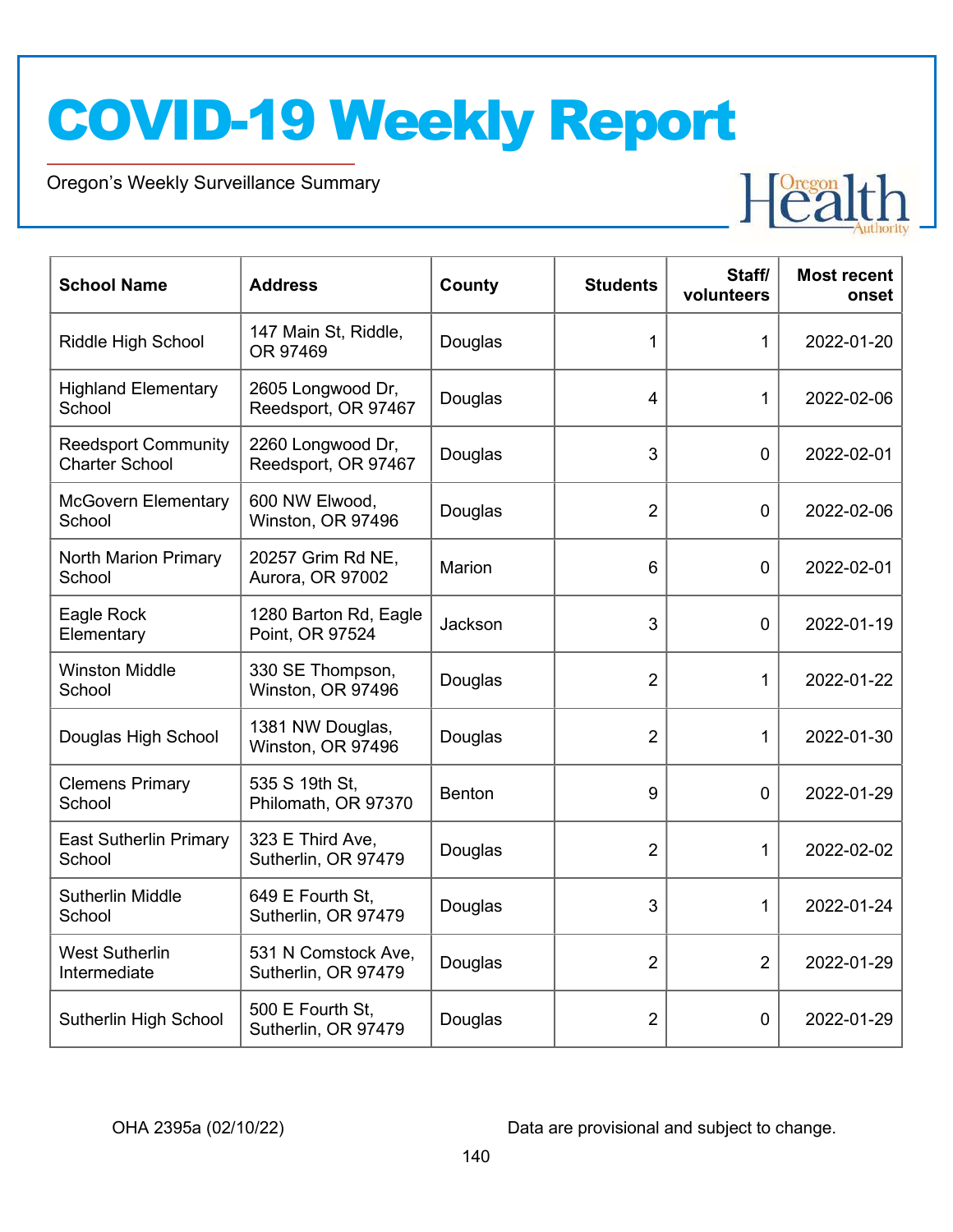Oregon's Weekly Surveillance Summary



| <b>School Name</b>                                   | <b>Address</b>                                | County        | <b>Students</b> | Staff/<br>volunteers | <b>Most recent</b><br>onset |
|------------------------------------------------------|-----------------------------------------------|---------------|-----------------|----------------------|-----------------------------|
| <b>Miller Elementary</b><br>School                   | 1650 46th PI SE,<br>Salem, OR 97317           | Marion        | 11              | $\mathbf 0$          | 2022-01-31                  |
| The Village School                                   | 3411 Willamette St,<br>Eugene, OR 97405       | Lane          | 1               | $\mathbf 0$          | 2022-01-14                  |
| Ridgeline Montessori<br><b>Public Charter School</b> | 4500 W Amazon Dr,<br>Eugene, OR 97405         | Lane          | 4               | $\mathbf 0$          | 2022-01-25                  |
| <b>Condon Elementary</b><br>School                   | 220 S East St,<br>Condon, OR 97823            | Gilliam       | $\overline{2}$  | $\mathbf 0$          | 2022-01-31                  |
| <b>Humbolt Elementary</b><br>School                  | 329 N Humbolt St,<br>Canyon City, OR<br>97820 | Grant         | $\overline{7}$  | $\overline{2}$       | 2022-01-18                  |
| <b>Bessie Coleman</b><br><b>Elementary School</b>    | 3838 NW Walnut Blvd,<br>Corvallis, OR 97330   | <b>Benton</b> | 44              | $\mathbf 0$          | 2022-01-29                  |
| <b>Grant Union</b><br>Junior/Senior High<br>School   | 911 S Canyon Blvd,<br>John Day, OR 97845      | Grant         | $\overline{2}$  | 1                    | 2022-01-17                  |
| <b>Monument School</b>                               | 127 North St,<br>Monument, OR 97864           | Grant         | $\overline{2}$  | 1                    | 2022-01-16                  |
| <b>Huntington School</b>                             | 520 3rd St, East<br>Huntington, OR 97907      | <b>Baker</b>  | 1               | $\mathbf 0$          | 2022-01-25                  |
| Dayville School                                      | 285 School House Rd,<br>Dayville, OR 97825    | Grant         | $\overline{2}$  | $\mathbf 0$          | 2022-01-15                  |
| <b>Eddyville Charter</b><br>School                   | 1 Eddyville School Rd,<br>Eddyville, OR 97343 | Lincoln       | 5               | $\Omega$             | 2022-01-18                  |
| Ione Community<br><b>Charter School</b>              | 445 Spring St, Ione,<br>OR 97843              | Morrow        | 1               | $\mathbf 0$          | 2022-01-13                  |
| <b>Helix School</b>                                  | 106 Main St, Helix,<br>OR 97835               | Umatilla      | 1               | $\mathbf 0$          | 2022-01-20                  |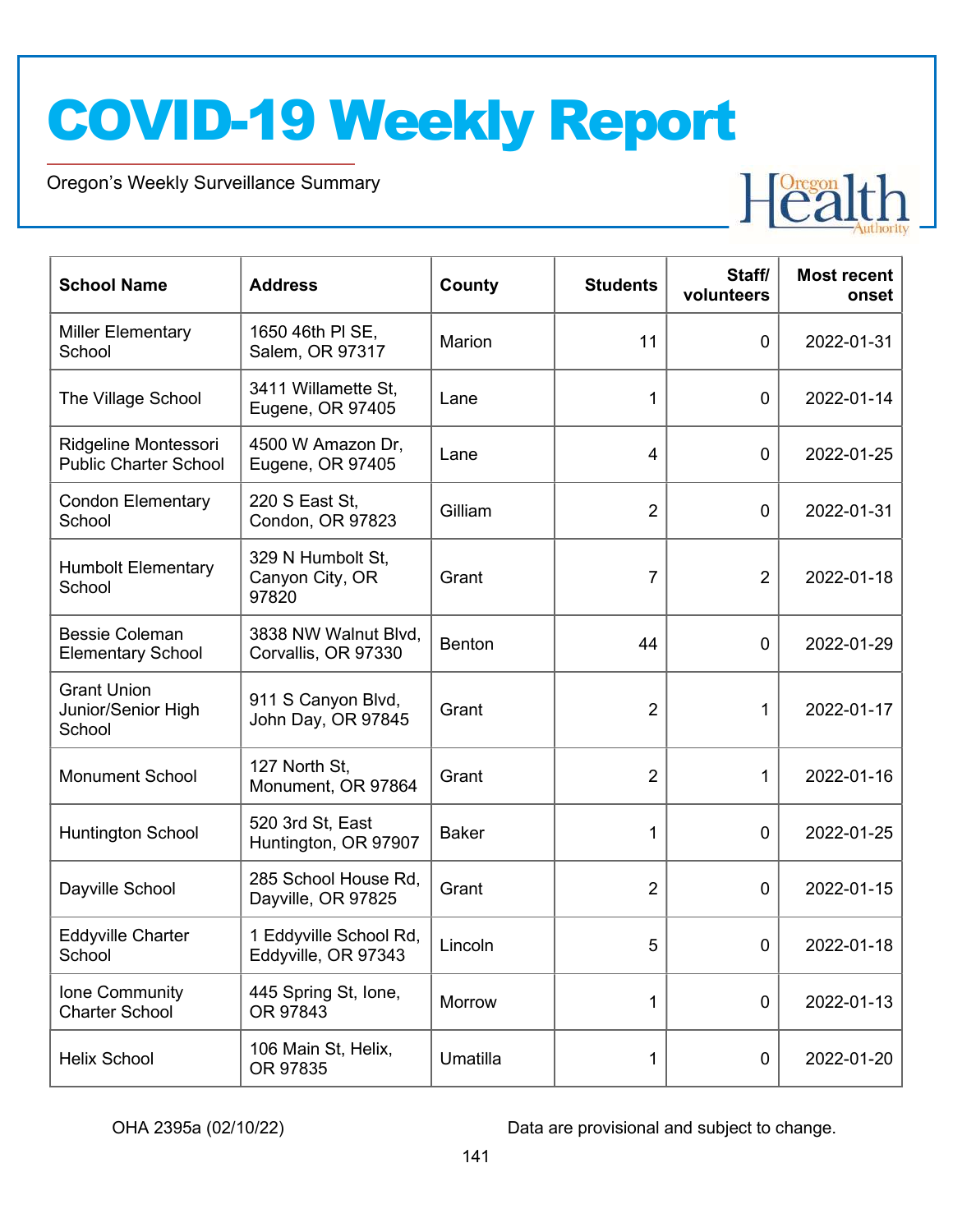Oregon's Weekly Surveillance Summary



| <b>School Name</b>                               | <b>Address</b>                                  | County            | <b>Students</b> | Staff/<br>volunteers | <b>Most recent</b><br>onset |
|--------------------------------------------------|-------------------------------------------------|-------------------|-----------------|----------------------|-----------------------------|
| North Powder Charter<br>School                   | 333 G St, North<br>Powder, OR 97867             | Union             | 3               | $\mathbf 0$          | 2022-01-24                  |
| <b>Cascade Locks</b><br><b>Elementary School</b> | 300 Wa Na Pa,<br>Cascade Locks, OR<br>97014     | <b>Hood River</b> | 1               | $\mathbf 0$          | 2022-01-15                  |
| <b>Claggett Creek Middle</b><br>School           | 1810 Alder Dr NE,<br>Keizer, OR 97303           | Marion            | 9               | 1                    | 2022-02-01                  |
| <b>Weddle Elementary</b><br>School               | 1825 Alder Dr NE,<br>Keizer, OR 97303           | Marion            | 1               | 1                    | 2022-01-27                  |
| Lamb Elementary                                  | 4930 Herrin Rd NE,<br>Salem, OR 97305           | Marion            | 6               | $\overline{2}$       | 2022-01-29                  |
| <b>Hammond Elementary</b>                        | 4900 Bayne St NE,<br>Salem, OR 97305            | Marion            | $\overline{7}$  | 1                    | 2022-02-04                  |
| <b>Hallman Elementary</b><br>School              | 4000 Deerhaven Dr<br>NE, Salem, OR 97301        | <b>Marion</b>     | $\overline{2}$  | $\overline{2}$       | 2022-01-31                  |
| Perrydale School                                 | 7445 Perrydale Rd,<br>Amity, OR 97101           | Polk              | 8               | $\mathbf 0$          | 2022-01-22                  |
| <b>Camas Valley School</b>                       | 197 Main Camas Rd,<br>Camas Valley, OR<br>97416 | Douglas           | 3               | $\mathbf 0$          | 2022-01-23                  |
| Dufur School                                     | 802 NE 5th St, Dufur,<br>OR 97021               | Wasco             | 18              | 1                    | 2022-02-01                  |
| <b>Mitchell School</b>                           | 340 SE High St,<br>Mitchell, OR 97750           | Wheeler           | 0               | 1                    | 2022-01-20                  |
| <b>Desert View</b><br><b>Elementary School</b>   | 1225 SW 9th St,<br>Hermiston, OR 97838          | Umatilla          | 3               | 0                    | 2022-01-30                  |
| <b>Meridian Creek Middle</b><br>School           | 6300 SW Hazel St,<br>Wilsonville, OR 97070      | Clackamas         | 1               | 0                    | 2022-01-17                  |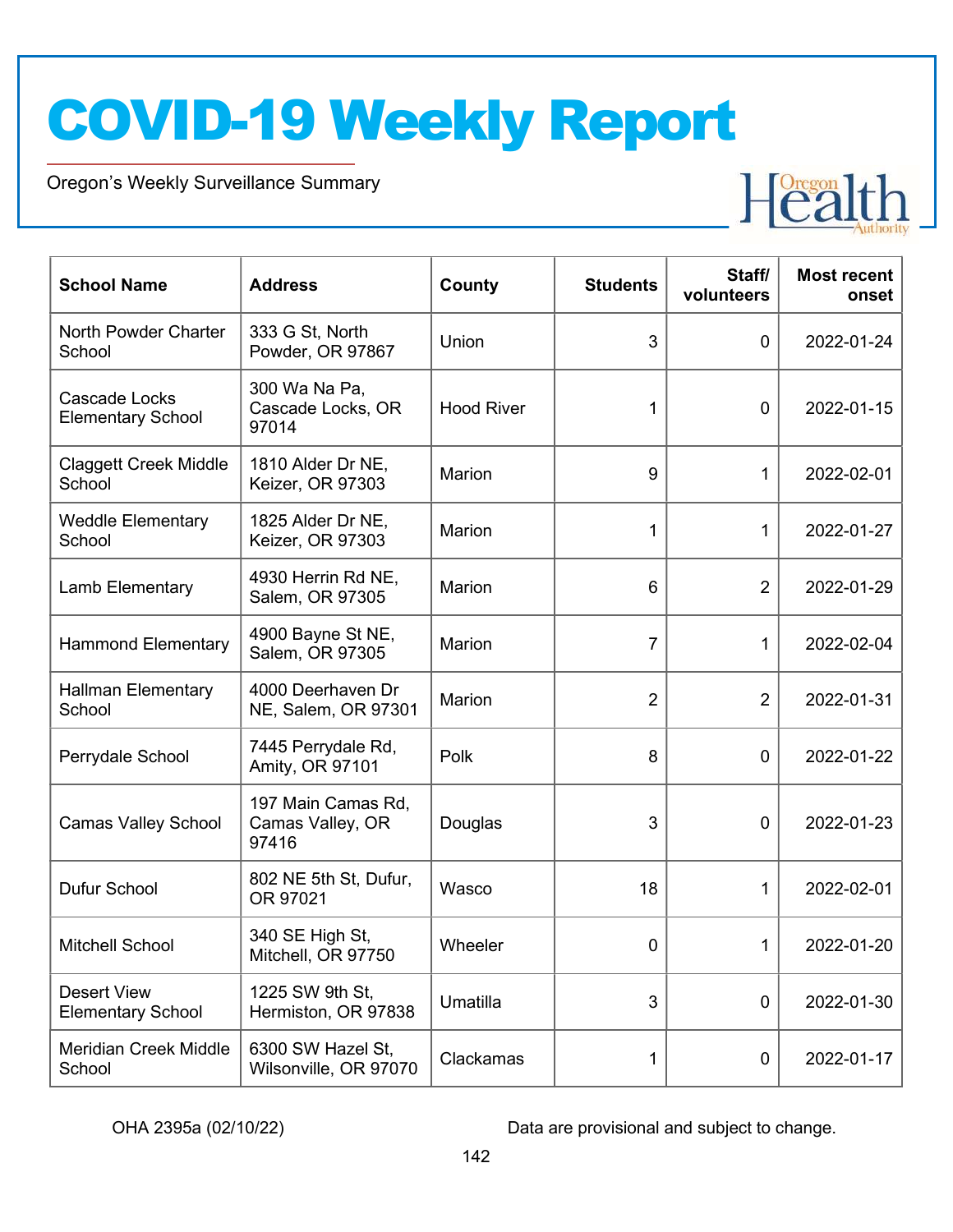Oregon's Weekly Surveillance Summary



| <b>School Name</b>                              | <b>Address</b>                                  | County        | <b>Students</b> | Staff/<br>volunteers | <b>Most recent</b><br>onset |
|-------------------------------------------------|-------------------------------------------------|---------------|-----------------|----------------------|-----------------------------|
| Luckiamute Valley<br><b>Charter Schools</b>     | 17475 Bridgeport Rd,<br>Dallas, OR 97338        | Polk          | $\mathbf 1$     | $\mathbf 0$          | 2022-01-25                  |
| West Salem High<br>School                       | 1776 Titan Dr NW,<br>Salem, OR 97304            | Polk          | 43              | $\mathbf 0$          | 2022-01-31                  |
| Ash Creek Elementary                            | 1360 N 16th St,<br>Monmouth, OR 97361           | Polk          | 20              | $\mathbf 0$          | 2022-02-04                  |
| Eagle Cap Innovative<br><b>High School</b>      | 2725 Seventh St,<br>Baker City, OR 97814        | <b>Baker</b>  | $\mathbf 1$     | $\mathbf 0$          | 2022-01-16                  |
| Jaguar Elementary<br>School                     | 1825 NW 27th St,<br>Corvallis, OR 97330         | <b>Benton</b> | 23              | $\mathbf 0$          | 2022-01-29                  |
| <b>Pioneer School</b>                           | 500 N 5th St,<br>Lebanon, OR 97355              | Linn          | 1               | $\mathbf 0$          | 2022-01-16                  |
| Lee Elementary<br>School                        | 5650 Venice St SE,<br>Salem, OR 97306           | Marion        | $\overline{2}$  | 1                    | 2022-01-27                  |
| <b>Forest Ridge</b><br><b>Elementary School</b> | 7905 June Reid Pl,<br>Keizer, OR 97303          | Marion        | 8               | $\mathbf 0$          | 2022-01-26                  |
| <b>Alder Creek Middle</b><br>School             | 13801 SE Webster<br>Rd, Milwaukie, OR<br>97267  | Clackamas     | $\overline{2}$  | $\mathbf 0$          | 2022-01-26                  |
| <b>Central Medford High</b><br>School           | 815 S Oakdale Ave,<br>Medford, OR 97501         | Jackson       | 0               | 1                    | 2022-01-17                  |
| Lewis & Clark<br><b>Elementary School</b>       | 111 S 9th St, St<br>Helens, OR 97051            | Columbia      | 14              | $\overline{2}$       | 2022-02-07                  |
| <b>MITCH Charter School</b>                     | 19550 SW 90th Court,<br>Tualatin, OR 97062      | Washington    | 1               | $\mathbf 0$          | 2022-01-13                  |
| <b>Lincoln Elementary</b><br>School             | 110 SE Alexander<br>Ave, Corvallis, OR<br>97333 | Benton        | 16              | $\boldsymbol{0}$     | 2022-01-27                  |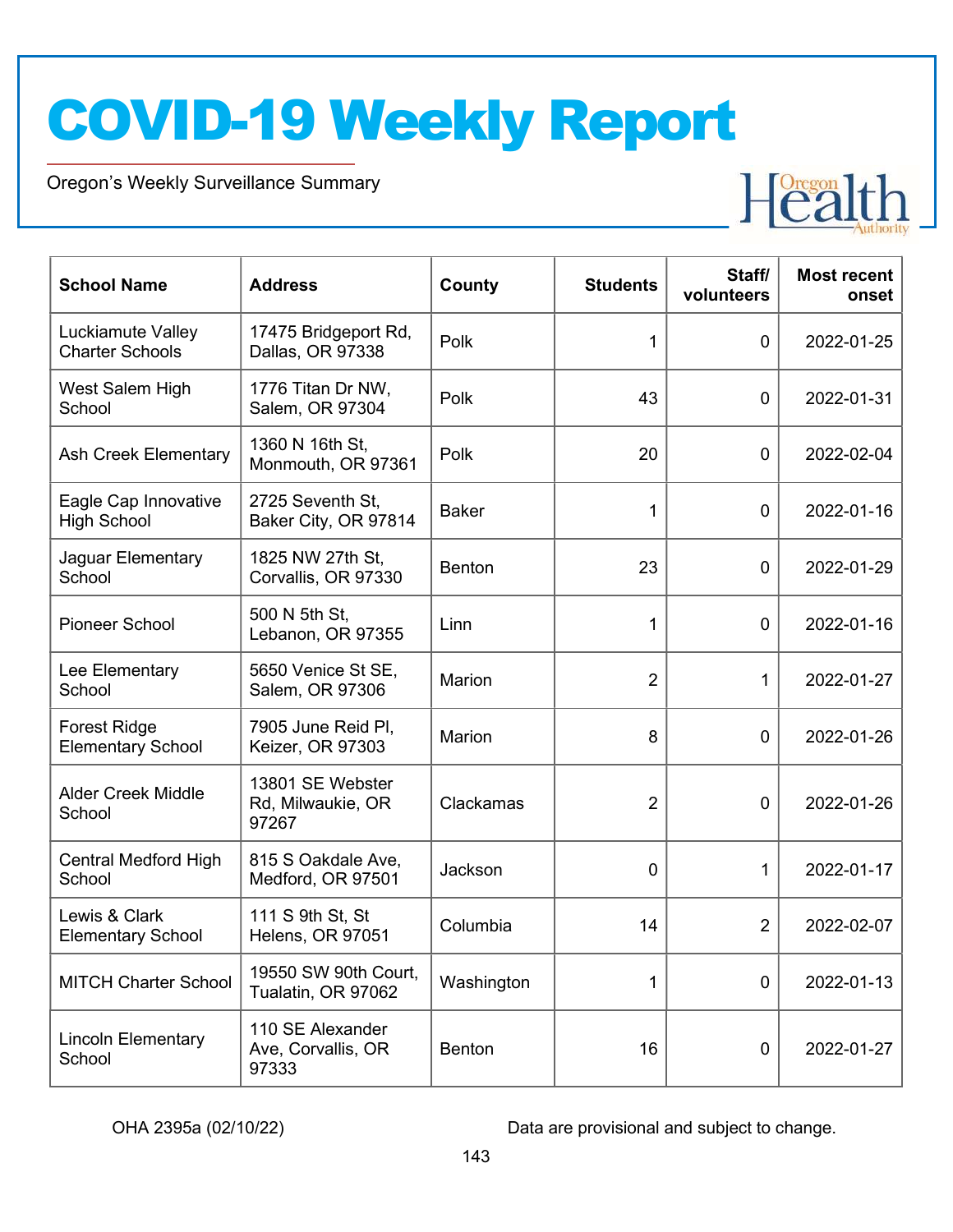Oregon's Weekly Surveillance Summary



| <b>School Name</b>                               | <b>Address</b>                                | County            | <b>Students</b> | Staff/<br>volunteers | <b>Most recent</b><br>onset |
|--------------------------------------------------|-----------------------------------------------|-------------------|-----------------|----------------------|-----------------------------|
| <b>Hood River Middle</b><br>School               | 1602 May St, Hood<br><b>River, OR 97031</b>   | <b>Hood River</b> | 6               | $\Omega$             | 2022-01-17                  |
| <b>Lighthouse Charter</b><br>School              | 62858 HWY 101,<br>Coos Bay, OR 97420          | Coos              | 1               | $\mathbf 0$          | 2022-01-29                  |
| May Street<br><b>Elementary School</b>           | 1001 10th St, Hood<br>River, OR 97031         | <b>Hood River</b> | $\Omega$        | $\overline{2}$       | 2022-01-17                  |
| <b>Brockway Elementary</b><br>School             | 2520 NW Brockway<br>Rd, Winston, OR<br>97496  | Douglas           | $\overline{7}$  | 3                    | 2022-01-30                  |
| <b>Mid Valley Elementary</b><br>School           | 3686 Davis Dr, Hood<br>River, OR 97031        | <b>Hood River</b> | 8               | 3                    | 2022-01-31                  |
| Parkdale Elementary<br>School                    | 4880 Van Nuys Dr,<br>Parkdale, OR 97041       | <b>Hood River</b> | 14              | 1                    | 2022-01-24                  |
| <b>Westside Elementary</b><br>School             | 3685 Belmont Dr.<br>Hood River, OR 97031      | <b>Hood River</b> | $\overline{2}$  | 1                    | 2022-02-01                  |
| Oregon Youth<br>Challenge                        | 23861 Dodds Road,<br>Bend, OR 97701           | <b>Deschutes</b>  | 1               | 0                    | 2022-01-15                  |
| Wy'east Middle School                            | 3000 Wy'east Rd,<br>Hood River, OR 97031      | <b>Hood River</b> | $\overline{2}$  | $\mathbf 0$          | 2022-02-01                  |
| <b>Hood River Valley</b><br><b>High School</b>   | 1220 Indian Creek Rd,<br>Hood River, OR 97031 | <b>Hood River</b> | $\overline{2}$  | 4                    | 2022-01-28                  |
| <b>Mountain View</b><br><b>Elementary School</b> | 340 NE Granger Ave,<br>Corvallis, OR 97330    | <b>Benton</b>     | 22              | $\mathbf 0$          | 2022-01-29                  |
| <b>Orchard Hill</b><br>Elementary                | 1011 La Loma Dr,<br>Medford, OR 97504         | Jackson           | $\overline{7}$  | $\mathbf 0$          | 2022-01-18                  |
| <b>Phoenix Elementary</b><br>School              | 215 N Rose St,<br>Phoenix, OR 97535           | Jackson           | 8               | 0                    | 2022-01-31                  |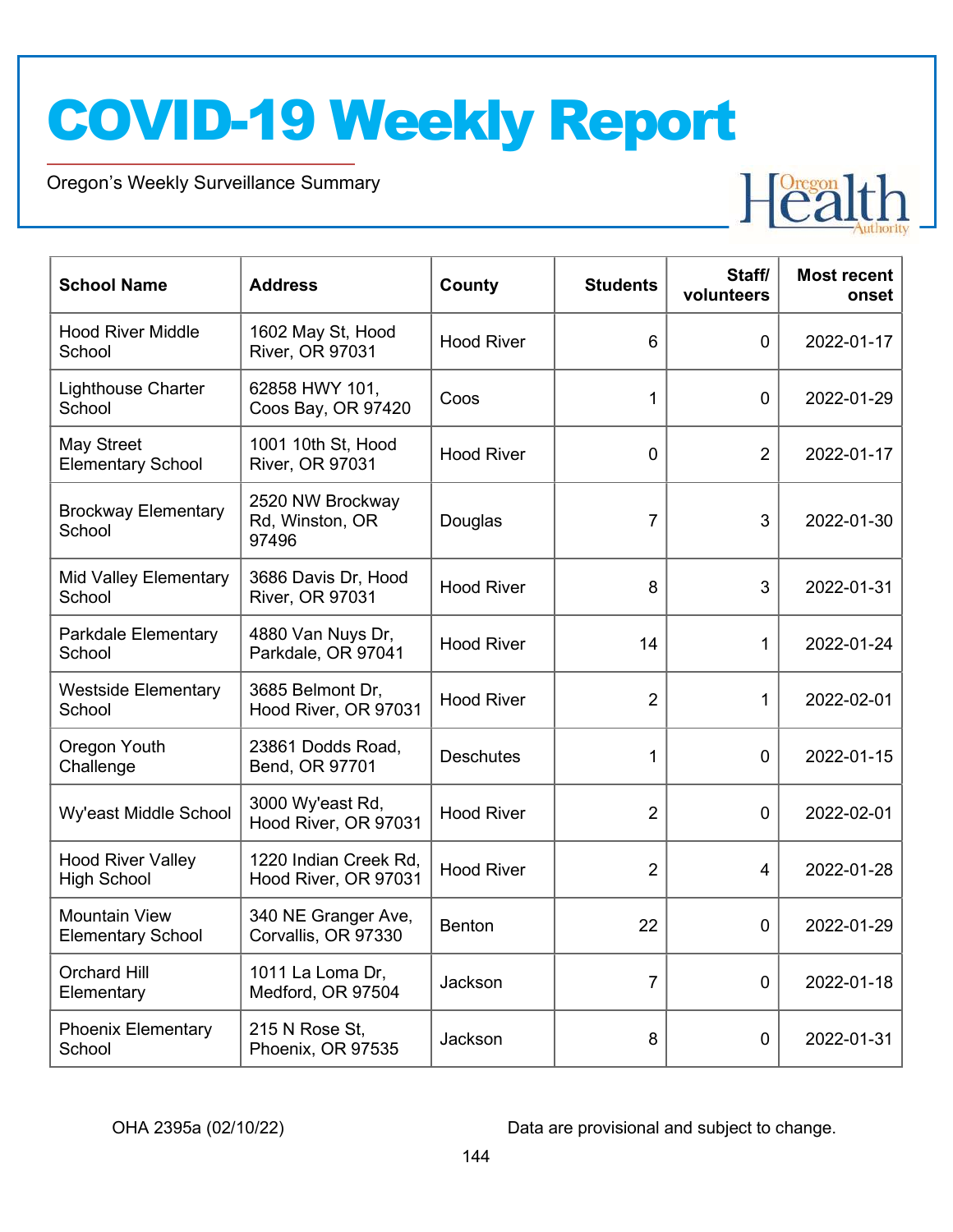Oregon's Weekly Surveillance Summary



| <b>School Name</b>                             | <b>Address</b>                                     | County        | <b>Students</b> | Staff/<br>volunteers | <b>Most recent</b><br>onset |
|------------------------------------------------|----------------------------------------------------|---------------|-----------------|----------------------|-----------------------------|
| <b>Talent Elementary</b><br>School             | 307 Wagner Creek<br>Rd, Talent, OR 97540           | Jackson       | 6               | 0                    | 2022-02-03                  |
| <b>Talent Middle School</b>                    | 102 Christian Ave,<br>Talent, OR 97540             | Jackson       | 14              | $\overline{0}$       | 2022-01-27                  |
| Phoenix High School                            | 745 N Rose St.<br>Phoenix, OR 97535                | Jackson       | 19              | $\overline{2}$       | 2022-02-01                  |
| <b>Linus Pauling Middle</b><br>School          | 1111 NW Cleveland<br>Ave, Corvallis, OR<br>97330   | <b>Benton</b> | 53              | $\mathbf 0$          | 2022-01-29                  |
| <b>Ashland High School</b>                     | 201 S Mountain Ave,<br>Ashland, OR 97520           | Jackson       | 1               | $\mathbf 0$          | 2022-02-04                  |
| <b>Central Point</b><br>Elementary             | 450 S 4th St, Central<br>Point, OR 97502           | Jackson       | 24              | 3                    | 2022-01-26                  |
| Jewett Elementary                              | 1001 Manzanita St,<br>Central Point, OR<br>97502   | Jackson       | 8               | 0                    | 2022-01-19                  |
| Mae Richardson<br><b>Elementary School</b>     | 200 W Pine St,<br>Central Point, OR<br>97502       | Jackson       | 5               | 0                    | 2022-01-21                  |
| <b>Sams Valley</b><br><b>Elementary School</b> | 14235 Table Rock Rd,<br>Central Point, OR<br>97502 | Jackson       | 4               | $\mathbf 0$          | 2022-01-22                  |
| Hanby Middle School                            | 806 6th Ave, Gold Hill,<br>OR 97525                | Jackson       | 6               | 1                    | 2022-01-23                  |
| Scenic Middle School                           | 1955 Scenic Ave,<br>Central Point, OR<br>97502     | Jackson       | 14              | $\mathbf 0$          | 2022-01-24                  |
| <b>Wildcat Elementary</b><br>School            | 2701 NW Satinwood,<br>Corvallis, OR 97330          | Benton        | 36              | 0                    | 2022-01-29                  |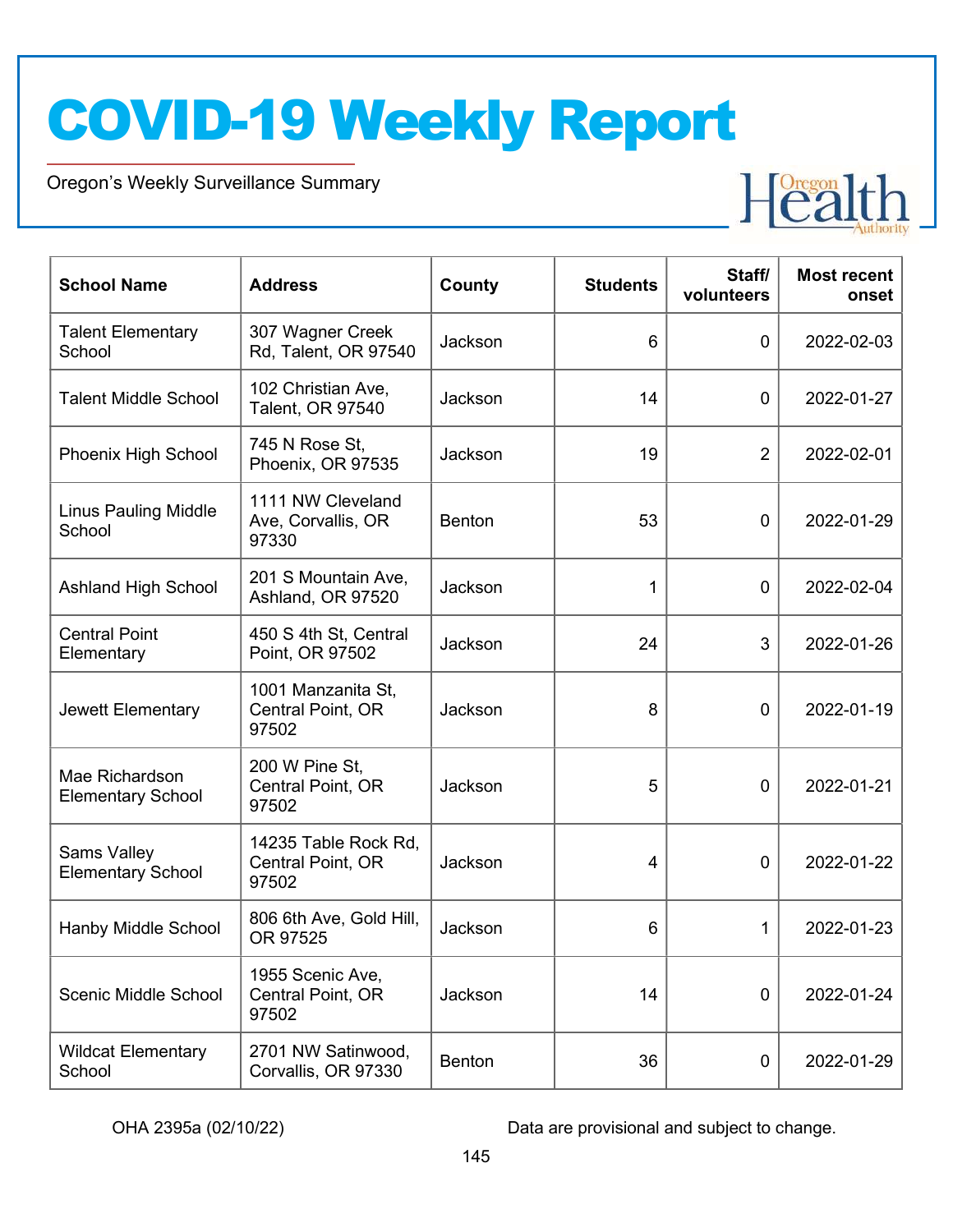Oregon's Weekly Surveillance Summary



| <b>School Name</b>                            | <b>Address</b>                                     | <b>County</b>    | <b>Students</b> | Staff/<br>volunteers | <b>Most recent</b><br>onset |
|-----------------------------------------------|----------------------------------------------------|------------------|-----------------|----------------------|-----------------------------|
| <b>Hillside Elementary</b><br>School          | 185 E Main St, Eagle<br>Point, OR 97524            | Jackson          | 3               | 1                    | 2022-01-24                  |
| <b>Shady Cove School</b>                      | 37 Schoolhouse Ln,<br>Shady Cove, OR<br>97539      | Jackson          | $\overline{2}$  | $\mathbf 0$          | 2022-01-24                  |
| <b>Table Rock</b><br><b>Elementary School</b> | 2830 Maple Ct, White<br>City, OR 97503             | Jackson          | 10              | $\overline{0}$       | 2022-01-18                  |
| Pine Ridge<br>Elementary                      | 19840 Hollygrape St,<br>Bend, OR 97702             | <b>Deschutes</b> | 1               | $\mathbf 0$          | 2022-01-19                  |
| Eagle Point Middle<br>School                  | 477 Reese Creek Rd,<br>Eagle Point, OR<br>97524    | Jackson          | $\overline{4}$  | $\mathbf 0$          | 2022-01-16                  |
| Eagle Point High<br>School                    | 203 N Platt Ave, Eagle<br>Point, OR 97524          | Jackson          | 12              | 3                    | 2022-01-26                  |
| Rogue River<br><b>Elementary School</b>       | 300 Pine St, Rogue<br>River, OR 97537              | Jackson          | 8               | $\mathbf 0$          | 2022-01-25                  |
| <b>Corvallis High School</b>                  | 1400 NW Buchanan<br>Ave, Corvallis, OR<br>97330    | <b>Benton</b>    | 55              | $\mathbf 0$          | 2022-01-28                  |
| <b>Milwaukie El Puente</b><br>Elementary      | 11250 SE 27th Ave,<br>Milwaukie, OR 97222          | Clackamas        | 4               | $\mathbf 0$          | 2022-02-02                  |
| Rogue River<br>Junior/Senior High<br>School   | 1898 E Evans Creek<br>Rd, Rogue River, OR<br>97537 | Jackson          | 15              | 1                    | 2022-02-04                  |
| Applegate School                              | 14188 Hwy 238,<br>Applegate, OR 97530              | Jackson          | $\overline{2}$  | 1                    | 2022-01-29                  |
| <b>White Mountain</b><br>Middle School        | 550 Wilson Way,<br>White City, OR 97503            | Jackson          | 4               | $\mathbf 0$          | 2022-01-16                  |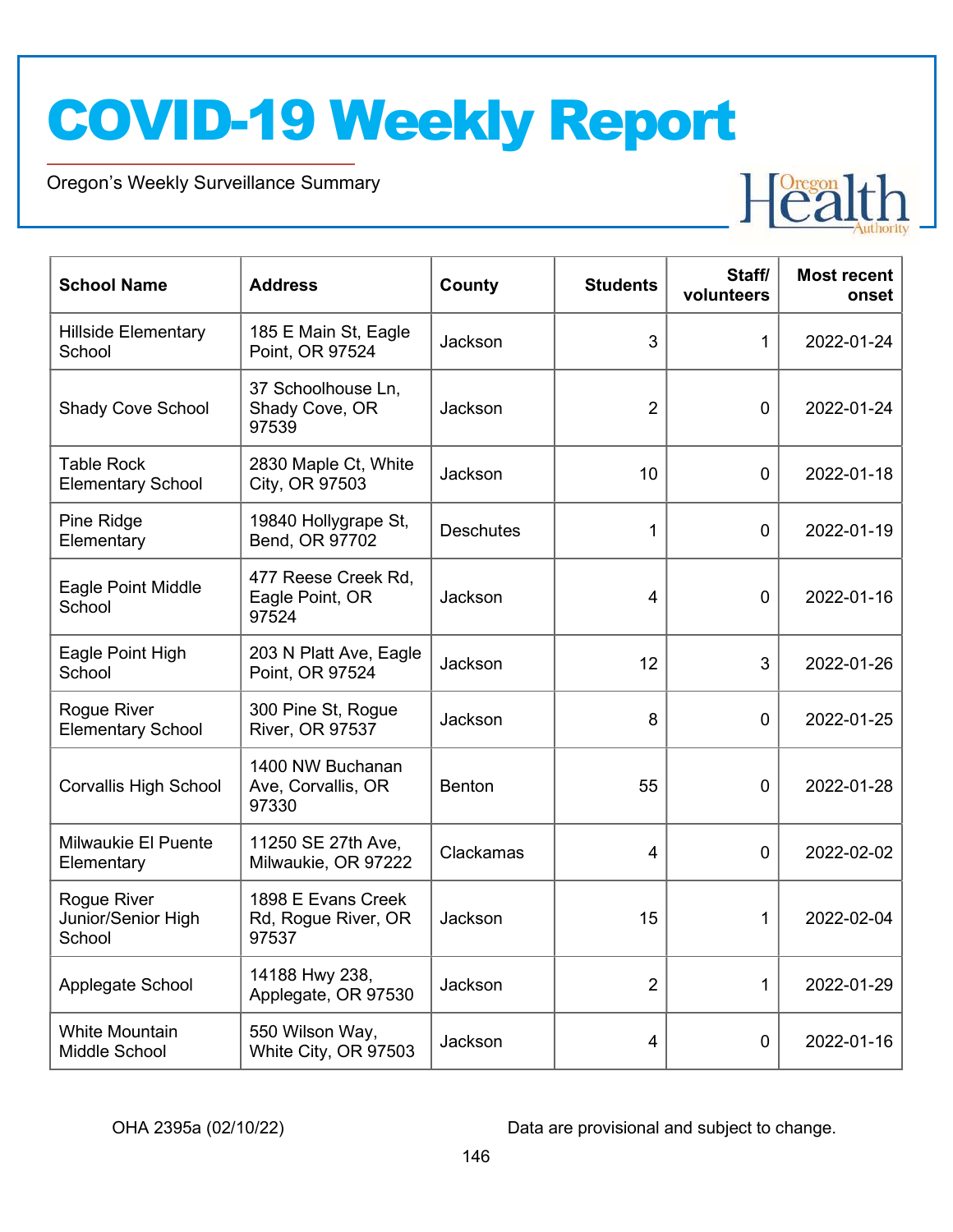Oregon's Weekly Surveillance Summary



| <b>School Name</b>                                 | <b>Address</b>                               | County        | <b>Students</b> | Staff/<br>volunteers | <b>Most recent</b><br>onset |
|----------------------------------------------------|----------------------------------------------|---------------|-----------------|----------------------|-----------------------------|
| <b>Coquille Valley</b><br>Elementary               | 1115 N Baxter St,<br>Coquille, OR 97423      | Coos          | 10              | $\overline{0}$       | 2022-01-30                  |
| <b>Siletz Valley Schools</b>                       | 245 James Frank Ave,<br>Siletz, OR 97380     | Lincoln       | 5               | 1                    | 2022-01-28                  |
| <b>Four Rivers</b><br><b>Community School</b>      | 2449 SW 4th Ave,<br>Ontario, OR 97914        | Malheur       | 4               | $\mathbf{1}$         | 2022-01-30                  |
| <b>Windy River</b><br><b>Elementary School</b>     | 500 Tatone St.<br>Boardman, OR 97818         | Morrow        | $\overline{7}$  | 0                    | 2022-01-29                  |
| <b>Irrigon Elementary</b><br>School                | 490 SE Wyoming,<br>Irrigon, OR 97844         | Morrow        | 8               | $\overline{0}$       | 2022-01-24                  |
| <b>Harritt Elementary</b>                          | 2112 Linwood St NW,<br>Salem, OR 97304       | Polk          | 12              | 3                    | 2022-01-29                  |
| <b>Griffin Creek</b><br>Elementary                 | 2430 Griffin Creek Rd,<br>Medford, OR 97501  | Jackson       | 16              | $\overline{2}$       | 2022-01-26                  |
| <b>Hoover Elementary</b><br>School                 | 2323 Siskiyou Blvd,<br>Medford, OR 97504     | Jackson       | 10              | $\overline{2}$       | 2022-01-19                  |
| <b>Crescent Valley High</b><br>School              | 4444 NW Highland Dr,<br>Corvallis, OR 97330  | <b>Benton</b> | 44              | $\overline{0}$       | 2022-01-26                  |
| <b>Howard Elementary</b><br>School                 | 286 Mace Rd,<br>Medford, OR 97501            | Jackson       | 8               | 0                    | 2022-02-02                  |
| Jackson Elementary<br>School                       | 713 Summit Ave,<br>Medford, OR 97501         | Jackson       | 4               | $\mathbf 0$          | 2022-01-16                  |
| <b>Hawthorne Alternative</b><br><b>High School</b> | 1700 NW 15th Dr,<br>Pendleton, OR 97801      | Umatilla      | $\mathbf 1$     | $\overline{0}$       | 2022-01-13                  |
| Jacksonville<br><b>Elementary School</b>           | 655 Hueners Ln,<br>Jacksonville, OR<br>97530 | Jackson       | 9               | $\mathbf 1$          | 2022-01-20                  |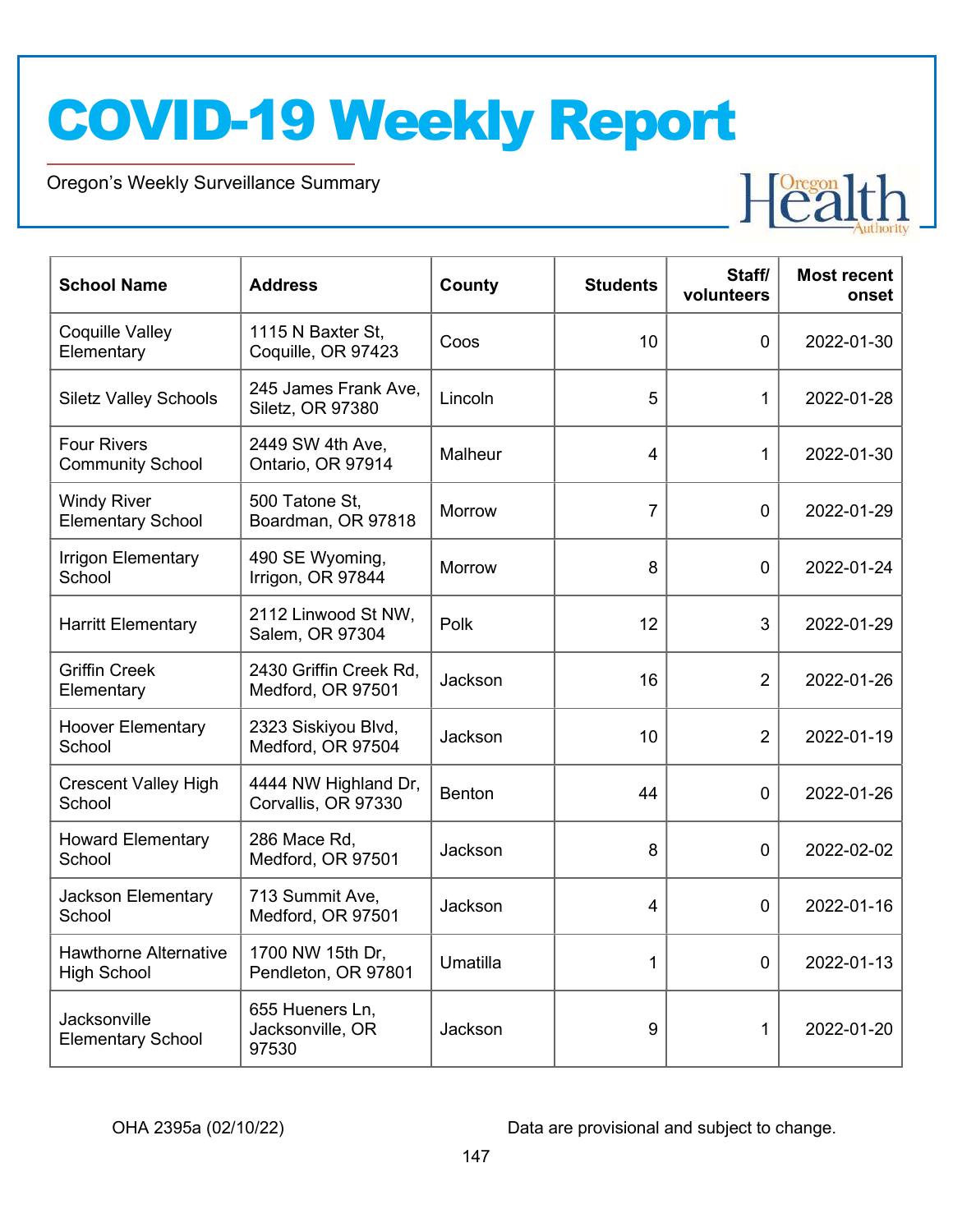Oregon's Weekly Surveillance Summary



| <b>School Name</b>                                                              | <b>Address</b>                                       | County           | <b>Students</b> | Staff/<br>volunteers | <b>Most recent</b><br>onset |
|---------------------------------------------------------------------------------|------------------------------------------------------|------------------|-----------------|----------------------|-----------------------------|
| <b>Ensworth Elementary</b>                                                      | 2150 NE Daggett Ln,<br>Bend, OR 97701                | <b>Deschutes</b> | 1               | $\mathbf 0$          | 2022-01-14                  |
| Jefferson Elementary<br>School                                                  | 333 Holmes Ave,<br>Medford, OR 97501                 | Jackson          | 11              | 5                    | 2022-01-24                  |
| Lone Pine Elementary<br>School                                                  | 3158 Lone Pine Rd,<br>Medford, OR 97504              | Jackson          | 15              | 0                    | 2022-01-25                  |
| Oak Grove<br><b>Elementary School</b>                                           | 2838 W Main St,<br>Medford, OR 97501                 | Jackson          | 9               | 1                    | 2022-01-31                  |
| <b>Bertha Holt</b><br><b>Elementary School</b>                                  | 770 Calvin St,<br>Eugene, OR 97401                   | Lane             | 0               | 1                    | 2022-01-22                  |
| <b>Kennedy Elementary</b><br>School                                             | 2860 N Keene Way<br>Dr, Medford, OR<br>97504         | Jackson          | 4               | 1                    | 2022-01-22                  |
| <b>Roosevelt Elementary</b><br>School                                           | 1212 Queen Anne<br>Ave, Medford, OR<br>97504         | Jackson          | 6               | $\mathbf 0$          | 2022-01-17                  |
| <b>Ruch Outdoor</b><br><b>Community School</b>                                  | 156 Upper Applegate<br>Rd, Jacksonville, OR<br>97530 | Jackson          | 0               | 1                    | 2022-01-12                  |
| Washington<br><b>Elementary School</b>                                          | 610 S Peach St,<br>Medford, OR 97501                 | Jackson          | 8               | $\overline{2}$       | 2022-01-22                  |
| <b>Wilson Elementary</b><br>School                                              | 1400 Johnson St,<br>Medford, OR 97504                | Jackson          | 6               | $\mathbf 0$          | 2022-01-24                  |
| <b>Hedrick Middle School</b>                                                    | 1501 E Jackson St,<br>Medford, OR 97504              | Jackson          | 1               | 1                    | 2022-01-16                  |
| Jane Goodall<br><b>Environmental Middle</b><br><b>Charter School</b><br>(JGEMS) | 999B Locust St NE,<br>Salem, OR 97301                | Marion           | 1               | 0                    | 2022-01-20                  |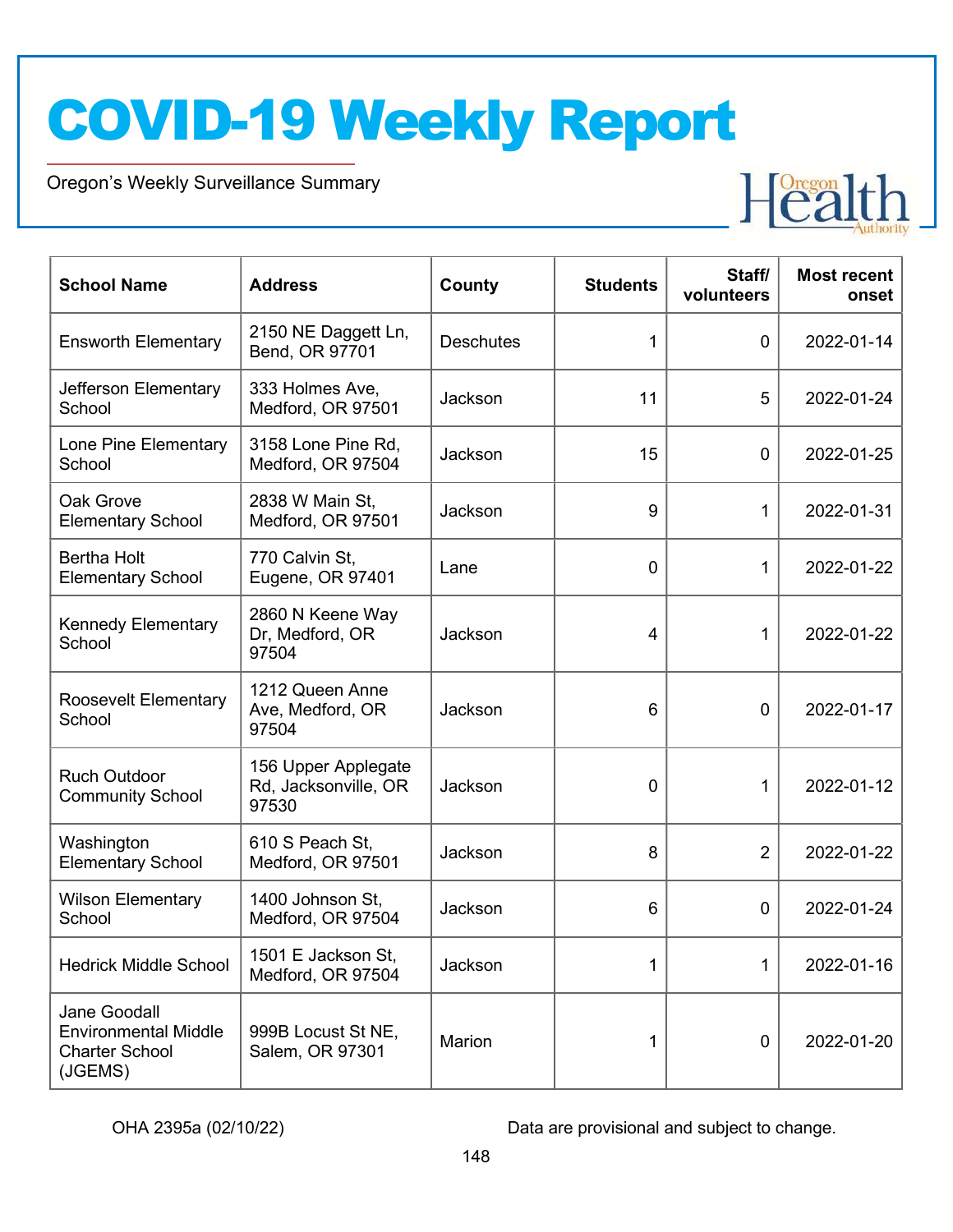Oregon's Weekly Surveillance Summary



| <b>School Name</b>                     | <b>Address</b>                                    | County    | <b>Students</b> | Staff/<br>volunteers | <b>Most recent</b><br>onset |
|----------------------------------------|---------------------------------------------------|-----------|-----------------|----------------------|-----------------------------|
| <b>Reynolds Arthur</b><br>Academy      | 123 SW 21st Ave,<br>Troutdale, OR 97060           | Multnomah | 1               | $\mathbf 0$          | 2022-01-18                  |
| McLoughlin Middle<br>School            | 320 W Second St,<br>Medford, OR 97501             | Jackson   | $\overline{2}$  | 1                    | 2022-01-29                  |
| South Medford High<br>School           | 1551 Cunningham<br>Ave, Medford, OR<br>97501      | Jackson   | 15              | 1                    | 2022-01-29                  |
| North Medford High<br>School           | 1900 N Keene Way<br>Dr, Medford, OR<br>97504      | Jackson   | 9               | $\overline{2}$       | 2022-01-27                  |
| <b>Culver Elementary</b><br>School     | 310 West E St, Culver,<br>OR 97734                | Jefferson | $\overline{2}$  | $\mathbf 0$          | 2022-01-21                  |
| <b>Buff Elementary</b><br>School       | 375 SE Buff St,<br>Madras, OR 97741               | Jefferson | $\mathbf 0$     | 1                    | 2022-02-02                  |
| <b>Madras Elementary</b><br>School     | 215 SE 10th St,<br>Madras, OR 97741               | Jefferson | $\overline{4}$  | $\mathbf 0$          | 2022-02-06                  |
| <b>Metolius Elementary</b><br>School   | 420 SW Butte Ave,<br>Madras, OR 97741             | Jefferson | 1               | 0                    | 2022-02-05                  |
| Warm Springs K-8<br>Academy            | 50 Chukar Road,<br>Warm Springs, OR<br>97761      | Jefferson | 12              | $\mathbf 0$          | 2022-02-01                  |
| <b>Madras High School</b>              | 390 SE 10th St,<br>Madras, OR 97741               | Jefferson | 8               | 0                    | 2022-02-06                  |
| <b>Allen Dale Elementary</b><br>School | 2320 Williams Hwy,<br>Grants Pass, OR<br>97527    | Josephine | 9               | $\mathbf 0$          | 2022-01-23                  |
| <b>Highland Elementary</b><br>School   | 1845 NW Highland<br>Ave, Grants Pass, OR<br>97526 | Josephine | 1               | 1                    | 2022-01-26                  |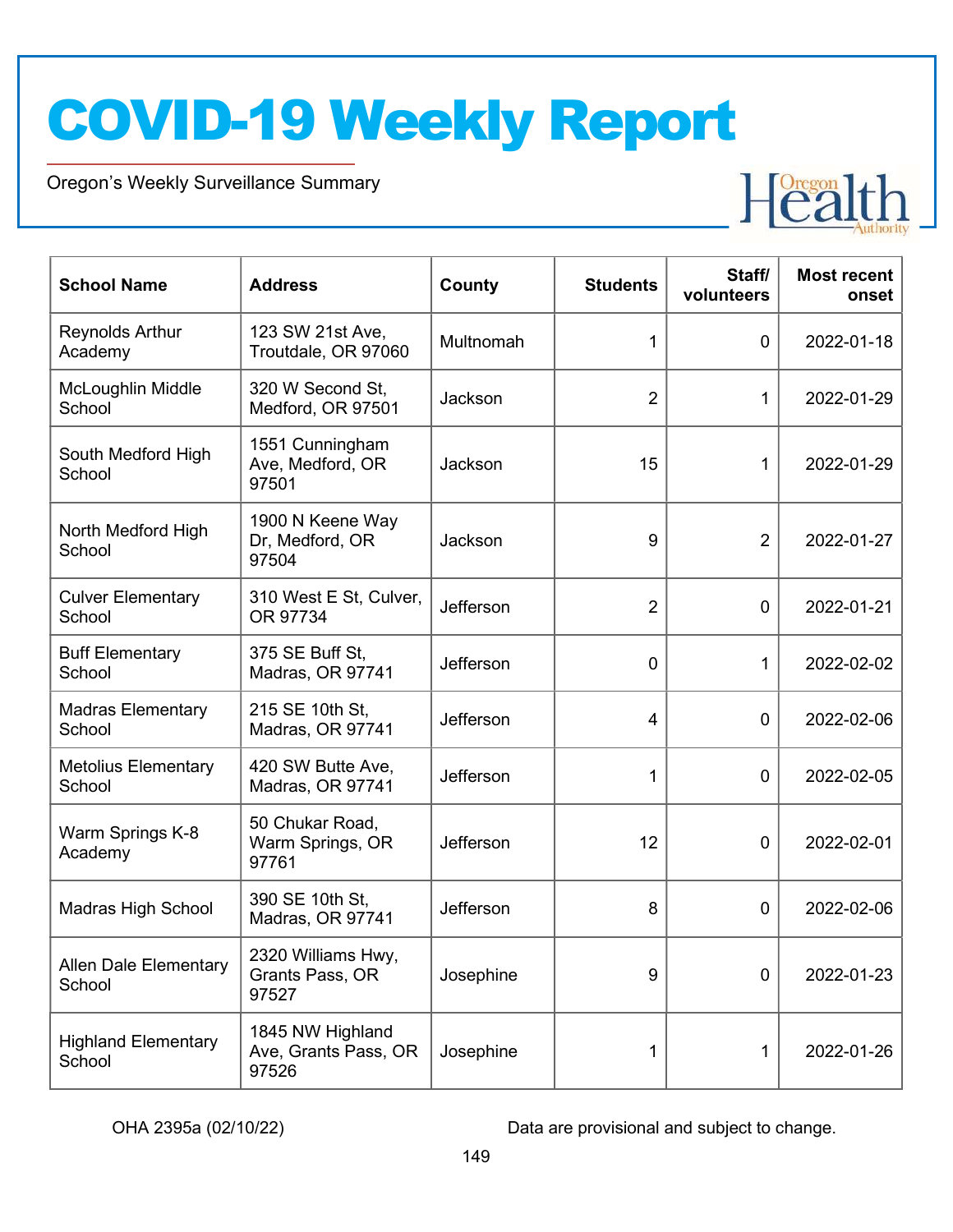Oregon's Weekly Surveillance Summary



| <b>School Name</b>                                            | <b>Address</b>                                      | County        | <b>Students</b> | Staff/<br>volunteers | <b>Most recent</b><br>onset |
|---------------------------------------------------------------|-----------------------------------------------------|---------------|-----------------|----------------------|-----------------------------|
| <b>Lincoln Elementary</b><br>School                           | 1132 NE 10th St,<br>Grants Pass, OR<br>97526        | Josephine     | $\overline{4}$  | $\overline{0}$       | 2022-01-24                  |
| <b>Upper Rogue Center</b><br>for Educational<br>Opportunities | 140 E Main St, Eagle<br>Point, OR 97524             | Jackson       | 0               | 1                    | 2022-01-15                  |
| North Middle School                                           | 1725 NW Highland<br>Ave, Grants Pass, OR<br>97526   | Josephine     | 22              | 0                    | 2022-02-01                  |
| <b>Redwood Elementary</b><br>School                           | 3163 Leonard Rd,<br>Grants Pass, OR<br>97527        | Josephine     | 2               | $\mathbf 0$          | 2022-02-02                  |
| <b>Valley Inquiry Charter</b><br>School                       | 5774 Hazelgreen Rd<br>NE, Salem, OR 97305           | <b>Marion</b> | 1               | $\overline{0}$       | 2022-01-27                  |
| <b>Phoenix School</b>                                         | 3131 NE Diamond<br>Lake Blvd, Roseburg,<br>OR 97470 | Douglas       | 2               | $\mathbf 0$          | 2022-01-26                  |
| Pioneer High School                                           | 641 E First St,<br>Prineville, OR 97754             | Crook         | 1               | 0                    | 2022-01-20                  |
| <b>Riverside Elementary</b><br>School                         | 1200 SE Harvey Dr,<br>Grants Pass, OR<br>97526      | Josephine     | 10              | 0                    | 2022-02-07                  |
| <b>Portland Arthur</b><br>Academy                             | 7507 SE Yamhill St,<br>Portland, OR 97215           | Multnomah     | 1               | 0                    | 2022-01-29                  |
| South Middle School                                           | 350 W Harbeck Rd,<br>Grants Pass, OR<br>97527       | Josephine     | 20              | $\mathbf 0$          | 2022-01-29                  |
| <b>Grants Pass High</b><br>School                             | 830 NE 9th St, Grants<br>Pass, OR 97526             | Josephine     | 40              | 4                    | 2022-01-31                  |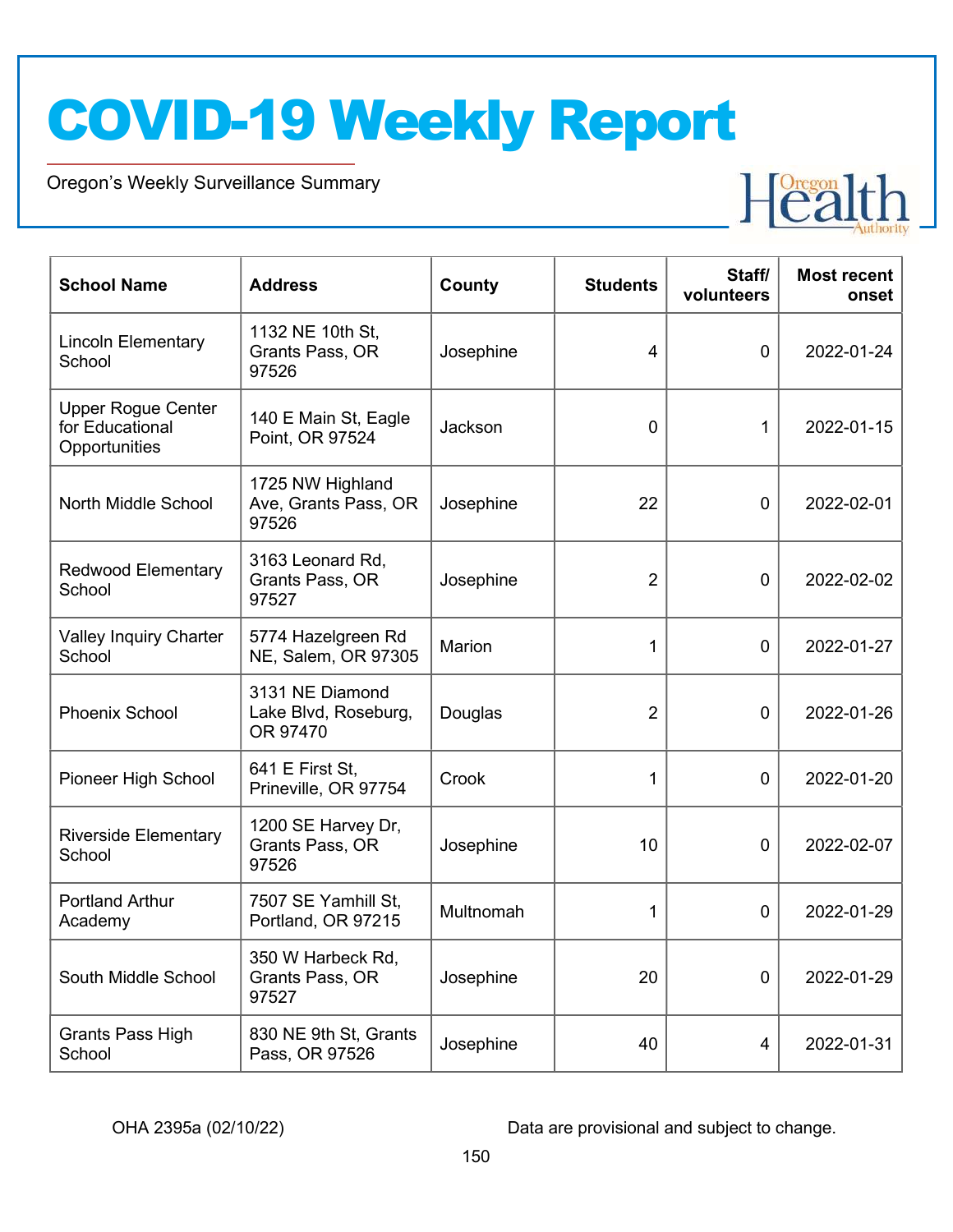Oregon's Weekly Surveillance Summary



| <b>School Name</b>                               | <b>Address</b>                                    | County    | <b>Students</b> | Staff/<br>volunteers | <b>Most recent</b><br>onset |
|--------------------------------------------------|---------------------------------------------------|-----------|-----------------|----------------------|-----------------------------|
| <b>Evergreen Elementary</b>                      | 520 W River St, Cave<br>Junction, OR 97523        | Josephine | 14              | 6                    | 2022-01-31                  |
| <b>Baker Prairie Middle</b><br>School            | 1859 SE Township<br>Rd, Canby, OR 97013           | Clackamas | 1               | $\mathbf{0}$         | 2022-01-25                  |
| <b>Philander Lee</b><br><b>Elementary School</b> | 1110 S Ivy, Canby,<br>OR 97013                    | Clackamas | 1               | $\overline{0}$       | 2022-01-30                  |
| <b>Fleming Middle School</b>                     | 6001 Monument Dr,<br>Grants Pass, OR<br>97526     | Josephine | 3               | $\overline{2}$       | 2022-02-02                  |
| Academy of Arts and<br>Academics                 | 615 Main St,<br>Springfield, OR 97477             | Lane      | $\overline{2}$  | $\overline{0}$       | 2022-01-24                  |
| <b>Fruitdale Elementary</b>                      | 1560 Bill Baker Way,<br>Grants Pass, OR<br>97527  | Josephine | 6               | 4                    | 2022-01-31                  |
| Fort Vannoy<br><b>Elementary School</b>          | 5250 Upper River Rd,<br>Grants Pass, OR<br>97526  | Josephine | $\overline{2}$  | 1                    | 2022-01-21                  |
| Cascade Heights<br><b>Public Charter School</b>  | 15301 SE 92nd Ave,<br>Clackamas, OR 97015         | Clackamas | 1               | 0                    | 2022-01-23                  |
| Lincoln Savage Middle<br>School                  | 8551 New Hope Rd,<br>Grants Pass, OR<br>97527     | Josephine | 5               | 1                    | 2022-01-29                  |
| Neah-Kah-Nie Middle<br>School                    | 25111 Hwy 101 N,<br>Rockaway Beach, OR<br>97136   | Tillamook | 25              | 0                    | 2022-01-30                  |
| Lorna Byrne Middle<br>School                     | 101 S Junction Ave,<br>Cave Junction, OR<br>97523 | Josephine | 9               | 3                    | 2022-01-31                  |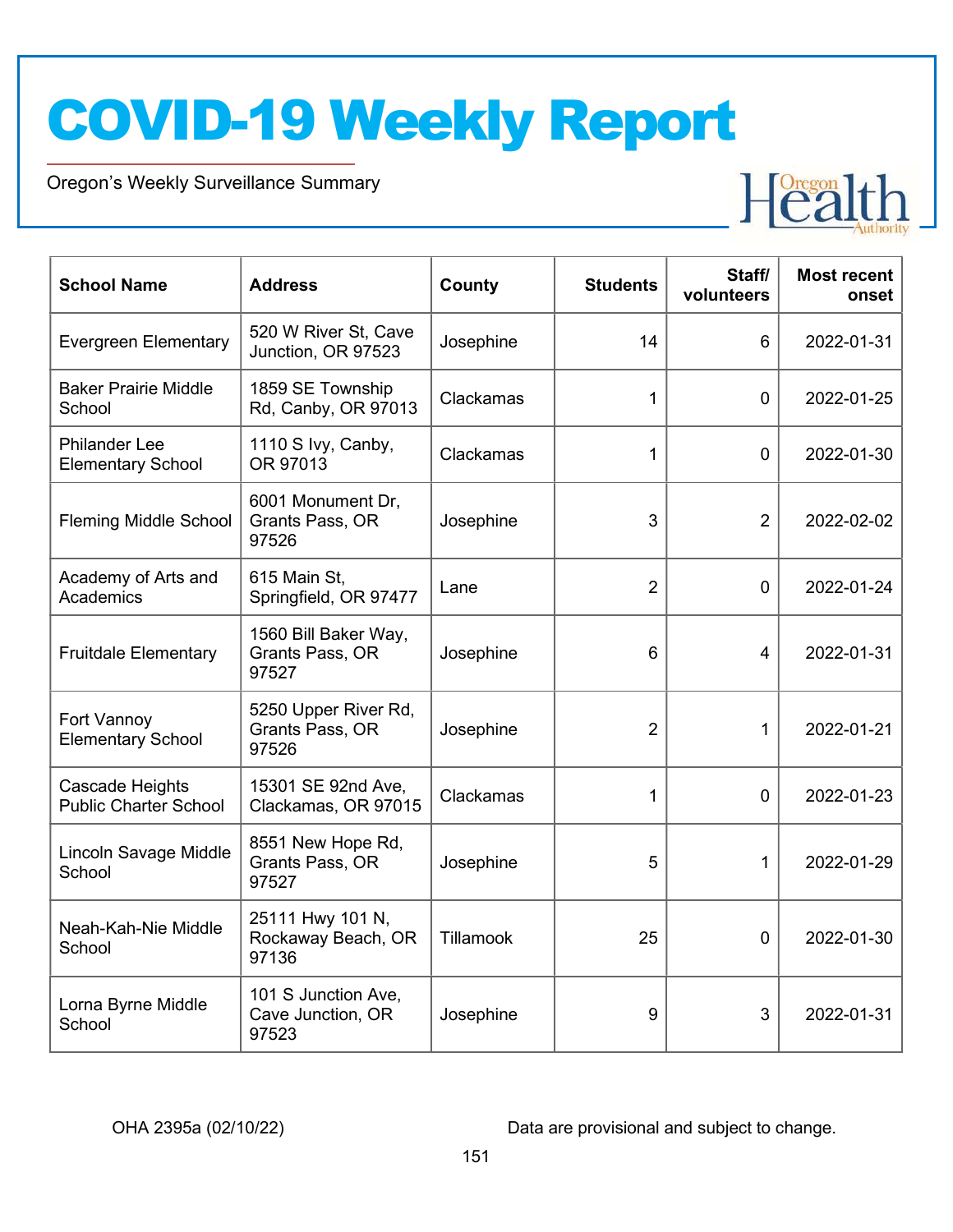Oregon's Weekly Surveillance Summary



| <b>School Name</b>                            | <b>Address</b>                                     | County        | <b>Students</b> | Staff/<br>volunteers | <b>Most recent</b><br>onset |
|-----------------------------------------------|----------------------------------------------------|---------------|-----------------|----------------------|-----------------------------|
| Madrona Elementary<br>School                  | 520 Detrick Dr, Grants<br>Pass, OR 97527           | Josephine     | $\overline{7}$  | 0                    | 2022-01-31                  |
| Manzanita Elementary                          | 310 San Francisco St,<br>Grants Pass, OR<br>97526  | Josephine     | 6               | 1                    | 2022-01-30                  |
| <b>Success High School</b>                    | 1315 Meridian Dr,<br>Woodburn, OR 97071            | <b>Marion</b> | 1               | $\mathbf 0$          | 2022-01-31                  |
| Eagle Ridge High<br>School                    | 677 South 7th St,<br>Klamath Falls, OR<br>97601    | Klamath       | 4               | $\mathbf 0$          | 2022-01-29                  |
| <b>Hidden Valley High</b><br>School           | 651 Murphy Creek Rd,<br>Grants Pass, OR<br>97527   | Josephine     | 24              | 3                    | 2022-01-31                  |
| Woodburn High<br>School                       | 1785 N Front St,<br>Woodburn, OR 97071             | Marion        | 33              | $\overline{4}$       | 2022-01-29                  |
| Illinois Valley High<br>School                | 625 E. River St., Cave<br>Junction, OR 97523       | Josephine     | 8               | 1                    | 2022-01-27                  |
| <b>Yamhill Carlton</b><br>Intermediate School | 310 E Main St,<br>Yamhill, OR 97148                | Yamhill       | 7               | $\mathbf 0$          | 2022-01-25                  |
| North Valley High<br>School                   | 6741 Monument Dr,<br>Grants Pass, OR<br>97526      | Josephine     | 16              | $\overline{2}$       | 2022-01-29                  |
| Early College High<br>School                  | 4071 Winema PI NE,<br>Salem, OR 97305              | Marion        | 1               | 0                    | 2022-01-18                  |
| Joseph Conger<br><b>Elementary School</b>     | 1700 California Ave,<br>Klamath Falls, OR<br>97601 | Klamath       | 5               | 1                    | 2022-01-29                  |
| Roberts High School                           | 3620 State St, Salem,<br>OR 97301                  | Marion        | $\overline{2}$  | $\overline{2}$       | 2022-02-01                  |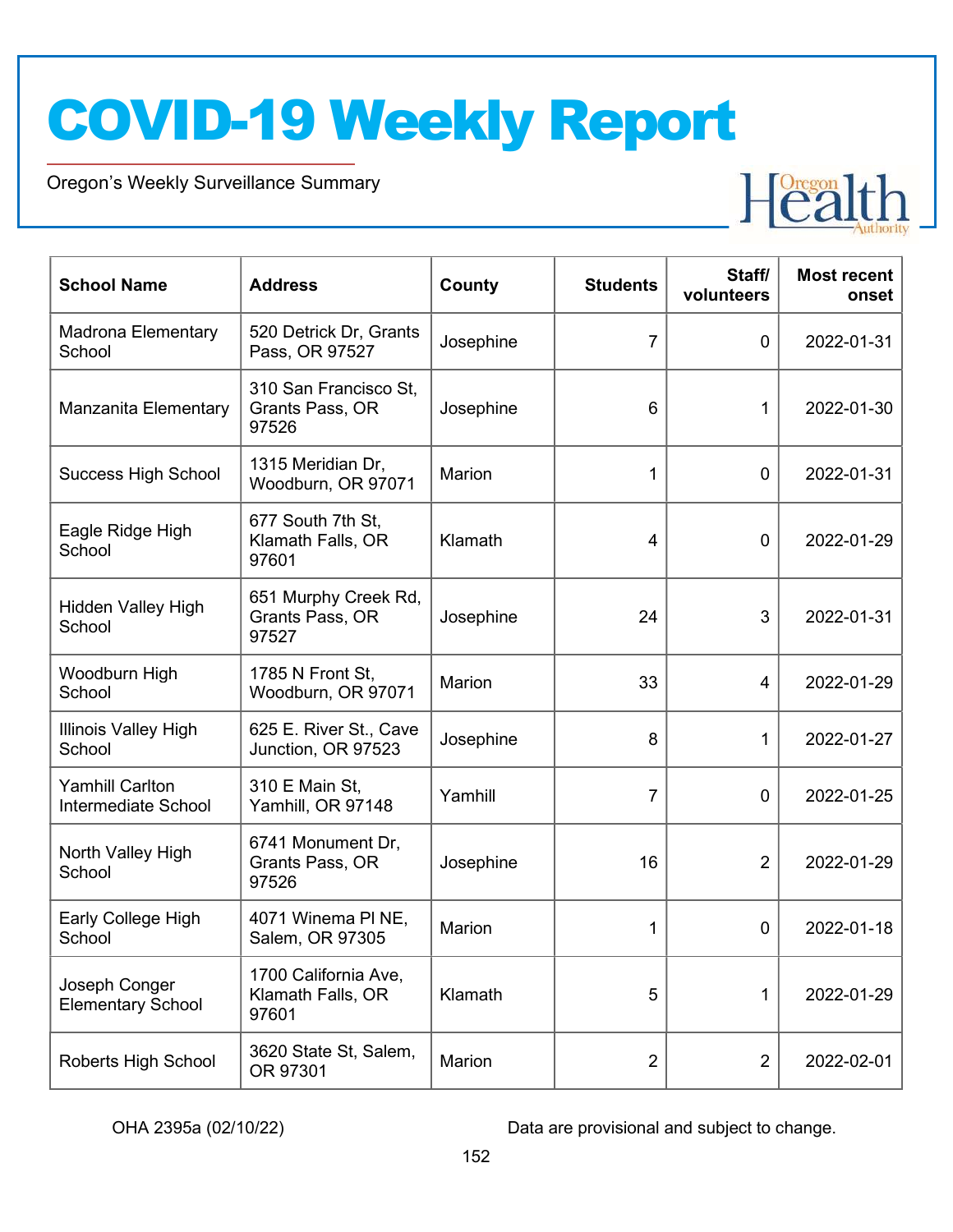Oregon's Weekly Surveillance Summary



| <b>School Name</b>                          | <b>Address</b>                                       | County        | <b>Students</b> | Staff/<br>volunteers | <b>Most recent</b><br>onset |
|---------------------------------------------|------------------------------------------------------|---------------|-----------------|----------------------|-----------------------------|
| <b>Boones Ferry Primary</b><br>School       | 11495 SW Wilsonville<br>Rd, Wilsonville, OR<br>97070 | Clackamas     | $\overline{2}$  | $\mathbf 0$          | 2022-01-25                  |
| St. Helens-Yankton<br><b>Arthur Academy</b> | 33035 Pittsburg Rd, St<br><b>Helens, OR 97051</b>    | Columbia      | $\overline{7}$  | $\mathbf{0}$         | 2022-01-18                  |
| <b>Mills Elementary</b><br>School           | 520 E Main St,<br>Klamath Falls, OR<br>97601         | Klamath       | $\overline{7}$  | $\overline{2}$       | 2022-01-25                  |
| <b>Pelican Elementary</b><br>School         | 501 McLean St,<br>Klamath Falls, OR<br>97601         | Klamath       | 10              | 1                    | 2022-01-31                  |
| Ponderosa Middle<br>School                  | 2554 Main St, Klamath<br>Falls, OR 97601             | Klamath       | 12              | $\overline{0}$       | 2022-01-24                  |
| <b>Muddy Creek Charter</b><br>School        | 30252 Bellfountain Rd,<br>Corvallis, OR 97333        | <b>Benton</b> | 1               | $\overline{0}$       | 2022-01-22                  |
| <b>Sue Buel Elementary</b><br>School        | 1985 SE Davis St,<br>McMinnville, OR<br>97128        | Yamhill       | 3               | $\mathbf 0$          | 2022-01-27                  |
| <b>Roosevelt Elementary</b><br>School       | 1125 N Eldorado Ave,<br>Klamath Falls, OR<br>97601   | Klamath       | $\mathbf{1}$    | $\overline{0}$       | 2022-01-17                  |
| <b>Bonanza Elementary</b><br>School         | 31601 Mission St,<br>Bonanza, OR 97623               | Klamath       | $\mathbf 1$     | $\overline{0}$       | 2022-01-12                  |
| <b>Chiloquin Elementary</b><br>School       | 548 2nd Ave,<br>Chiloquin, OR 97624                  | Klamath       | 6               | $\mathbf{1}$         | 2022-02-04                  |
| <b>Ferguson Elementary</b><br>School        | 2901 Homedale Rd,<br>Klamath Falls, OR<br>97603      | Klamath       | $\overline{7}$  | $\overline{0}$       | 2022-02-03                  |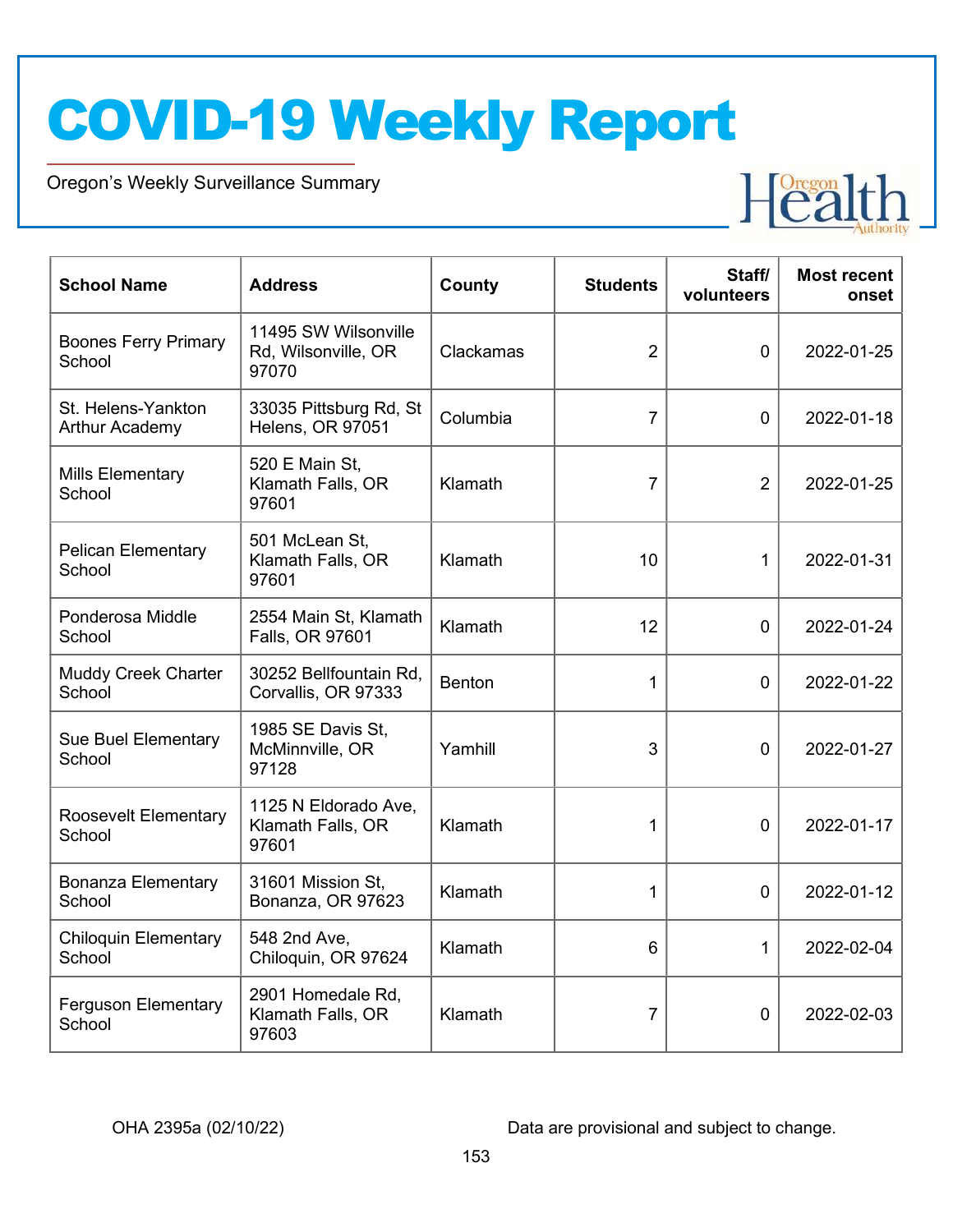Oregon's Weekly Surveillance Summary



| <b>School Name</b>                         | <b>Address</b>                                     | County           | <b>Students</b> | Staff/<br>volunteers | <b>Most recent</b><br>onset |
|--------------------------------------------|----------------------------------------------------|------------------|-----------------|----------------------|-----------------------------|
| Verne A Duncan<br><b>Elementary School</b> | 14898 SE Parklane<br>Dr, Happy Valley, OR<br>97015 | Clackamas        | $\overline{0}$  | 1                    | 2022-01-16                  |
| <b>Happy Valley Middle</b><br>School       | 13865 SE King Rd,<br>Happy Valley, OR<br>97086     | Clackamas        | 1               | $\overline{0}$       | 2022-02-04                  |
| <b>Gilchrist Elementary</b><br>School      | 201 Mountain View Dr,<br>Gilchrist, OR 97737       | Klamath          | $\overline{2}$  | $\overline{0}$       | 2022-02-01                  |
| <b>Redmond Proficiency</b><br>Academy      | 657 SW Glacier Ave,<br>Redmond, OR 97756           | <b>Deschutes</b> | 5               | $\Omega$             | 2022-02-04                  |
| <b>Henley Elementary</b><br>School         | 8227 Hwy 39, Klamath<br>Falls, OR 97603            | Klamath          | 13              | 1                    | 2022-01-30                  |
| Keno Elementary<br>School                  | 11110 Keno-Worden<br>Rd, Keno, OR 97627            | Klamath          | 0               | 1                    | 2022-01-22                  |
| <b>Community Roots</b><br>School           | 229 Eureka Ave,<br>Silverton, OR 97381             | Marion           | 4               | $\overline{0}$       | 2022-01-25                  |
| <b>Malin Elementary</b><br>School          | 2153 Third St, Malin,<br>OR 97632                  | Klamath          | 5               | 1                    | 2022-01-26                  |
| <b>Merrill Elementary</b><br>School        | 406 W Second St,<br>Merrill, OR 97633              | Klamath          | $\overline{2}$  | 0                    | 2022-02-04                  |
| <b>Ardenwald Elementary</b><br>School      | 8950 SE 36th St,<br>Milwaukie, OR 97222            | Clackamas        | $\overline{2}$  | $\overline{0}$       | 2022-01-18                  |
| Seth Lewelling<br><b>Elementary School</b> | 5325 SE Logus Rd,<br>Milwaukie, OR 97222           | Clackamas        | 1               | $\Omega$             | 2022-01-13                  |
| <b>Peterson Elementary</b><br>School       | 4856 Clinton Ave,<br>Klamath Falls, OR<br>97603    | Klamath          | 1               | $\Omega$             | 2022-01-31                  |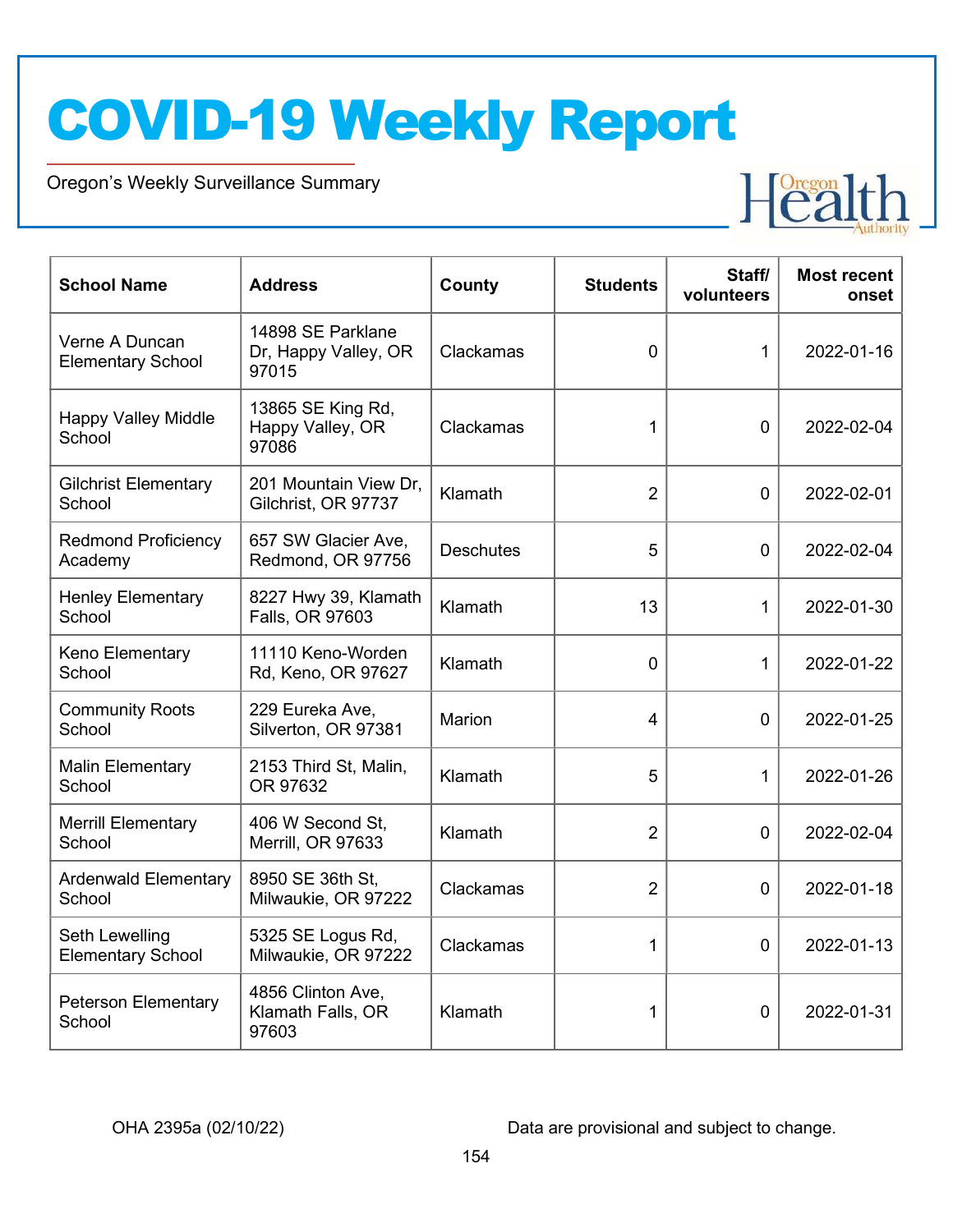Oregon's Weekly Surveillance Summary



| <b>School Name</b>                                 | <b>Address</b>                                  | County    | <b>Students</b> | Staff/<br>volunteers | <b>Most recent</b><br>onset |
|----------------------------------------------------|-------------------------------------------------|-----------|-----------------|----------------------|-----------------------------|
| Shasta Elementary<br>School                        | 1951 Madison St,<br>Klamath Falls, OR<br>97603  | Klamath   | 10              | 1                    | 2022-02-07                  |
| <b>Stearns Elementary</b><br>School                | 3641 Crest St,<br>Klamath Falls, OR<br>97603    | Klamath   | 10              | $\overline{2}$       | 2022-02-05                  |
| <b>Cedaroak Park</b><br><b>Primary School</b>      | 4515 S Cedaroak Dr,<br>West Linn, OR 97068      | Clackamas | 6               | $\mathbf 0$          | 2022-01-30                  |
| Brixner Jr. High<br>School                         | 4727 Homedale Rd,<br>Klamath Falls, OR<br>97603 | Klamath   | 3               | $\Omega$             | 2022-01-26                  |
| <b>Henley Middle School</b>                        | 7925 Hwy 39, Klamath<br>Falls, OR 97603         | Klamath   | $\overline{2}$  | $\mathbf 0$          | 2022-01-23                  |
| Bonanza Junior/Senior<br><b>High School</b>        | 31601 Mission St,<br>Bonanza, OR 97623          | Klamath   | 1               | 0                    | 2022-01-14                  |
| Oregon Trail Academy                               | 36225 SE Proctor Rd,<br>Boring, OR 97009        | Clackamas | $\mathbf{1}$    | $\mathbf 0$          | 2022-01-18                  |
| Sunny Wolf Charter<br>School                       | 100 Ruth Ave, Wolf<br>Creek, OR 97497           | Josephine | 8               | 1                    | 2022-01-24                  |
| Chiloquin High School                              | 300 Elm St, Chiloquin,<br>OR 97624              | Klamath   | 10              | 0                    | 2022-01-18                  |
| Gilchrist Jr./Sr. High<br>School                   | 201 Mountain View Dr,<br>Gilchrist, OR 97737    | Klamath   | $\overline{2}$  | $\mathbf 0$          | 2022-01-22                  |
| <b>Falcon Heights</b><br><b>Alternative School</b> | 8205 Hwy 39, Klamath<br>Falls, OR 97603         | Klamath   | 6               | $\Omega$             | 2022-01-21                  |
| <b>Henley High School</b>                          | 8245 Hwy 39, Klamath<br>Falls, OR 97603         | Klamath   | 4               | $\Omega$             | 2022-01-30                  |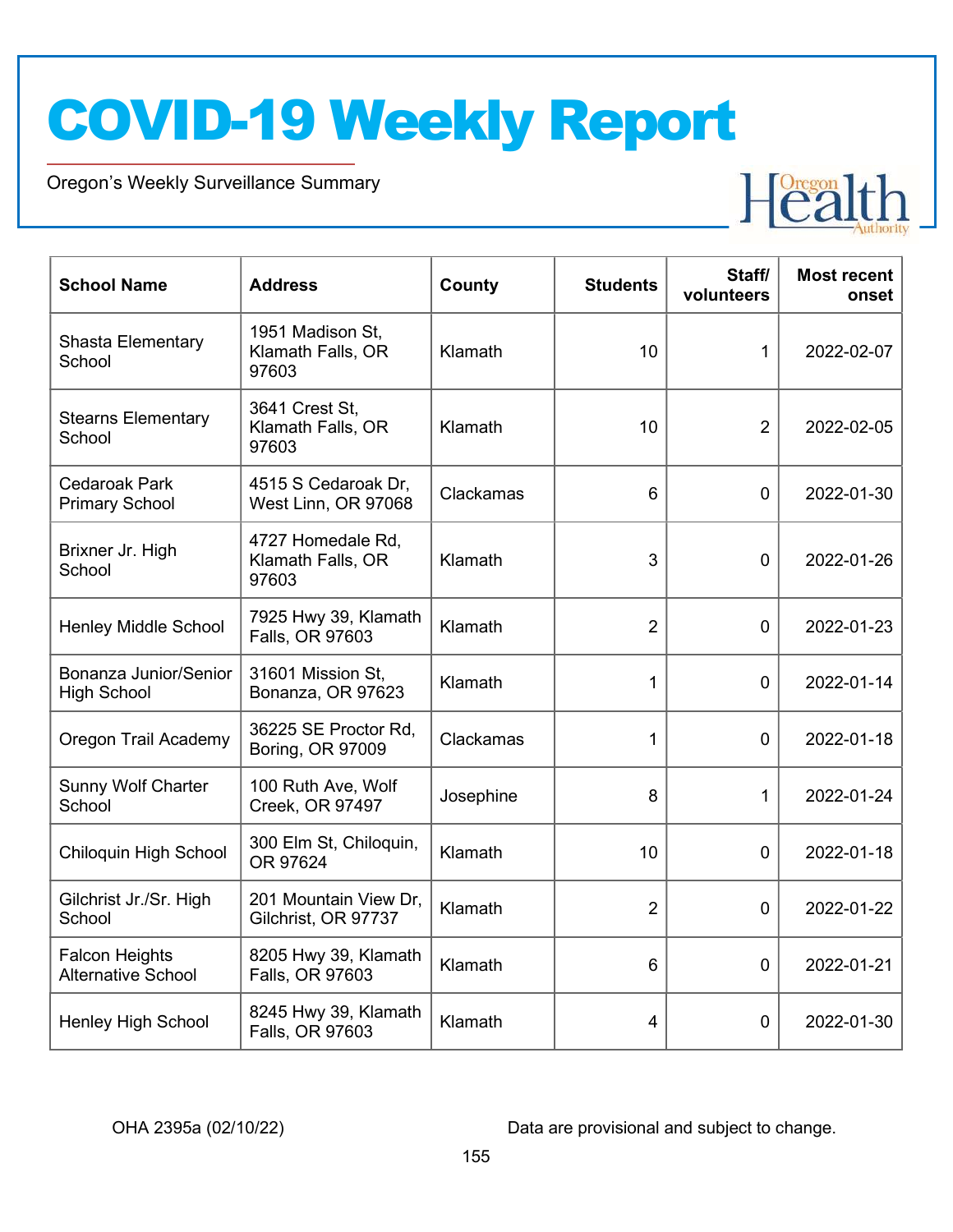Oregon's Weekly Surveillance Summary



| <b>School Name</b>                               | <b>Address</b>                                   | County        | <b>Students</b> | Staff/<br>volunteers | <b>Most recent</b><br>onset |
|--------------------------------------------------|--------------------------------------------------|---------------|-----------------|----------------------|-----------------------------|
| Winter Lakes High<br>School                      | 180 N Baxter,<br>Coquille, OR 97423              | Coos          | 1               | $\mathbf{0}$         | 2022-01-12                  |
| Kalapuya Elementary<br>School                    | 2085 Wilmington Ave<br>NW, Salem, OR<br>97304    | Polk          | 23              | 1                    | 2022-02-01                  |
| <b>Straub Middle School</b>                      | 1920 Wilmington Ave<br>NW, Salem, OR<br>97304    | Polk          | 16              | 0                    | 2022-02-01                  |
| Lost River Jr./Sr. High<br>School                | 23330 Hwy 50, Merrill,<br>OR 97633               | Klamath       | 6               | $\overline{0}$       | 2022-01-26                  |
| Klamath Union High<br>School                     | 1300 Monclaire St.<br>Klamath Falls, OR<br>97601 | Klamath       | $\overline{7}$  | 1                    | 2022-01-24                  |
| Mazama High School                               | 3009 Summers Ln,<br>Klamath Falls, OR<br>97603   | Klamath       | 9               | 1                    | 2022-02-02                  |
| <b>Pleasant Hill</b><br><b>Elementary School</b> | 36386 Hwy 58,<br>Pleasant Hill, OR<br>97455      | Lane          | 5               | $\overline{0}$       | 2022-02-06                  |
| Abiqua Academy                                   | 6974 Bates Road SE,<br>Salem, OR 97306           | <b>Marion</b> | $\overline{2}$  | $\overline{0}$       | 2022-01-24                  |
| <b>Cascade Christian</b><br><b>High School</b>   | 855 Chevy Wy,<br>Medford, OR 97504               | Jackson       | 3               | $\overline{0}$       | 2022-01-18                  |
| <b>Cascade Christian</b><br>Middle School        | 855 Chevy Wy,<br>Medford, OR 97504               | Jackson       | 5               | $\mathbf 0$          | 2022-01-16                  |
| <b>Catlin Gabel School</b>                       | 8825 SW Barnes Rd,<br>Portland, OR 97225         | Washington    | 0               | 1                    | 2022-01-17                  |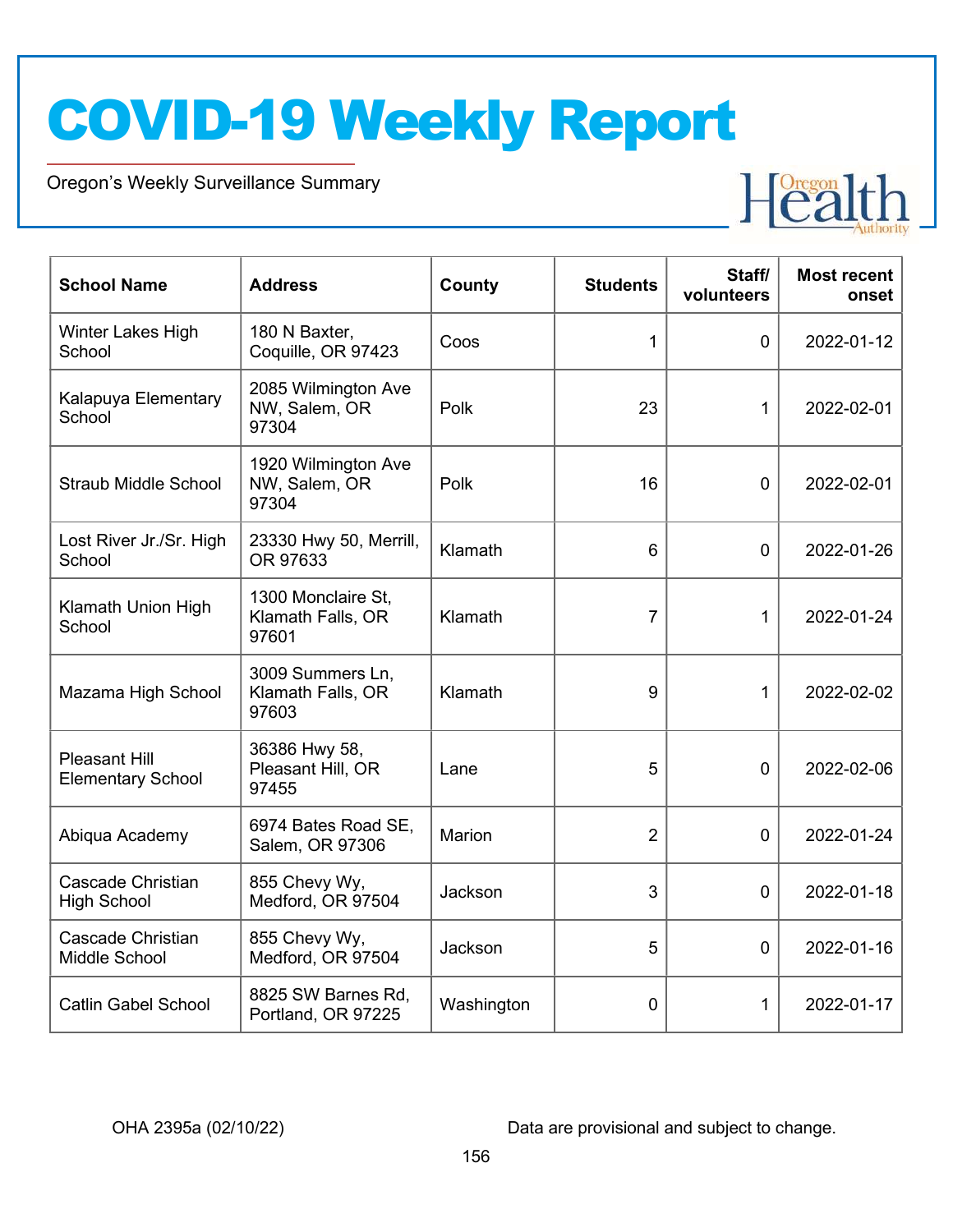Oregon's Weekly Surveillance Summary



| <b>School Name</b>                                      | <b>Address</b>                                           | County            | <b>Students</b> | Staff/<br>volunteers | <b>Most recent</b><br>onset |
|---------------------------------------------------------|----------------------------------------------------------|-------------------|-----------------|----------------------|-----------------------------|
| <b>Forest Hills Lutheran</b><br><b>Christian School</b> | 4221 SW Golf Course<br>Rd, Cornelius, OR<br>97113        | Washington        | 1               | $\mathbf{0}$         | 2022-01-15                  |
| <b>Holy Family Academy</b>                              | 10697 Howell Prairie<br>Rd NE, Salem, OR<br>97305        | <b>Marion</b>     | 1               | $\overline{0}$       | 2022-01-23                  |
| Horizon Christian<br>School - Hood River                | 700 Pacific Ave, Hood<br>River, OR 97031                 | <b>Hood River</b> | $\overline{4}$  | $\overline{2}$       | 2022-01-18                  |
| <b>Marist Catholic High</b><br>School                   | 1900 Kingsley Rd,<br>Eugene, OR 97401                    | Lane              | 5               | $\mathbf 0$          | 2022-01-31                  |
| North Clackamas<br><b>Christian School</b>              | 19575 Sebastian Wy,<br>Oregon City, OR<br>97045          | Clackamas         | 1               | $\overline{0}$       | 2022-01-14                  |
| <b>Portland Christian</b><br>Elementary                 | 11845 SE Market St,<br>Portland, OR 97216                | Multnomah         | $\overline{2}$  | 1                    | 2022-01-19                  |
| <b>Spring Mountain</b><br><b>Christian Academy</b>      | 12152 SE Mather Rd,<br>Clackamas, OR 97015               | Clackamas         | 0               | 1                    | 2022-01-14                  |
| St. Mary's School                                       | 816 Black Oak Dr,<br>Medford, OR 97504                   | Jackson           | 7               | $\overline{0}$       | 2022-01-25                  |
| StepUP at Edwin<br><b>Brown Education</b><br>Center     | 850 W Antler Ave,<br>Redmond, OR 97756                   | <b>Deschutes</b>  | 4               | $\overline{2}$       | 2022-02-01                  |
| The Marylhurst School                                   | 15544 SW Clackamas<br>River Dr, Oregon City,<br>OR 97045 | Clackamas         | 1               | $\mathbf 0$          | 2022-02-03                  |
| <b>Tucker Maxon School</b>                              | 2860 SE Holgate Blvd,<br>Portland, OR 97202              | Multnomah         | 1               | 0                    | 2022-01-13                  |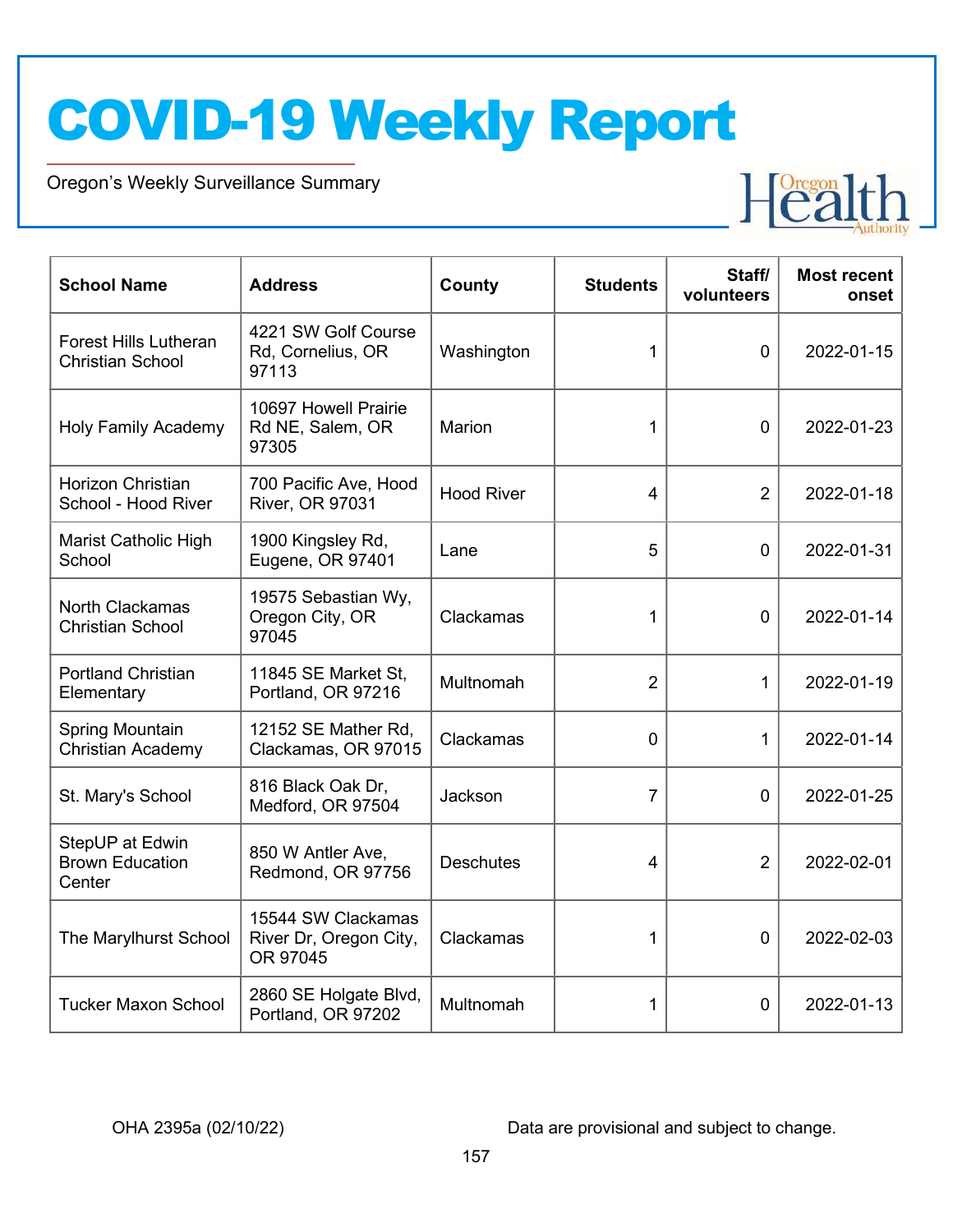Oregon's Weekly Surveillance Summary



| <b>School Name</b>                                     | <b>Address</b>                                             | County           | <b>Students</b> | Staff/<br>volunteers | <b>Most recent</b><br>onset |
|--------------------------------------------------------|------------------------------------------------------------|------------------|-----------------|----------------------|-----------------------------|
| Pleasant Hill High<br>School                           | 36386 Hwy 58,<br>Pleasant Hill, OR<br>97455                | Lane             | 8               | $\overline{0}$       | 2022-01-30                  |
| Jesuit High School                                     | 9000 SW Beaverton-<br>Hillsdale Hwy,<br>Portland, OR 97225 | Washington       | 1               | 0                    | 2022-01-12                  |
| La Salle Catholic<br><b>College Preparatory</b>        | 11999 SE Fuller Rd,<br>Milwaukie, OR 97222                 | Clackamas        | $\overline{2}$  | 0                    | 2022-01-22                  |
| O'Hara Catholic<br>School                              | 715 W 18th Ave,<br>Eugene, OR 97402                        | Lane             | 5               | $\mathbf 0$          | 2022-01-18                  |
| <b>Sacred Heart Catholic</b><br>School - Medford       | 431 S Ivy St, Medford,<br>OR 97501                         | Jackson          | 4               | $\overline{0}$       | 2022-01-26                  |
| <b>Trinity Lutheran</b><br>School                      | 2550 NE Butler Market<br>Rd, Bend, OR 97701                | <b>Deschutes</b> | 1               | $\overline{0}$       | 2022-01-13                  |
| St. Anne Catholic<br>School                            | 1131 NE 10th St,<br>Grants Pass, OR<br>97526               | Josephine        | 4               | 1                    | 2022-01-18                  |
| St. Luke Catholic<br>School                            | 529 Harrison St,<br>Woodburn, OR 97071                     | <b>Marion</b>    | 3               | $\overline{0}$       | 2022-01-28                  |
| St. Vincent de Paul<br><b>Dual Immersion</b><br>School | 1015 Columbia St NE,<br>Salem, OR 97301                    | Marion           | 1               | 0                    | 2022-01-16                  |
| <b>Willamette Valley</b><br><b>Christian School</b>    | 9075 Pueblo Ave NE,<br><b>Brooks, OR 97305</b>             | Marion           | 3               | $\mathbf{1}$         | 2022-01-31                  |
| West Linn High School                                  | 5464 West A St, West<br>Linn, OR 97068                     | Clackamas        | 1               | 0                    | 2022-02-01                  |
| <b>Ridgeview High</b><br>School                        | 4555 SW Elkhorn Ave,<br>Redmond, OR 97756                  | <b>Deschutes</b> | 9               | $\overline{2}$       | 2022-02-01                  |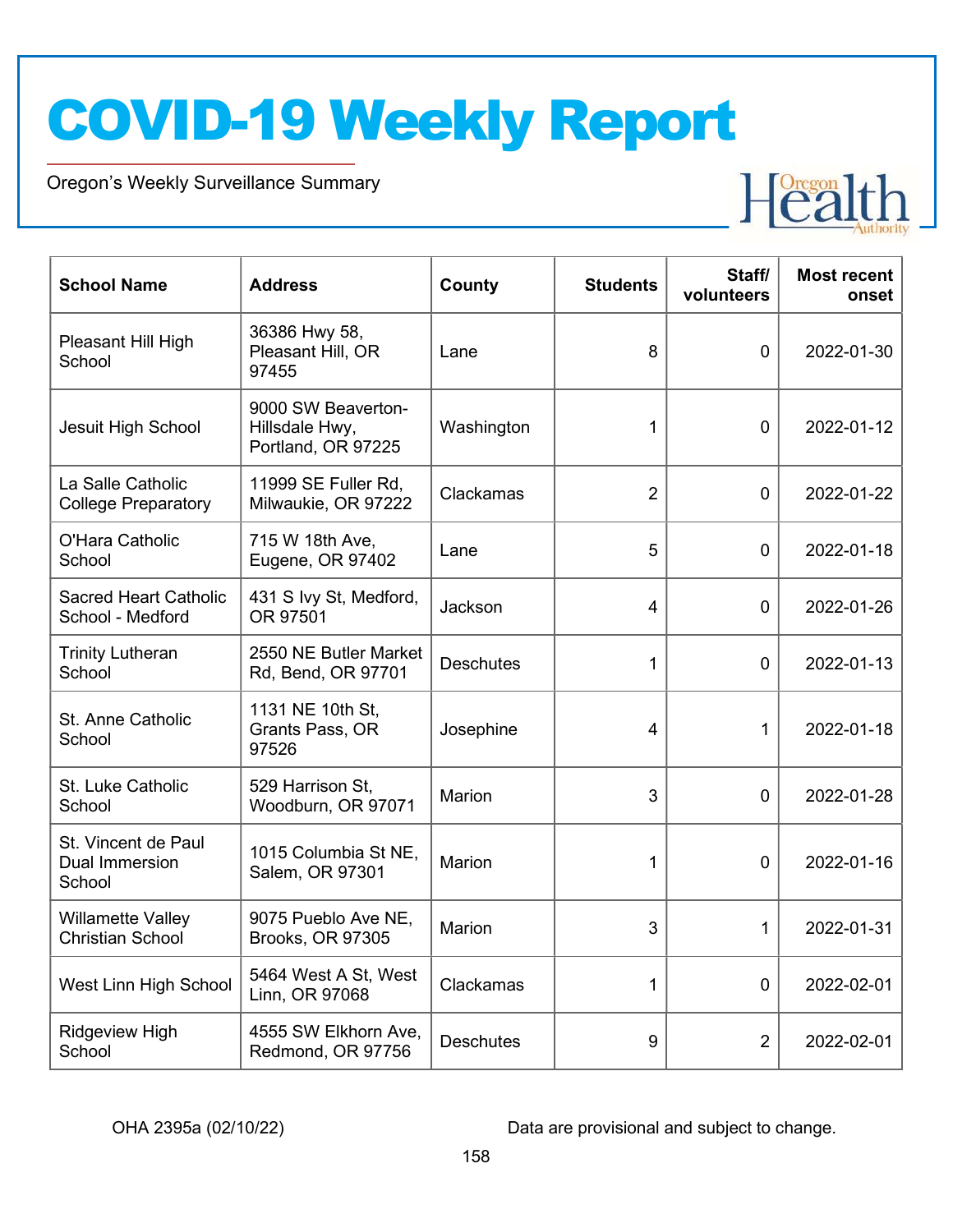Oregon's Weekly Surveillance Summary



| <b>School Name</b>                                 | <b>Address</b>                                   | County           | <b>Students</b> | Staff/<br>volunteers | <b>Most recent</b><br>onset |
|----------------------------------------------------|--------------------------------------------------|------------------|-----------------|----------------------|-----------------------------|
| <b>Two Rivers Dos Rios</b><br>Elementary           | 1084 G St, Springfield,<br>OR 97477              | Lane             | 0               | $\mathbf{1}$         | 2022-01-26                  |
| <b>Chavez Elementary</b><br>School                 | 2400 Walker Rd NE,<br>Salem, OR 97305            | <b>Marion</b>    | 6               | 3                    | 2022-01-31                  |
| <b>Battle Creek</b><br>Elementary                  | 1640 Waln Dr SE,<br>Salem, OR 97306              | <b>Marion</b>    | 9               | 1                    | 2022-02-01                  |
| Lowrie Primary                                     | 28995 SW Brown Rd,<br>Wilsonville, OR 97070      | Clackamas        | 1               | $\mathbf 0$          | 2022-02-03                  |
| <b>Kids Unlimited</b><br>Academy                   | 821 N Riverside Ave,<br>Medford, OR 97501        | Jackson          | 3               | $\overline{0}$       | 2022-01-26                  |
| <b>Career Technical</b><br><b>Education Center</b> | 3501 Portland Road<br>NE, Salem, OR 97301        | <b>Marion</b>    | $\overline{0}$  | $\overline{2}$       | 2022-01-25                  |
| <b>Pacific Crest Middle</b><br>School              | 3030 NW Elwood<br>Lane, Bend, OR<br>97703        | <b>Deschutes</b> | 1               | 0                    | 2022-01-14                  |
| <b>Barnes Butte</b><br>Elementary                  | 1875 NE Ironhorse Dr,<br>Prineville, OR 97754    | Crook            | 1               | $\overline{0}$       | 2022-01-31                  |
| The Valley School of<br>Southern Oregon            | 857 Valley View Drive,<br>Medford, OR 97504      | Jackson          | 1               | $\overline{0}$       | 2022-01-19                  |
| <b>Klamath Learning</b><br>Center                  | 2856 Eberlein Ave,<br>Klamath Falls, OR<br>97603 | Klamath          | $\overline{2}$  | $\overline{0}$       | 2022-01-23                  |
| <b>Hallinan Elementary</b><br>School               | 16800 Hawthorne Dr,<br>Lake Oswego, OR<br>97034  | Clackamas        | 1               | 0                    | 2022-01-12                  |
| <b>Gib Olinger</b><br><b>Elementary School</b>     | 1011 S Mill St, Milton-<br>Freewater, OR 97862   | Umatilla         | 1               | $\mathbf 0$          | 2022-01-18                  |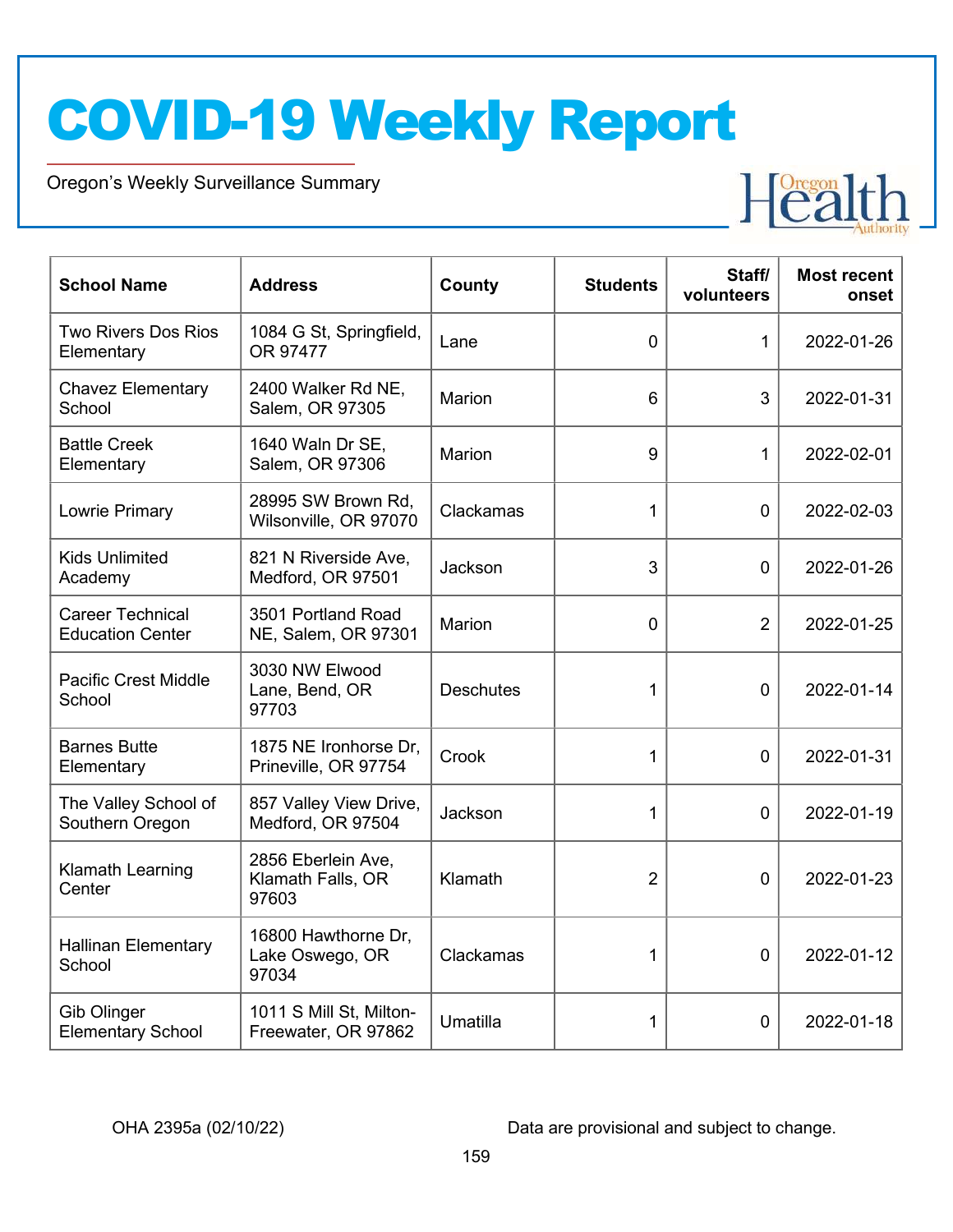Oregon's Weekly Surveillance Summary



| <b>School Name</b>                              | <b>Address</b>                                        | County           | <b>Students</b> | Staff/<br>volunteers | <b>Most recent</b><br>onset |
|-------------------------------------------------|-------------------------------------------------------|------------------|-----------------|----------------------|-----------------------------|
| <b>Centennial Elementary</b><br>School          | 1315 Aspen St,<br>Springfield, OR 97477               | Lane             | 0               | 1                    | 2022-01-16                  |
| South Valley Academy                            | 518 Main St, Ste B,<br>Rogue River, OR<br>97537       | Jackson          | 5               | $\overline{0}$       | 2022-01-12                  |
| Douglas Gardens<br><b>Elementary School</b>     | 3680 Jasper Rd,<br>Springfield, OR 97478              | Lane             | 1               | $\overline{0}$       | 2022-01-29                  |
| <b>Guy Lee Elementary</b><br>School             | 755 Harlow Rd,<br>Springfield, OR 97477               | Lane             | 1               | $\mathbf 0$          | 2022-01-30                  |
| Hamlin Middle School                            | 326 Centennial Blvd,<br>Springfield, OR 97477         | Lane             | $\overline{0}$  | 1                    | 2022-01-29                  |
| Marshfield Junior High                          | 755 S 7th, Coos Bay,<br>OR 97420                      | Coos             | 15              | $\Omega$             | 2022-02-03                  |
| <b>Winter Lakes</b><br><b>Elementary School</b> | 1742 N Fir St,<br>Coquille, OR 97423                  | Coos             | 1               | $\overline{0}$       | 2022-01-24                  |
| <b>Lake Grove</b><br><b>Elementary School</b>   | 15777 SW Boones<br>Ferry Rd, Lake<br>Oswego, OR 97035 | Clackamas        | $\overline{2}$  | 0                    | 2022-02-07                  |
| Hugh Hartman<br>Elementary                      | 2105 W Antler Ave,<br>Redmond, OR 97756               | <b>Deschutes</b> | 5               | $\overline{0}$       | 2022-01-25                  |
| Southern Oregon<br><b>Success Academy</b>       | 345 Merlin Rd, Merlin,<br>OR 97532                    | Josephine        | $\overline{2}$  | $\mathbf{1}$         | 2022-01-28                  |
| Mt. Vernon<br><b>Elementary School</b>          | 935 Filbert Ln,<br>Springfield, OR 97478              | Lane             | $\overline{0}$  | 1                    | 2022-01-14                  |
| <b>Kids Unlimited</b><br>Academy - White City   | 7445 Crater Lake<br>Hwy, White City, OR<br>97503      | Jackson          | 0               | 1                    | 2022-01-17                  |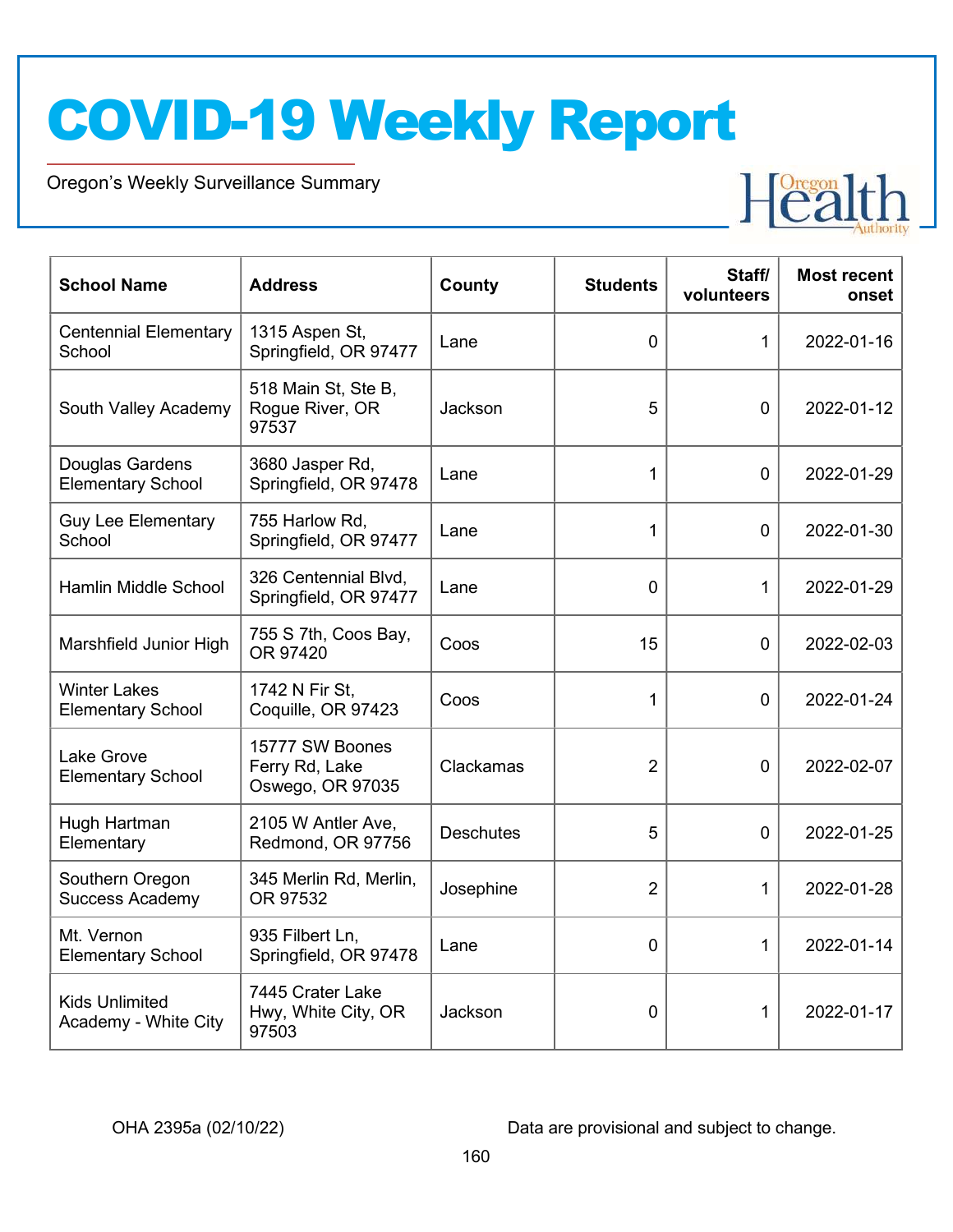Oregon's Weekly Surveillance Summary



| <b>School Name</b>                                      | <b>Address</b>                                    | County    | <b>Students</b> | Staff/<br>volunteers | <b>Most recent</b><br>onset |
|---------------------------------------------------------|---------------------------------------------------|-----------|-----------------|----------------------|-----------------------------|
| <b>Walterville Elementary</b><br>School                 | 40589 McKenzie Hwy,<br>Springfield, OR 97478      | Lane      | 0               | 1                    | 2022-01-30                  |
| Yolanda Elementary<br>School                            | 2350 Yolanda Ave,<br>Springfield, OR 97477        | Lane      | 1               | $\overline{0}$       | 2022-01-27                  |
| <b>Thurston High School</b>                             | 333 58th St,<br>Springfield, OR 97478             | Lane      | 4               | $\mathbf 0$          | 2022-02-05                  |
| <b>Applegate Elementary</b><br>School                   | 85955 Territorial Rd,<br>Eugene, OR 97402         | Lane      | $\overline{2}$  | $\overline{0}$       | 2022-01-17                  |
| Lake Oswego Junior<br><b>High School</b>                | 2500 Country Club<br>Rd, Lake Oswego, OR<br>97034 | Clackamas | 1               | $\overline{0}$       | 2022-02-02                  |
| Crow Middle/High<br>School                              | 25863 Crow Rd,<br>Eugene, OR 97402                | Lane      | 4               | 0                    | 2022-01-25                  |
| <b>Laurel Elementary</b><br>School                      | 1401 Laurel St,<br>Junction City, OR<br>97448     | Lane      | 1               | 0                    | 2022-01-26                  |
| Oaklea Middle School                                    | 1515 Rose St,<br>Junction City, OR<br>97448       | Lane      | 1               | $\mathbf 0$          | 2022-01-12                  |
| The Siskiyou School                                     | 631 Clay St, Ashland,<br>OR 97520                 | Jackson   | 8               | $\overline{2}$       | 2022-01-28                  |
| <b>Hood View Adventist</b><br>School                    | 26505 SE Kelso Rd,<br>Boring, OR 97009            | Clackamas | 1               | 0                    | 2022-01-27                  |
| Lincoln City Christian<br>School                        | 2126 NE Surf Ave,<br>Lincoln City, OR<br>97367    | Lincoln   | $\overline{2}$  | $\mathbf 0$          | 2022-01-23                  |
| <b>McMinnville Adventist</b><br><b>Christian School</b> | 1349 NW Elm St,<br>McMinnville, OR<br>97128       | Yamhill   | 1               | $\pmb{0}$            | 2022-01-15                  |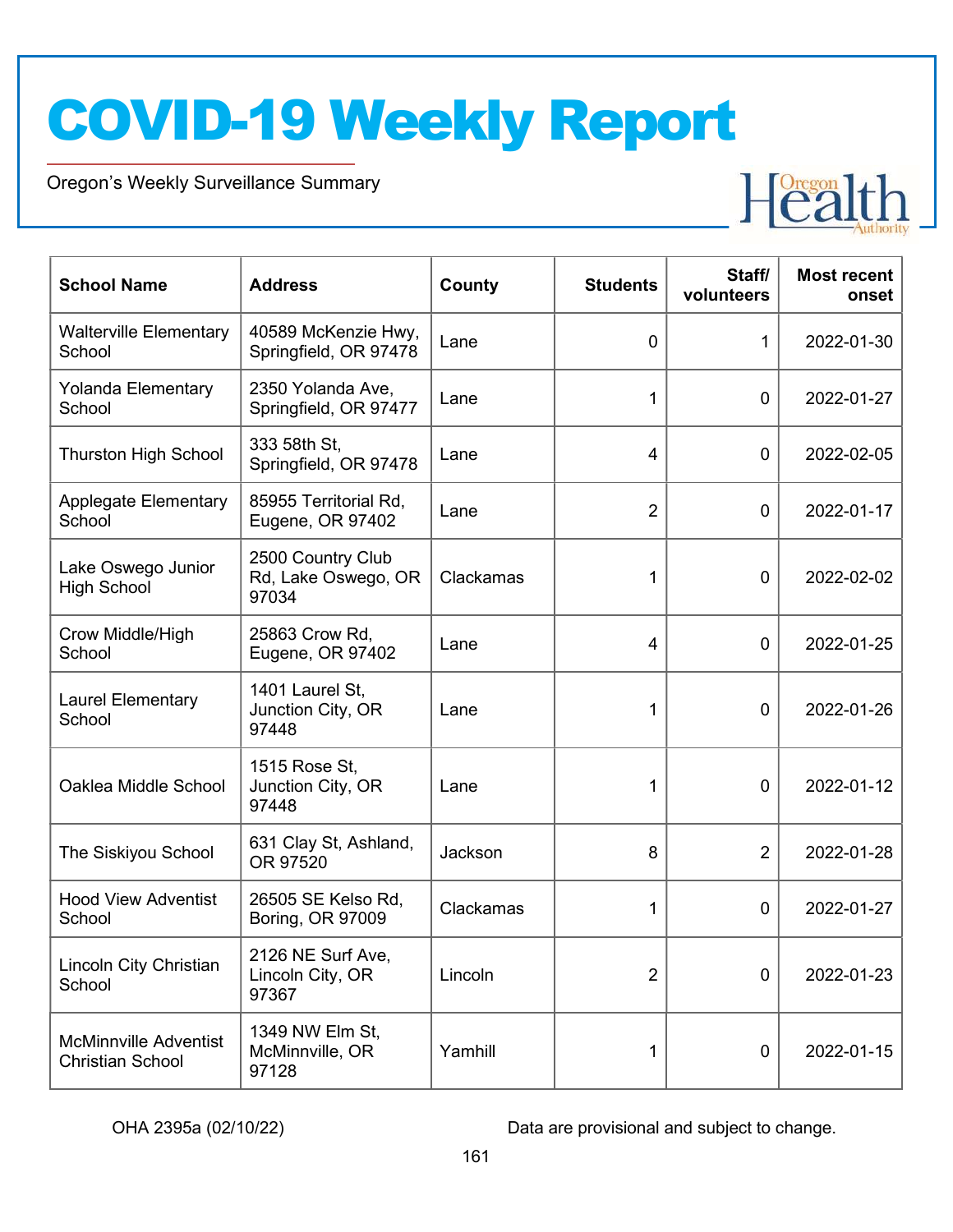Oregon's Weekly Surveillance Summary



| <b>School Name</b>                      | <b>Address</b>                                       | County    | <b>Students</b> | Staff/<br>volunteers | <b>Most recent</b><br>onset |
|-----------------------------------------|------------------------------------------------------|-----------|-----------------|----------------------|-----------------------------|
| Milo Adventist<br>Academy               | 324 Milo Dr, Days<br>Creek, OR 97429                 | Douglas   | 5               | 0                    | 2022-01-26                  |
| Rogue Valley<br><b>Adventist School</b> | 3675 S Stage Rd,<br>Medford, OR 97501                | Jackson   | $\overline{2}$  | 0                    | 2022-01-21                  |
| Lake Oswego High<br>School              | 2501 SW Country<br>Club Rd, Lake<br>Oswego, OR 97034 | Clackamas | $\overline{2}$  | $\overline{0}$       | 2022-02-04                  |
| <b>Toledo Elementary</b><br>School      | 600 SE Sturdevant<br>Rd, Toledo, OR 97391            | Lincoln   | $\overline{7}$  | $\overline{0}$       | 2022-01-23                  |
| <b>Newport Middle</b><br>School         | 825 NE 7th St,<br>Newport, OR 97365                  | Lincoln   | 13              | 0                    | 2022-01-25                  |
| Oceanlake Elementary<br>School          | 2420 NE 22nd St,<br>Lincoln City, OR<br>97367        | Lincoln   | 4               | 0                    | 2022-01-25                  |
| <b>Yaquina View</b><br>Elementary       | 351 SE Harney St,<br>Newport, OR 97365               | Lincoln   | 10              | 1                    | 2022-02-01                  |
| <b>Taft Elementary</b><br>School        | 4040 High School Dr,<br>Lincoln City, OR<br>97367    | Lincoln   | 9               | $\mathbf 0$          | 2022-01-28                  |
| <b>Crater High School</b>               | 655 N 3rd Street,<br>Central Point, OR<br>97502      | Jackson   | 27              | 0                    | 2022-01-29                  |
| Toledo Jr/Sr High<br>School             | 1800 NE Sturdevant<br>Rd, Toledo, OR 97391           | Lincoln   | 8               | 0                    | 2022-02-08                  |
| <b>Crestview Heights</b><br>School      | 2750 S Crestline Dr,<br>Waldport, OR 97394           | Lincoln   | 3               | 1                    | 2022-01-28                  |
| Sam Case Elementary                     | 459 NE 12th St,<br>Newport, OR 97365                 | Lincoln   | 5               | $\mathbf 0$          | 2022-01-31                  |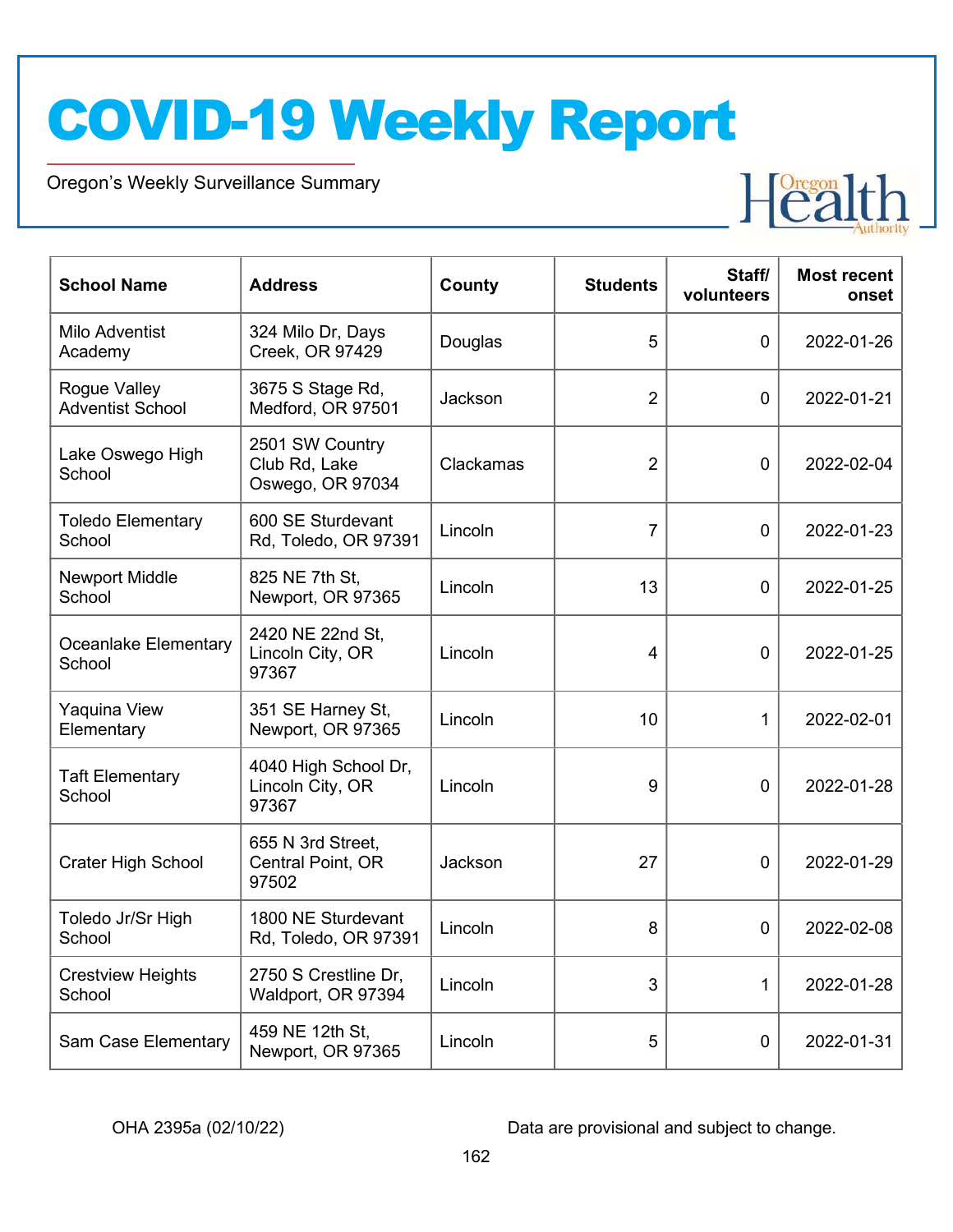Oregon's Weekly Surveillance Summary



| <b>School Name</b>                              | <b>Address</b>                                              | <b>County</b> | <b>Students</b> | Staff/<br>volunteers | <b>Most recent</b><br>onset |
|-------------------------------------------------|-------------------------------------------------------------|---------------|-----------------|----------------------|-----------------------------|
| <b>Newport High School</b>                      | 322 NE Eads St.<br>Newport, OR 97365                        | Lincoln       | 13              | $\Omega$             | 2022-02-06                  |
| Taft Midddle/High<br>School                     | 3780 SE Spy Glass<br>Ridge Drive, Lincoln<br>City, OR 97367 | Lincoln       | 12              | $\mathbf 0$          | 2022-01-25                  |
| Calapooia Middle<br>School                      | 830 SE 24th Ave,<br>Albany, OR 97322                        | Linn          | 3               | $\mathbf 0$          | 2022-02-02                  |
| <b>Meadow Ridge</b><br><b>Elementary School</b> | 385 Timber Ridge St<br>NE, Albany, OR 97322                 | Linn          | 0               | 1                    | 2022-01-25                  |
| Periwinkle Elementary                           | 2196 21st Ave SE,<br>Albany, OR 97322                       | Linn          | 1               | $\mathbf{0}$         | 2022-01-18                  |
| North Albany<br><b>Elementary School</b>        | 815 Thornton Lake Dr<br>NW, Albany, OR<br>97321             | Benton        | $\overline{2}$  | $\mathbf 0$          | 2022-02-04                  |
| Oak Grove<br><b>Elementary School</b>           | 1500 Oak Grove Dr<br>NW, Albany, OR<br>97321                | <b>Benton</b> | $\overline{2}$  | $\Omega$             | 2022-02-01                  |
| <b>Memorial Middle</b><br>School                | 1050 Queen Ave SW,<br>Albany, OR 97321                      | Linn          | 0               | 4                    | 2022-01-16                  |
| Oak Elementary                                  | 3610 Oak St SE,<br>Albany, OR 97322                         | Linn          | 1               | $\mathbf 0$          | 2022-01-16                  |
| South Shore<br>Elementary                       | 910 Bain St SE,<br>Albany, OR 97322                         | Linn          | 1               | $\mathbf 0$          | 2022-01-30                  |
| <b>Waverly Elementary</b><br>School             | 425 Columbus St SE,<br>Albany, OR 97321                     | Linn          | $\mathbf{1}$    | 0                    | 2022-01-23                  |
| West Albany High<br>School                      | 2100 Elm St SW,<br>Albany, OR 97321                         | Linn          | $\overline{2}$  | $\mathbf 0$          | 2022-01-16                  |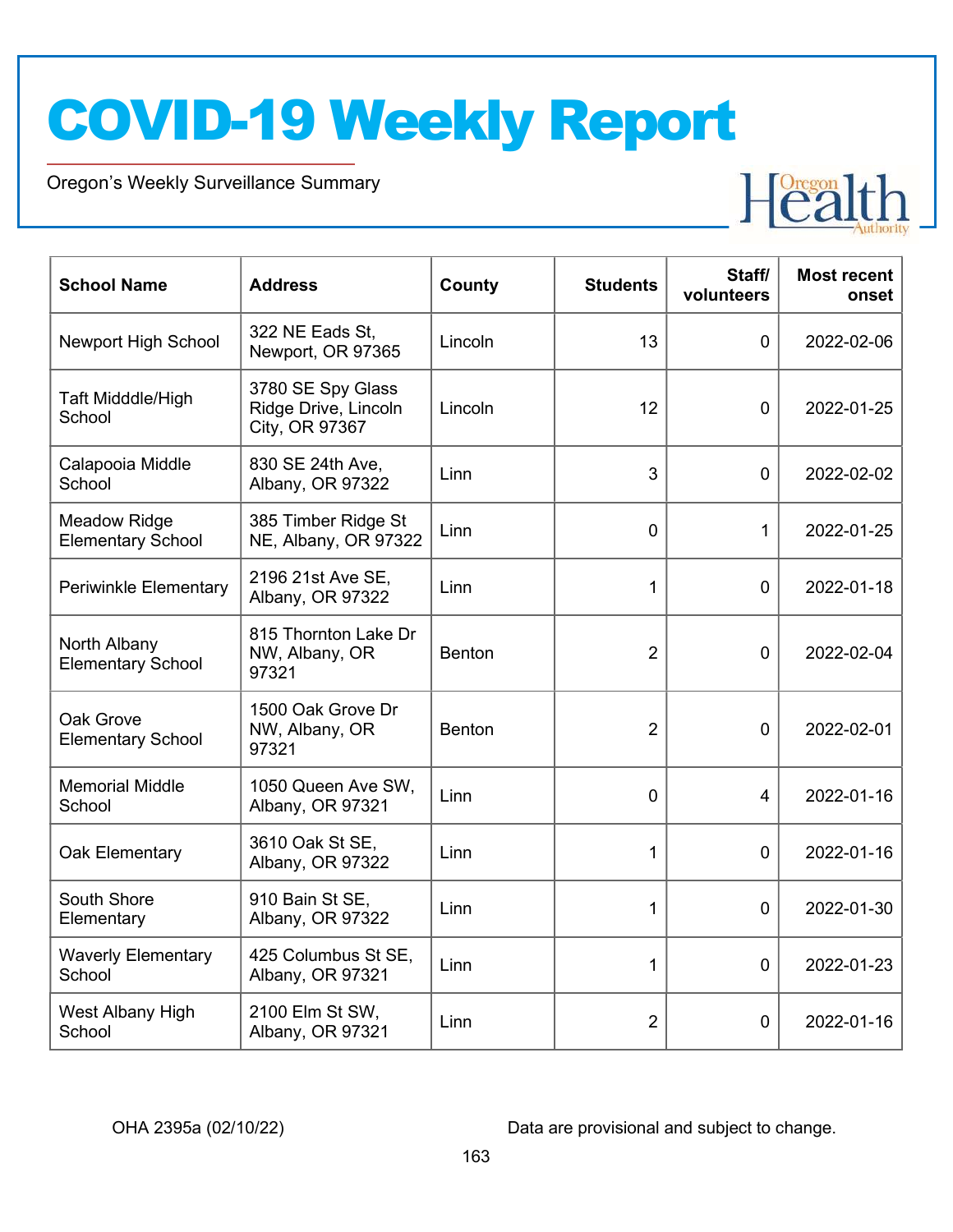Oregon's Weekly Surveillance Summary



| <b>School Name</b>                                  | <b>Address</b>                                      | County | <b>Students</b> | Staff/<br>volunteers | <b>Most recent</b><br>onset |
|-----------------------------------------------------|-----------------------------------------------------|--------|-----------------|----------------------|-----------------------------|
| South Albany High<br>School                         | 3705 SE Columbus St.<br>Albany, OR 97322            | Linn   | 5               | $\mathbf 0$          | 2022-01-27                  |
| Mari-Linn School                                    | 641 5th St, Lyons, OR<br>97358                      | Linn   | 0               | 1                    | 2022-01-30                  |
| <b>Harrisburg Elementary</b><br>School              | 642 Smith St,<br>Harrisburg, OR 97446               | Linn   | 8               | 1                    | 2022-02-02                  |
| <b>Foster Elementary</b>                            | 5526 Poplar St, Sweet<br>Home, OR 97386             | Linn   | 13              | $\overline{2}$       | 2022-01-30                  |
| <b>Holley Elementary</b>                            | 40336 Crawfordsville<br>Dr, Sweet Home, OR<br>97386 | Linn   | 5               | $\mathbf 0$          | 2022-01-25                  |
| Oak Heights<br>Elementary                           | 605 Elm St, Sweet<br>Home, OR 97386                 | Linn   | 6               | 1                    | 2022-02-03                  |
| <b>Sweet Home Junior</b><br><b>High School</b>      | 880 22nd Ave, Sweet<br>Home, OR 97386               | Linn   | $\overline{2}$  | $\mathbf 0$          | 2022-01-17                  |
| Sweet Home High<br>School                           | 1641 Long St, Sweet<br>Home, OR 97386               | Linn   | 10              | $\overline{2}$       | 2022-01-29                  |
| <b>Centennial Elementary</b><br>School              | 38875 NW First Ave,<br>Scio, OR 97374               | Linn   | 3               | $\mathbf 0$          | 2022-01-25                  |
| <b>Santiam Elementary</b><br>School                 | 450 SW Evergreen St,<br>Mill City, OR 97360         | Linn   | 9               | 1                    | 2022-01-25                  |
| Santiam Junior/Senior<br><b>High School</b>         | 265 SW Evergreen St,<br>Mill City, OR 97360         | Linn   | 6               | 0                    | 2022-01-26                  |
| <b>Central Linn</b><br>Junior/Senior High<br>School | 32433 Hwy 228,<br>Halsey, OR 97348                  | Linn   | 1               | 4                    | 2022-01-16                  |
| Harrisburg High<br>School                           | 400 S 9th St,<br>Harrisburg, OR 97446               | Linn   | 1               | $\pmb{0}$            | 2022-01-18                  |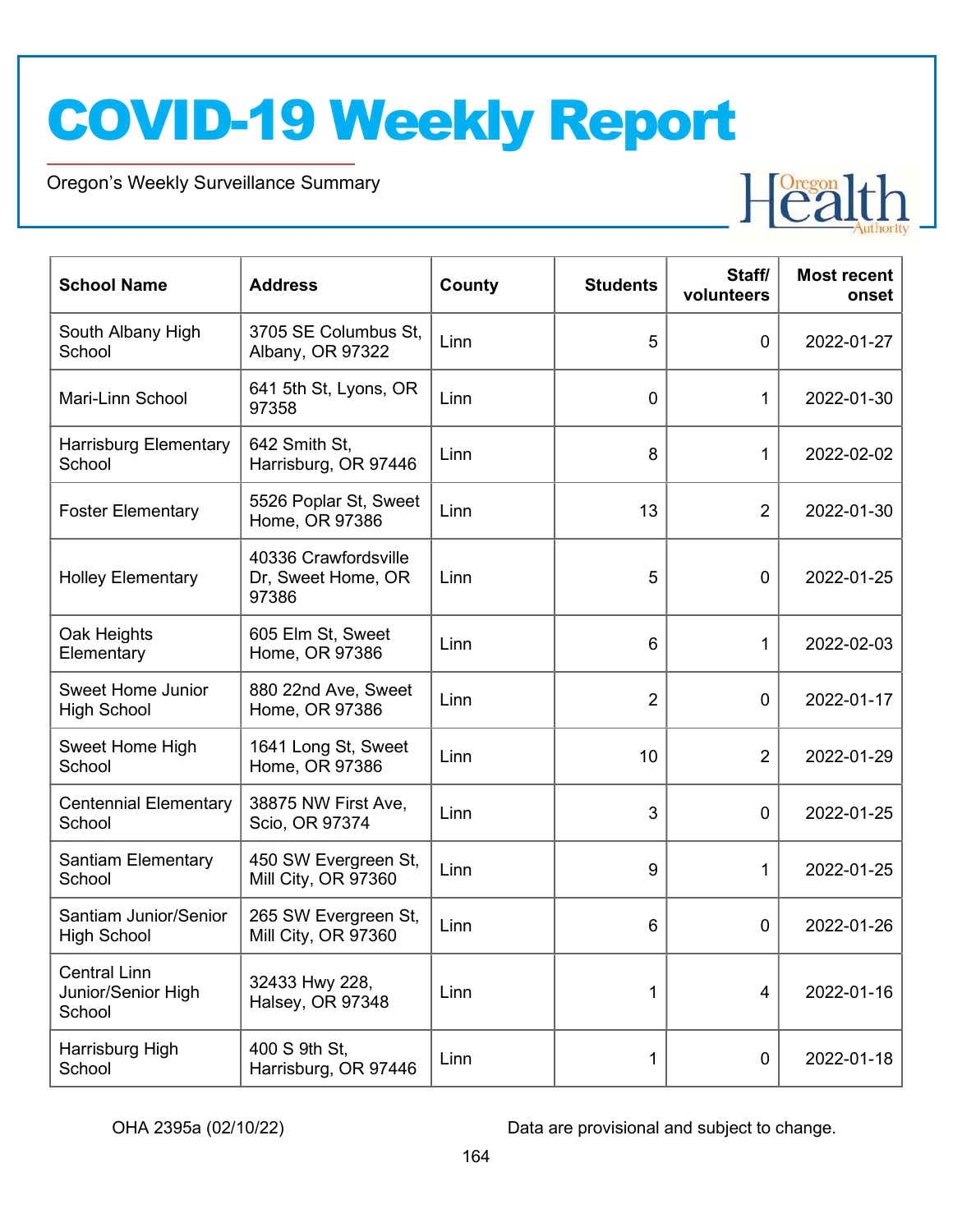Oregon's Weekly Surveillance Summary



| <b>School Name</b>                  | <b>Address</b>                                     | County       | <b>Students</b>         | Staff/<br>volunteers | <b>Most recent</b><br>onset |
|-------------------------------------|----------------------------------------------------|--------------|-------------------------|----------------------|-----------------------------|
| Alameda Elementary<br>School        | 1252 Alameda Dr,<br>Ontario, OR 97914              | Malheur      | 5                       | $\mathbf{1}$         | 2022-01-25                  |
| Cairo Elementary                    | 531 Hwy 20-26,<br>Ontario, OR 97914                | Malheur      | 3                       | $\mathbf 0$          | 2022-01-28                  |
| Aiken Elementary<br>School          | 1297 W Idaho Ave,<br>Ontario, OR 97914             | Malheur      | 3                       | 1                    | 2022-01-25                  |
| May Roberts<br>Elementary           | 590 NW 8th St,<br>Ontario, OR 97914                | Malheur      | 13                      | $\overline{0}$       | 2022-01-25                  |
| <b>Pioneer Elementary</b><br>School | 4744 Pioneer Rd,<br>Ontario, OR 97914              | Malheur      | $\overline{2}$          | 0                    | 2022-02-01                  |
| <b>Ontario Middle School</b>        | 573 SW 2nd Ave,<br>Ontario, OR 97914               | Malheur      | 8                       | $\mathbf 0$          | 2022-01-27                  |
| South Baker<br>Intermediate         | 1285 3rd St, Baker<br>City, OR 97814               | <b>Baker</b> | 3                       | 1                    | 2022-01-31                  |
| St. Mary's Academy                  | 1112 Cherry Heights<br>Rd, The Dalles, OR<br>97058 | Wasco        | $\overline{2}$          | $\overline{0}$       | 2022-01-24                  |
| Vale Elementary<br>School           | 403 E St W, Vale, OR<br>97918                      | Malheur      | $\overline{\mathbf{4}}$ | 1                    | 2022-02-02                  |
| <b>Nyssa Elementary</b><br>School   | 809 Bower Ave,<br>Nyssa, OR 97913                  | Malheur      | 5                       | 3                    | 2022-01-22                  |
| Nyssa Middle School                 | 101 S 11th St, Nyssa,<br>OR 97913                  | Malheur      | 1                       | 0                    | 2022-01-18                  |
| Nyssa High School                   | 824 Adrian Blvd,<br>Nyssa, OR 97913                | Malheur      | 6                       | $\mathbf 0$          | 2022-01-19                  |
| Vale High School                    | 505 Viking Dr, Vale,<br>OR 97918                   | Malheur      | 8                       | $\mathbf 0$          | 2022-01-29                  |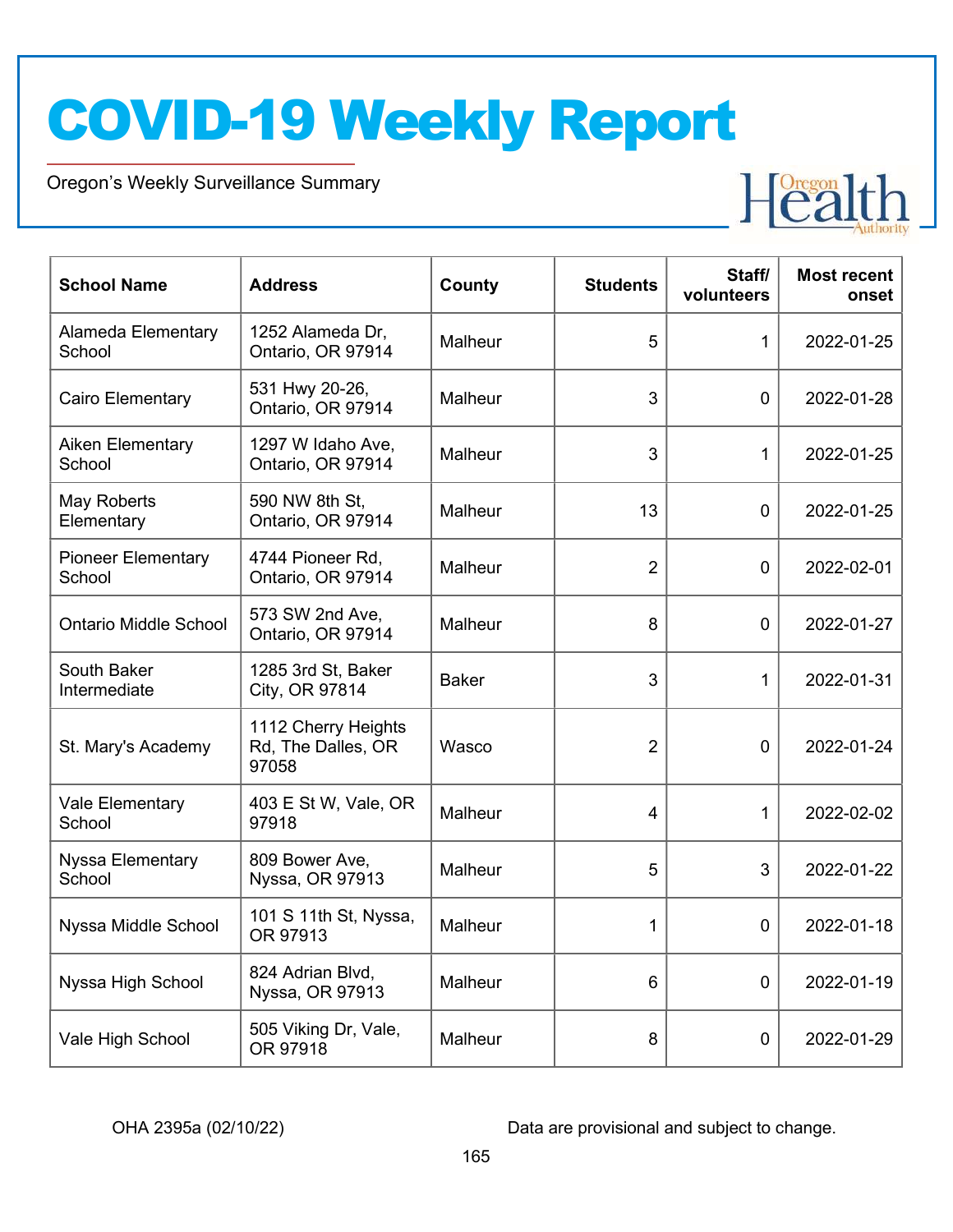Oregon's Weekly Surveillance Summary



| <b>School Name</b>                              | <b>Address</b>                                 | County        | <b>Students</b> | Staff/<br>volunteers | <b>Most recent</b><br>onset |
|-------------------------------------------------|------------------------------------------------|---------------|-----------------|----------------------|-----------------------------|
| Mark Twain<br><b>Elementary School</b>          | 425 Church St,<br>Silverton, OR 97381          | Marion        | $\overline{7}$  | 5                    | 2022-01-28                  |
| <b>Silverton Middle</b><br>School               | 714 Schlador St,<br>Silverton, OR 97381        | <b>Marion</b> | 12              | 4                    | 2022-01-29                  |
| <b>Robert Frost</b><br><b>Elementary School</b> | 201 Westfield St,<br>Silverton, OR 97381       | Marion        | 16              | 9                    | 2022-01-29                  |
| <b>Sublimity School</b>                         | 431 E Main St,<br>Sublimity, OR 97385          | Marion        | 8               | $\mathbf 0$          | 2022-01-28                  |
| <b>Evergreen Elementary</b><br>School           | 3727 Cascade Hwy<br>NE, Silverton, OR<br>97381 | Marion        | $\overline{2}$  | $\mathbf 0$          | 2022-01-25                  |
| <b>Aumsville Elementary</b><br>School           | 572 N 11th St,<br>Aumsville, OR 97325          | Marion        | 5               | $\mathbf 0$          | 2022-01-30                  |
| Lot Whitcomb<br><b>Elementary School</b>        | 7400 SE Thompson<br>Rd, Milwaukie, OR<br>97222 | Clackamas     | 1               | $\mathbf 0$          | 2022-01-14                  |
| Jefferson Elementary<br>School                  | 615 N 2nd St,<br>Jefferson, OR 97352           | Marion        | 14              | 4                    | 2022-02-07                  |
| Jefferson Middle<br>School                      | 2180 Talbot Rd,<br>Jefferson, OR 97352         | Marion        | 14              | $\mathbf 0$          | 2022-01-31                  |
| Jefferson High School                           | 2200 Talbot Road SE,<br>Jefferson, OR 97352    | Marion        | 14              | $\mathbf 0$          | 2022-02-01                  |
| <b>North Marion Middle</b><br>School            | 20246 Grim Rd NE,<br>Aurora, OR 97002          | Marion        | 6               | 1                    | 2022-01-29                  |
| North Marion High<br>School                     | 20167 Grim Rd NE,<br>Aurora, OR 97002          | Marion        | 12              | 1                    | 2022-01-28                  |
| <b>Auburn Elementary</b><br>School              | 4612 Auburn Rd NE,<br>Salem, OR 97301          | Marion        | 1               | 3                    | 2022-02-01                  |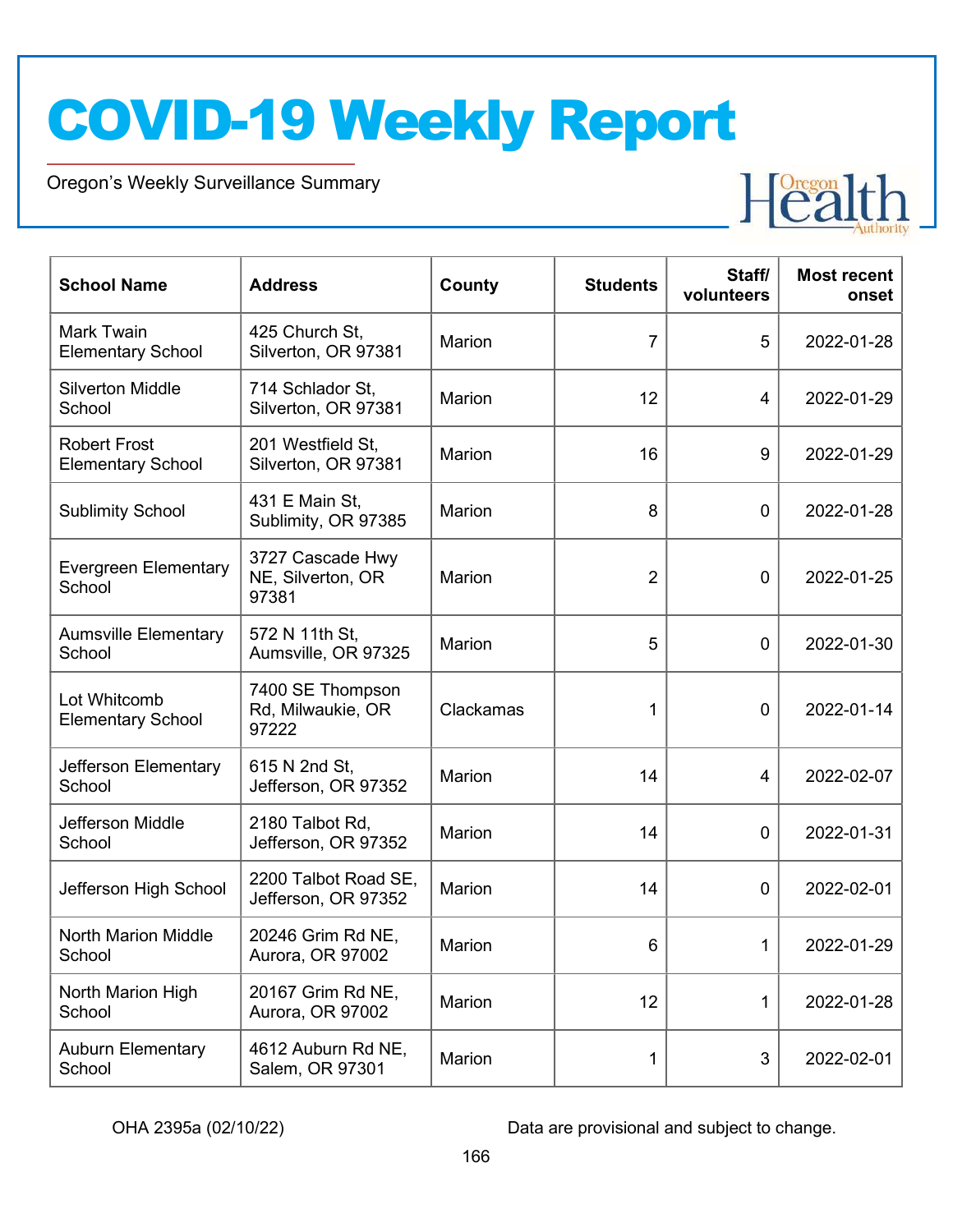Oregon's Weekly Surveillance Summary



| <b>School Name</b>                            | <b>Address</b>                                | County        | <b>Students</b> | Staff/<br>volunteers | <b>Most recent</b><br>onset |
|-----------------------------------------------|-----------------------------------------------|---------------|-----------------|----------------------|-----------------------------|
| <b>Brush College</b><br>Elementary            | 2623 Doaks Ferry Rd<br>NW, Salem, OR<br>97304 | Polk          | 7               | 1                    | 2022-02-04                  |
| Candalaria<br><b>Elementary School</b>        | 935 Hansen Ave S,<br>Salem, OR 97302          | Marion        | 3               | $\mathbf 0$          | 2022-01-31                  |
| <b>Clear Lake</b><br><b>Elementary School</b> | 7425 Meadowglen N,<br>Keizer, OR 97303        | Marion        | 6               | 1                    | 2022-01-29                  |
| <b>Cummings Elementary</b><br>School          | 613 Cummings Ln N,<br>Keizer, OR 97303        | Marion        | 9               | $\overline{2}$       | 2022-01-28                  |
| <b>Wright Elementary</b><br>School            | 4060 Lone Oak Rd<br>SE, Salem, OR 97302       | <b>Marion</b> | 4               | $\mathbf 0$          | 2022-01-27                  |
| <b>Four Corners</b><br>Elementary             | 500 Elma Ave SE,<br>Salem, OR 97317           | Marion        | 5               | $\mathbf{1}$         | 2022-02-01                  |
| <b>Grant Community</b><br>School              | 725 Market St NE,<br>Salem, OR 97301          | Marion        | 8               | 3                    | 2022-01-26                  |
| <b>Scott Elementary</b>                       | 4700 Arizona Ave NE,<br>Salem, OR 97305       | Marion        | 3               | 1                    | 2022-01-26                  |
| <b>Highland Elementary</b><br>School          | 530 Highland Ave NE,<br>Salem, OR 97301       | Marion        | $\overline{2}$  | $\mathbf 0$          | 2022-01-31                  |
| <b>Hoover Elementary</b>                      | 1104 Savage Rd NE,<br>Salem, OR 97301         | Marion        | 5               | $\mathbf 0$          | 2022-01-29                  |
| <b>Gubser Elementary</b><br>School            | 6610 14th Ave NE,<br>Keizer, OR 97303         | <b>Marion</b> | 3               | $\mathbf{1}$         | 2022-02-01                  |
| <b>Kennedy Elementary</b>                     | 4912 Noren Ave NE,<br>Keizer, OR 97303        | Marion        | 5               | 3                    | 2022-01-27                  |
| Keizer Elementary<br>School                   | 5600 McClure St N,<br>Keizer, OR 97303        | Marion        | 6               | $\overline{2}$       | 2022-01-30                  |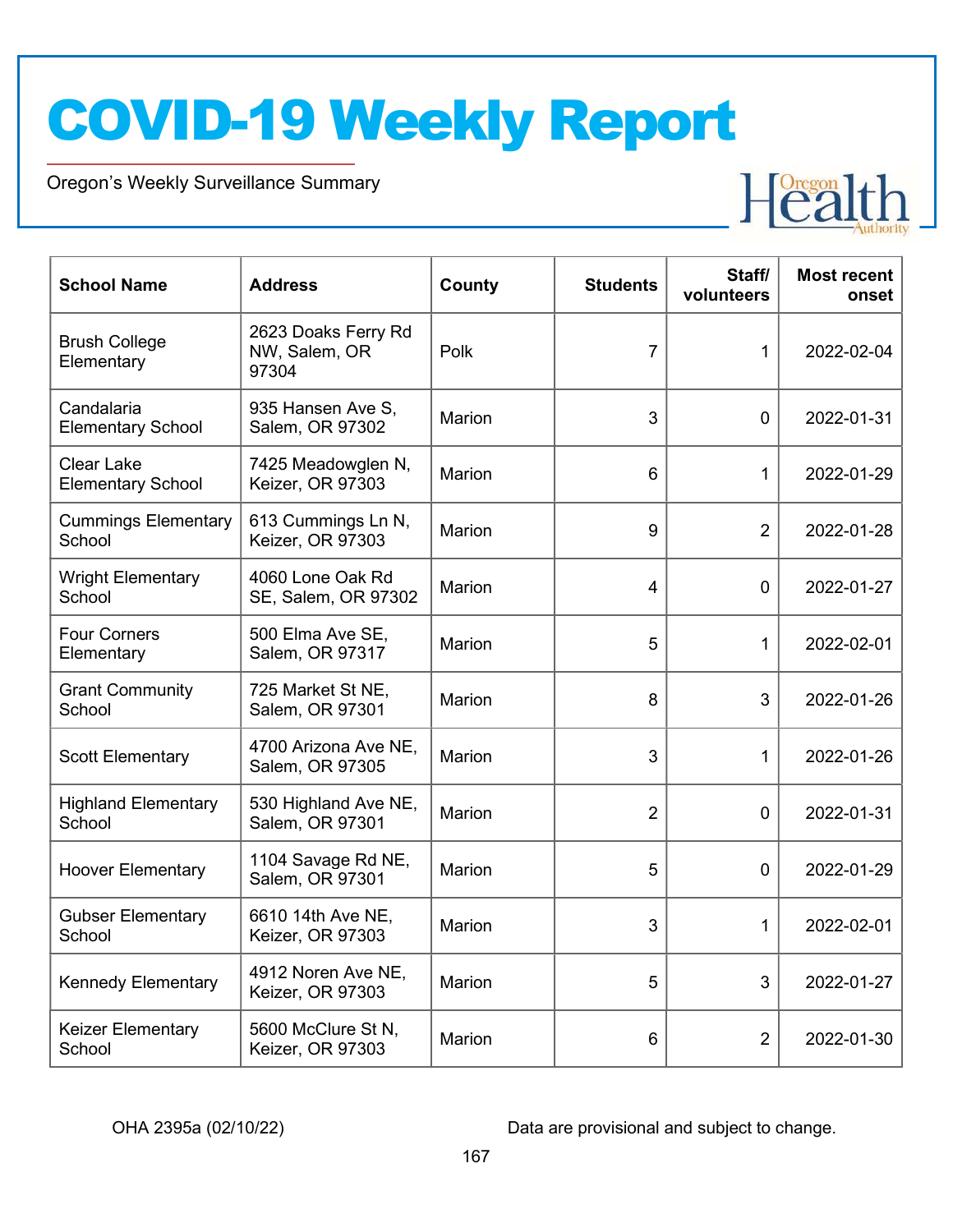Oregon's Weekly Surveillance Summary



| <b>School Name</b>                        | <b>Address</b>                            | County        | <b>Students</b> | Staff/<br>volunteers | <b>Most recent</b><br>onset |
|-------------------------------------------|-------------------------------------------|---------------|-----------------|----------------------|-----------------------------|
| <b>Liberty Elementary</b>                 | 4871 Liberty Rd S,<br>Salem, OR 97306     | Marion        | 6               | $\mathbf 0$          | 2022-02-01                  |
| <b>McKinley Elementary</b><br>School      | 466 McGilchrist St SE,<br>Salem, OR 97302 | Marion        | 3               | 0                    | 2022-01-21                  |
| <b>Eyre Elementary</b><br>School          | 4868 Buffalo Dr SE,<br>Salem, OR 97317    | Marion        | 4               | $\overline{2}$       | 2022-01-29                  |
| Morningside<br>Elementary                 | 3513 12th St SE,<br>Salem, OR 97302       | Marion        | 1               | 1                    | 2022-02-01                  |
| <b>Myers Elementary</b>                   | 2160 Jewel St NW,<br>Salem, OR 97304      | Polk          | 13              | 1                    | 2022-01-31                  |
| <b>Hayesville Elementary</b><br>School    | 4545 Ward Dr NE,<br>Salem, OR 97305       | Marion        | $\overline{2}$  | $\overline{2}$       | 2022-01-26                  |
| <b>Pringle Elementary</b>                 | 5500 Reed Ln SE,<br>Salem, OR 97306       | Marion        | 5               | 6                    | 2022-01-31                  |
| <b>Richmond Elementary</b><br>School      | 466 Richmond Ave<br>SE, Salem, OR 97301   | Marion        | 3               | 1                    | 2022-01-27                  |
| Salem Heights<br><b>Elementary School</b> | 3495 Liberty Rd S,<br>Salem, OR 97302     | Marion        | $\overline{2}$  | 0                    | 2022-01-25                  |
| <b>Riverside Elementary</b><br>School     | 16303 SE River Rd,<br>Milwaukie, OR 97267 | Clackamas     | 1               | 0                    | 2022-01-21                  |
| <b>Schirle Elementary</b>                 | 4875 Justice Way S,<br>Salem, OR 97302    | Marion        | 4               | $\mathbf{1}$         | 2022-01-27                  |
| <b>Sumpter Elementary</b><br>School       | 525 Rockwood St SE,<br>Salem, OR 97306    | Marion        | 10              | 0                    | 2022-02-01                  |
| <b>Swegle Elementary</b><br>School        | 1751 Aguilas Ct NE,<br>Salem, OR 97301    | <b>Marion</b> | 4               | 3                    | 2022-02-01                  |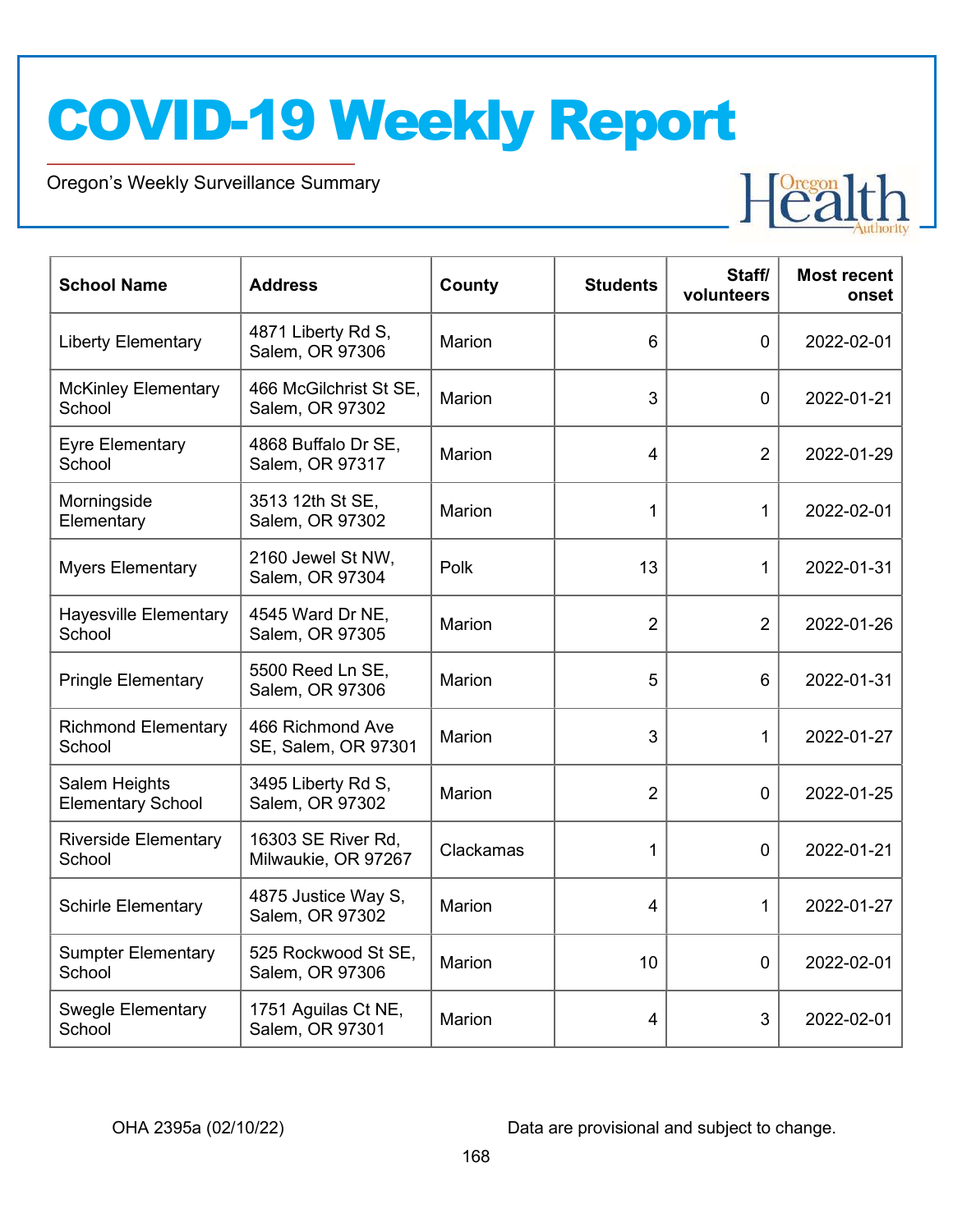Oregon's Weekly Surveillance Summary



| <b>School Name</b>                     | <b>Address</b>                            | County        | <b>Students</b> | Staff/<br>volunteers | <b>Most recent</b><br>onset |
|----------------------------------------|-------------------------------------------|---------------|-----------------|----------------------|-----------------------------|
| Washington<br><b>Elementary School</b> | 3165 Lansing Ave NE,<br>Salem, OR 97301   | Marion        | 6               | 3                    | 2022-01-26                  |
| Yoshikai Elementary<br>School          | 4900 Jade St NE,<br>Salem, OR 97305       | <b>Marion</b> | 3               | 0                    | 2022-01-25                  |
| Judson Middle School                   | 4512 Jones Rd S,<br>Salem, OR 97302       | Marion        | 13              | 4                    | 2022-01-31                  |
| Leslie Middle School                   | 3850 Pringle Rd SE,<br>Salem, OR 97302    | Marion        | 12              | 3                    | 2022-02-02                  |
| Parrish Middle School                  | 802 Capitol St NE,<br>Salem, OR 97301     | <b>Marion</b> | 8               | $\mathbf{1}$         | 2022-01-31                  |
| <b>Waldo Middle School</b>             | 2805 Lansing Ave NE,<br>Salem, OR 97301   | Marion        | $\overline{7}$  | 3                    | 2022-02-01                  |
| <b>Walker Middle School</b>            | 1075 8th St NW,<br>Salem, OR 97304        | Polk          | 16              | $\mathbf 0$          | 2022-02-03                  |
| <b>Whiteaker Middle</b><br>School      | 1605 Lockhaven Dr<br>NE, Keizer, OR 97303 | <b>Marion</b> | 6               | $\overline{2}$       | 2022-02-01                  |
| <b>McKay High School</b>               | 2440 Lancaster Dr<br>NE, Salem, OR 97305  | Marion        | 35              | 5                    | 2022-02-03                  |
| <b>McNary High School</b>              | 595 Chemawa Rd N,<br>Keizer, OR 97303     | Marion        | 43              | $\overline{2}$       | 2022-02-05                  |
| North High School                      | 765 14th St NE,<br>Salem, OR 97301        | Marion        | 28              | 9                    | 2022-02-01                  |
| Sprague High School                    | 2373 Kuebler Blvd,<br>Salem, OR 97302     | Marion        | 40              | 4                    | 2022-02-03                  |
| South Salem High<br>School             | 1910 Church St SE,<br>Salem, OR 97302     | <b>Marion</b> | 41              | 6                    | 2022-01-31                  |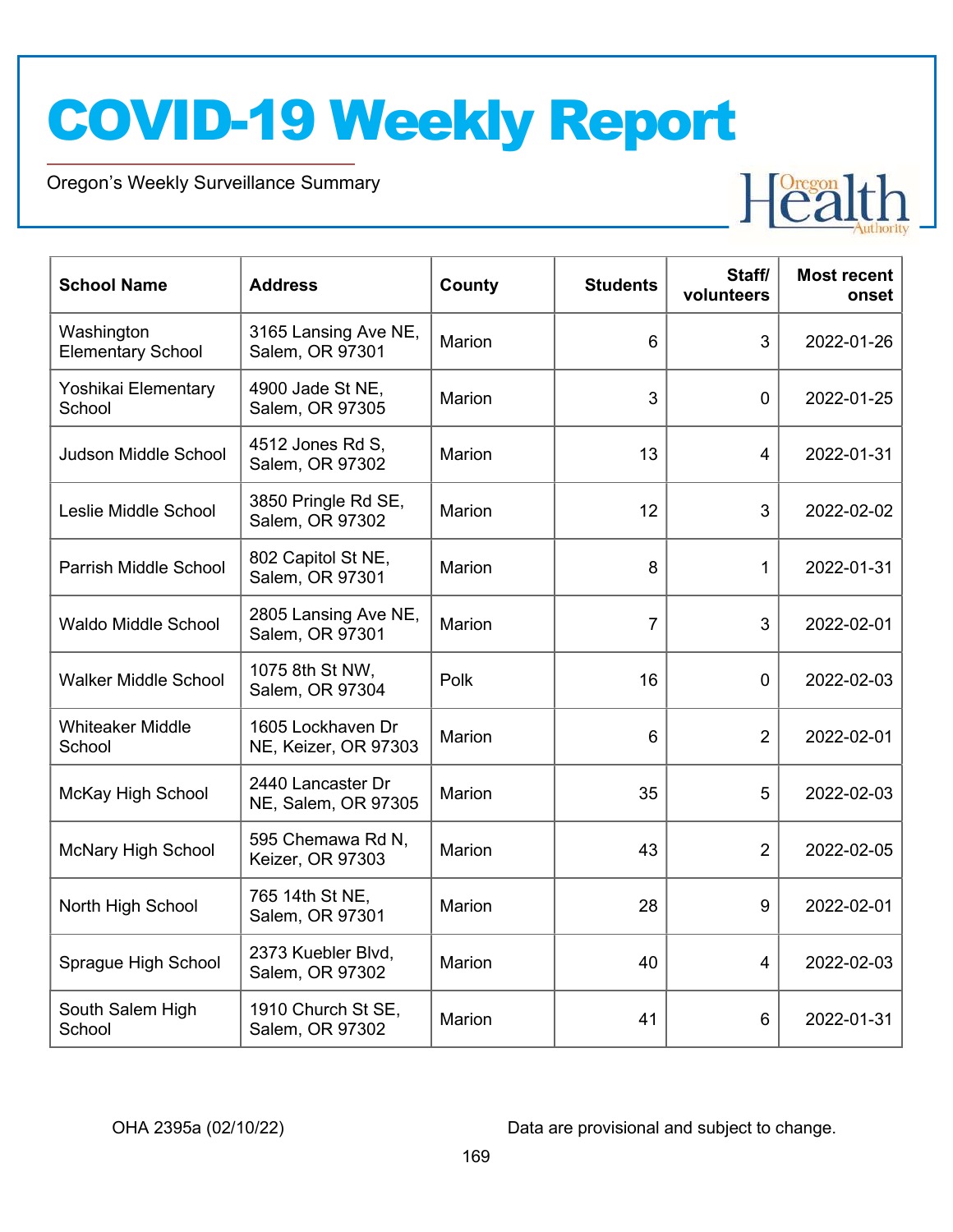Oregon's Weekly Surveillance Summary



| <b>School Name</b>                              | <b>Address</b>                                    | County        | <b>Students</b> | Staff/<br>volunteers | <b>Most recent</b><br>onset |
|-------------------------------------------------|---------------------------------------------------|---------------|-----------------|----------------------|-----------------------------|
| <b>Sunnyside Elementary</b><br>School           | 13401 SE 132nd Ave,<br>Clackamas, OR 97015        | Clackamas     | 1               | 0                    | 2022-01-23                  |
| <b>Pratum Elementary</b><br>School              | 8995 Sunnyview Rd<br>NE, Salem, OR 97305          | Marion        | 1               | 0                    | 2022-01-25                  |
| <b>Bethany Charter</b><br>School                | 11824 Hazelgreen Rd<br>NE, Silverton, OR<br>97381 | Marion        | $\overline{2}$  | $\overline{0}$       | 2022-01-25                  |
| <b>Scotts Mills</b><br><b>Elementary School</b> | 805 First St, Scotts<br>Mills, OR 97375           | <b>Marion</b> | 3               | $\overline{2}$       | 2022-01-28                  |
| Gervais Middle School                           | 300 Douglas Ave,<br>Gervais, OR 97026             | <b>Marion</b> | $\overline{2}$  | $\overline{0}$       | 2022-01-19                  |
| <b>Stayton Elementary</b><br>School             | 875 N 3rd, Stayton,<br>OR 97383                   | Marion        | 14              | 0                    | 2022-01-29                  |
| <b>Stayton Middle School</b>                    | 1021 Shaff Rd,<br>Stayton, OR 97383               | <b>Marion</b> | 5               | 0                    | 2022-01-31                  |
| <b>Turner Elementary</b>                        | 7800 School Ave,<br><b>Turner, OR 97392</b>       | Marion        | 13              | $\mathbf 0$          | 2022-01-29                  |
| Mt. Angel Middle<br>School                      | 460 E Marquam St, Mt<br>Angel, OR 97362           | <b>Marion</b> | 5               | 1                    | 2022-02-01                  |
| St Mary's Public<br>School                      | 590 E College, Mt<br>Angel, OR 97362              | Marion        | 10              | 1                    | 2022-02-05                  |
| John F. Kennedy High<br>School                  | 890 E Marquam St, Mt<br>Angel, OR 97362           | <b>Marion</b> | 8               | 0                    | 2022-02-01                  |
| <b>Silver Crest</b><br><b>Elementary School</b> | 365 Loar Rd SE,<br>Silverton, OR 97381            | Marion        | 5               | 1                    | 2022-01-29                  |
| <b>Nellie Muir Elementary</b>                   | 1800 W Hayes St,<br>Woodburn, OR 97071            | Marion        | 3               | $\overline{2}$       | 2022-01-26                  |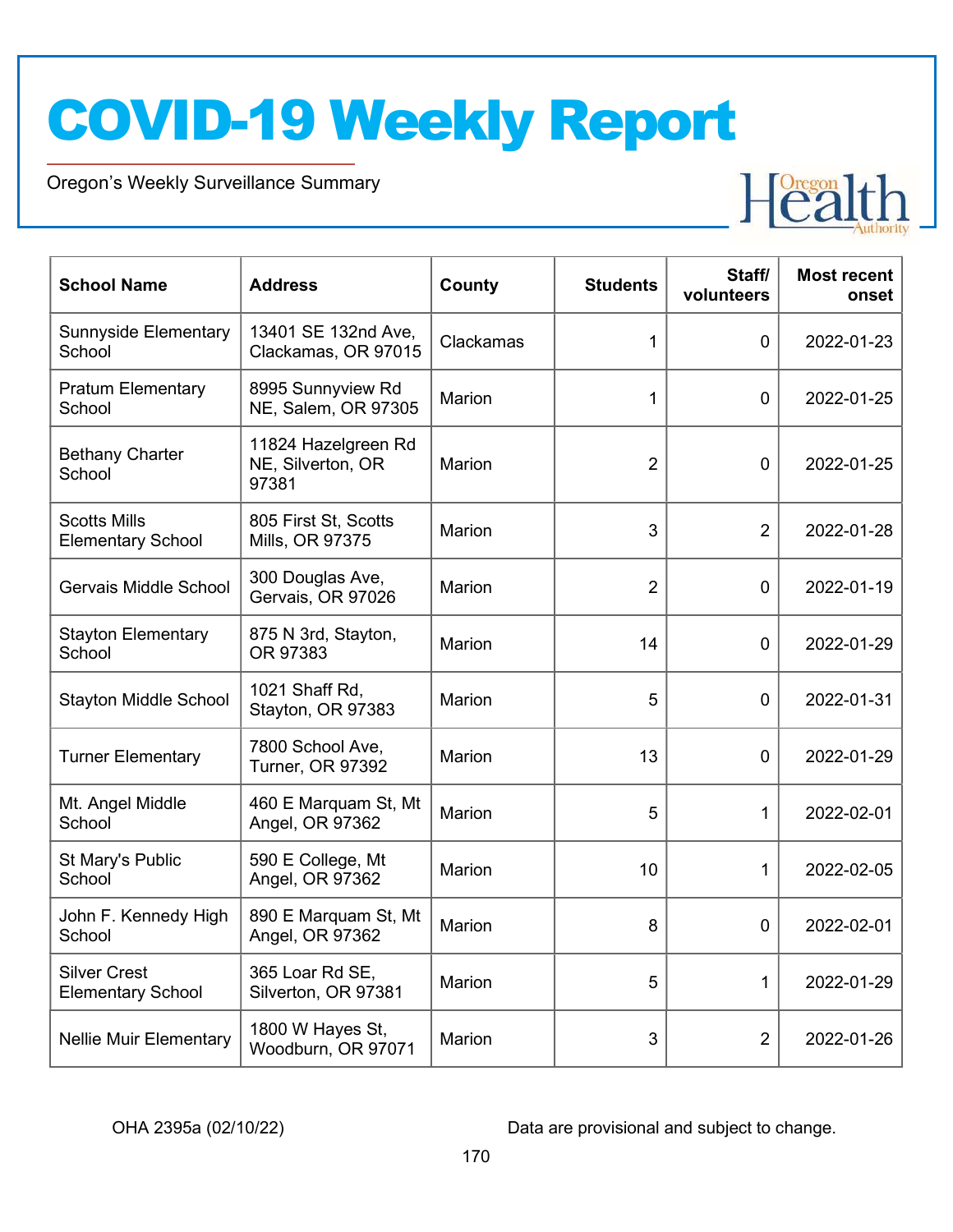Oregon's Weekly Surveillance Summary



| <b>School Name</b>                                 | <b>Address</b>                                 | County        | <b>Students</b> | Staff/<br>volunteers | <b>Most recent</b><br>onset |
|----------------------------------------------------|------------------------------------------------|---------------|-----------------|----------------------|-----------------------------|
| Washington<br>Elementary                           | 777 E Lincoln St,<br>Woodburn, OR 97071        | <b>Marion</b> | 4               | $\overline{2}$       | 2022-01-30                  |
| <b>Baker High School</b>                           | 2500 E St, Baker City,<br>OR 97814             | <b>Baker</b>  | 10              | 1                    | 2022-01-28                  |
| <b>Cloverdale Elementary</b>                       | 9666 Parrish Gap Rd<br>SE, Turner, OR 97392    | Marion        | 6               | $\mathbf 0$          | 2022-01-29                  |
| <b>Central Howell</b><br>Elementary                | 8832 Silverton Rd NE,<br>Silverton, OR 97381   | <b>Marion</b> | 3               | $\overline{0}$       | 2022-01-22                  |
| <b>Stayton High School</b>                         | 757 W Locust St.<br>Stayton, OR 97383          | Marion        | 4               | $\overline{0}$       | 2022-01-31                  |
| Cascade Junior High<br>School                      | 10226 Marion Rd SE,<br><b>Turner, OR 97392</b> | <b>Marion</b> | 8               | $\overline{0}$       | 2022-01-28                  |
| <b>Cascade Senior High</b><br>School               | 10226 Marion Rd SE,<br><b>Turner, OR 97392</b> | Marion        | 11              | $\mathbf 0$          | 2022-01-27                  |
| Silverton High School                              | 1456 Pine St,<br>Silverton, OR 97381           | Marion        | 43              | 3                    | 2022-02-01                  |
| <b>AC Houghton</b><br><b>Elementary School</b>     | 1105 N Main Ave,<br>Irrigon, OR 97844          | <b>Morrow</b> | 11              | $\mathbf 0$          | 2022-01-27                  |
| Sam Boardman<br>Elementary                         | 301 Wilson Rd SW,<br>Boardman, OR 97818        | <b>Morrow</b> | 14              | 3                    | 2022-01-26                  |
| <b>Heppner Elementary</b><br>School                | 235 Stansbury St,<br>Heppner, OR 97836         | <b>Morrow</b> | 3               | $\mathbf 0$          | 2022-01-23                  |
| Irrigon Junior/Senior<br><b>High School</b>        | 315 E Wyoming Ave,<br>Irrigon, OR 97844        | <b>Morrow</b> | 4               | $\overline{0}$       | 2022-01-24                  |
| <b>Heppner Junior/Senior</b><br><b>High School</b> | 710 NW Morgan St,<br>Heppner, OR 97836         | <b>Morrow</b> | 1               | 0                    | 2022-01-18                  |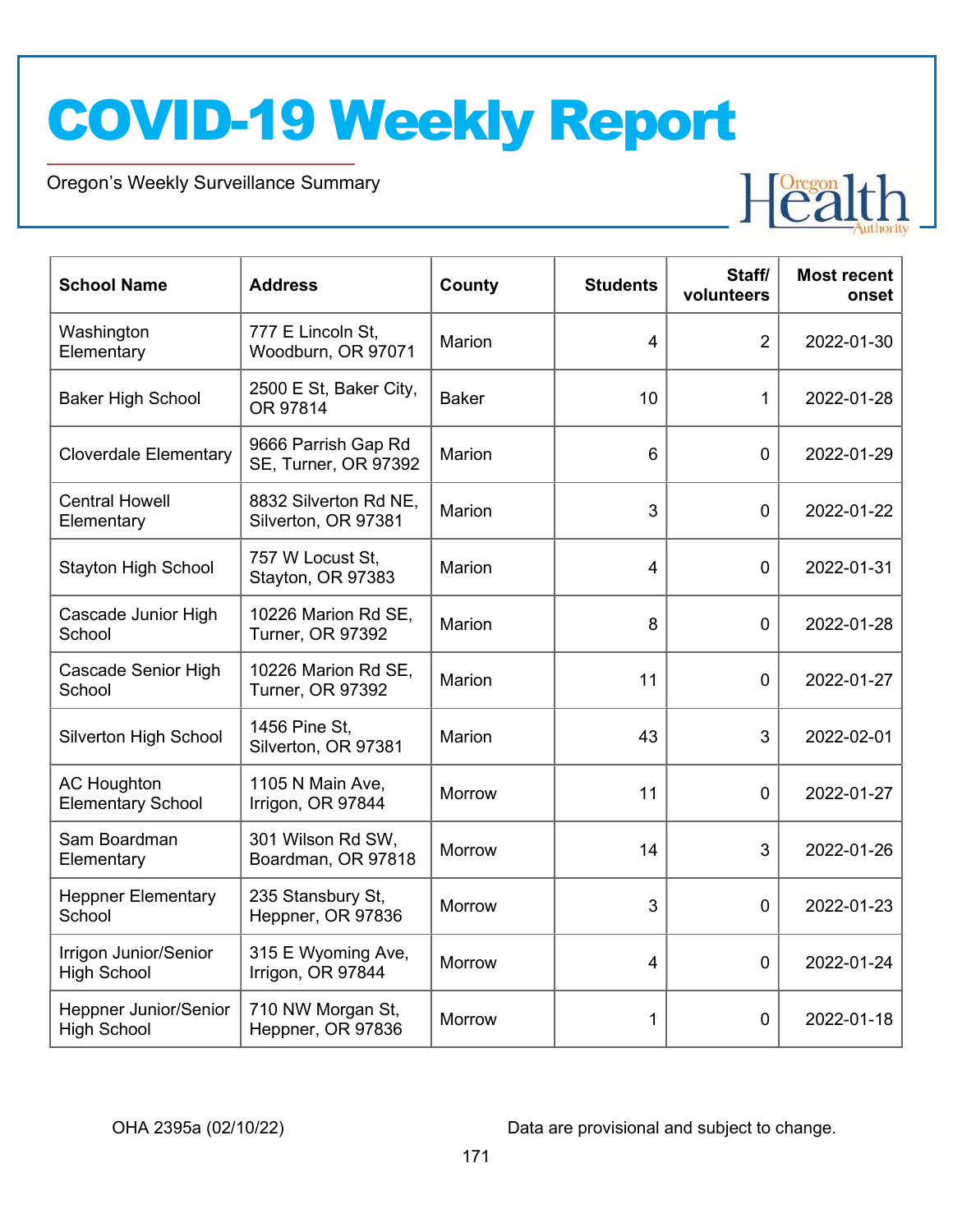Oregon's Weekly Surveillance Summary



| <b>School Name</b>                     | <b>Address</b>                                    | County    | <b>Students</b> | Staff/<br>volunteers | <b>Most recent</b><br>onset |
|----------------------------------------|---------------------------------------------------|-----------|-----------------|----------------------|-----------------------------|
| Riverside Jr/Sr High<br>School         | 210 Boardman Ave,<br>Boardman, OR 97818           | Morrow    | 29              | 1                    | 2022-01-24                  |
| <b>Wilbur Rowe Middle</b><br>School    | 3606 SE Lake Rd,<br>Milwaukie, OR 97222           | Clackamas | 3               | $\Omega$             | 2022-02-03                  |
| César Chávez K-8<br>School             | 5103 N Willis Blvd,<br>Portland, OR 97203         | Multnomah | $\mathbf{1}$    | $\Omega$             | 2022-01-28                  |
| <b>Duniway Elementary</b><br>School    | 7700 SE Reed<br>College PI, Portland,<br>OR 97202 | Multnomah | 1               | $\mathbf 0$          | 2022-01-13                  |
| Clackamas High<br>School               | 14486 SE 122nd Ave,<br>Clackamas, OR 97015        | Clackamas | 3               | $\Omega$             | 2022-01-26                  |
| <b>Robert Gray Middle</b><br>School    | 5505 SW 23rd Ave,<br>Portland, OR 97239           | Multnomah | $\Omega$        | 1                    | 2022-01-21                  |
| Milwaukie High School                  | 2301 SE Willard St.<br>Milwaukie, OR 97222        | Clackamas | 1               | $\overline{0}$       | 2022-01-31                  |
| James John<br><b>Elementary School</b> | 7439 N Charleston<br>Ave, Portland, OR<br>97203   | Multnomah | 1               | $\overline{0}$       | 2022-01-13                  |
| Maplewood<br><b>Elementary School</b>  | 7452 SW 52nd Ave,<br>Portland, OR 97219           | Multnomah | 1               | $\Omega$             | 2022-01-22                  |
| <b>Carus Elementary</b><br>School      | 14412 S Carus Rd,<br>Oregon City, OR<br>97045     | Clackamas | $\overline{2}$  | $\mathbf 0$          | 2022-01-25                  |
| <b>Molalla Elementary</b><br>School    | 910 Toliver Rd,<br>Molalla, OR 97038              | Clackamas | $\overline{2}$  | $\mathbf 0$          | 2022-01-13                  |
| <b>Molalla River Middle</b><br>School  | 318 Leroy, Molalla,<br>OR 97038                   | Clackamas | 1               | 0                    | 2022-01-22                  |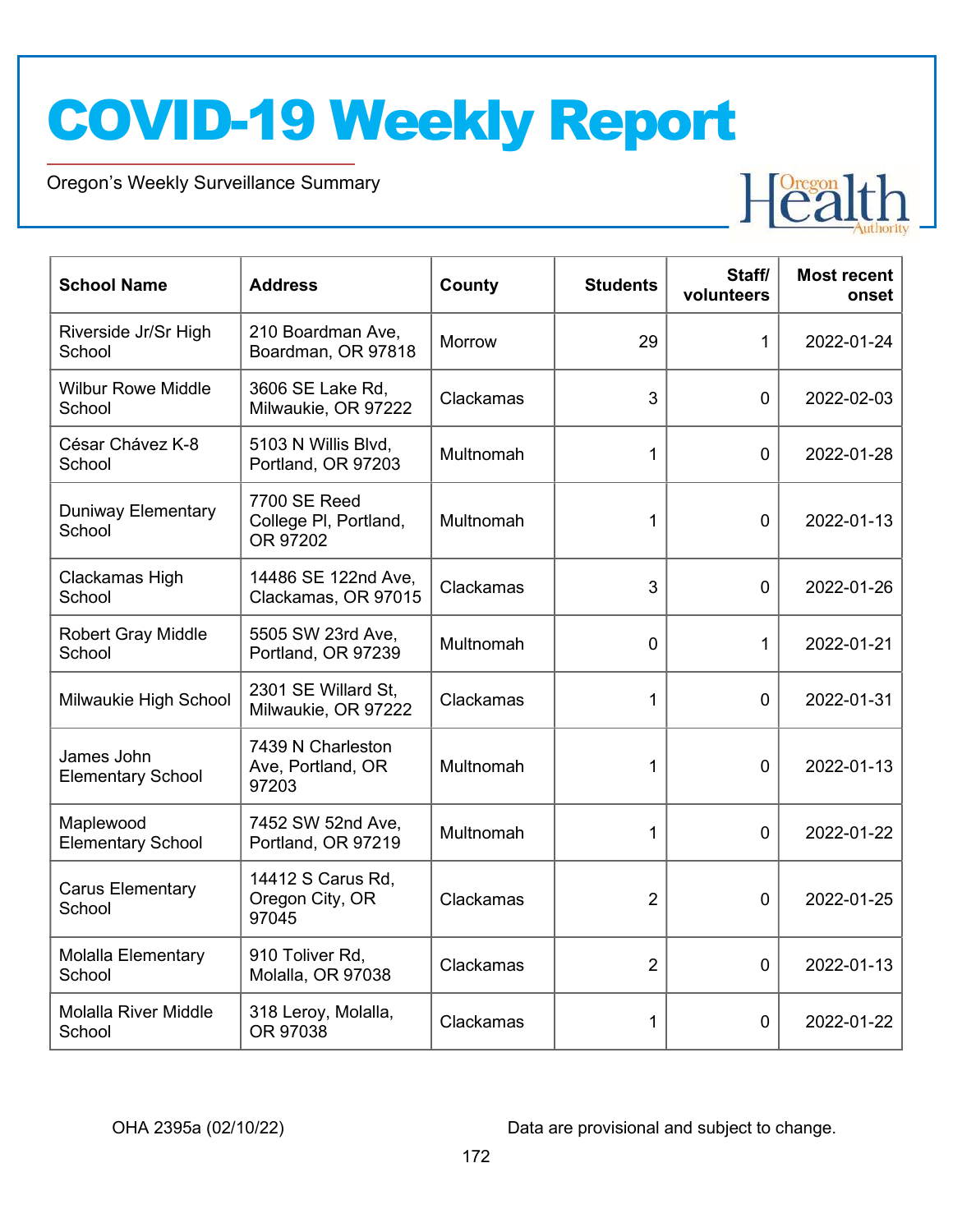Oregon's Weekly Surveillance Summary



| <b>School Name</b>                              | <b>Address</b>                                 | County       | <b>Students</b> | Staff/<br>volunteers | <b>Most recent</b><br>onset |
|-------------------------------------------------|------------------------------------------------|--------------|-----------------|----------------------|-----------------------------|
| Sauvie Island School                            | 14445 NW Charlton<br>Rd, Portland, OR<br>97231 | Multnomah    | 13              | $\mathbf 0$          | 2022-01-31                  |
| <b>Boring Middle School</b>                     | 27801 SE Dee St,<br>Boring, OR 97009           | Clackamas    | $\mathbf 1$     | $\mathbf 0$          | 2022-01-25                  |
| <b>Ventura Park</b><br><b>Elementary School</b> | 145 SE 117th Ave,<br>Portland, OR 97216        | Multnomah    | 3               | $\mathbf 1$          | 2022-01-19                  |
| David Douglas High<br>School                    | 1001 SE 135th Ave,<br>Portland, OR 97233       | Multnomah    | $\overline{2}$  | $\mathbf 0$          | 2022-01-29                  |
| Lyle Elementary<br>School                       | 185 SW Levens St.<br>Dallas, OR 97338          | Polk         | 10              | $\mathbf 0$          | 2022-01-31                  |
| Oakdale Heights<br><b>Elementary School</b>     | 1375 SW Maple St,<br>Dallas, OR 97338          | Polk         | 13              | $\mathbf 0$          | 2022-02-02                  |
| <b>Whitworth Elementary</b><br>School           | 1151 SE Miller Ave,<br>Dallas, OR 97338        | Polk         | 11              | $\mathbf 0$          | 2022-01-31                  |
| LaCreole Middle<br>School                       | 701 SE LaCreole Dr,<br>Dallas, OR 97338        | Polk         | 32              | $\mathbf 0$          | 2022-02-05                  |
| Dallas High School                              | 1250 Holman Ave,<br>Dallas, OR 97338           | Polk         | 35              | $\mathbf 0$          | 2022-02-04                  |
| Independence<br>Elementary                      | 150 S 4th St,<br>Independence, OR<br>97351     | Polk         | 8               | 0                    | 2022-02-05                  |
| <b>Monmouth Elementary</b><br>School            | 958 E Church St,<br>Monmouth, OR 97361         | Polk         | 15              | 3                    | 2022-02-05                  |
| <b>Baker Early Learning</b><br>Center           | 2725 7th St, Baker<br>City, OR 97814           | <b>Baker</b> | 1               | $\mathbf 0$          | 2022-01-21                  |
| <b>Bush Elementary</b>                          | 410 14th St SE,<br>Salem, OR 97301             | Marion       | 3               | 3                    | 2022-02-01                  |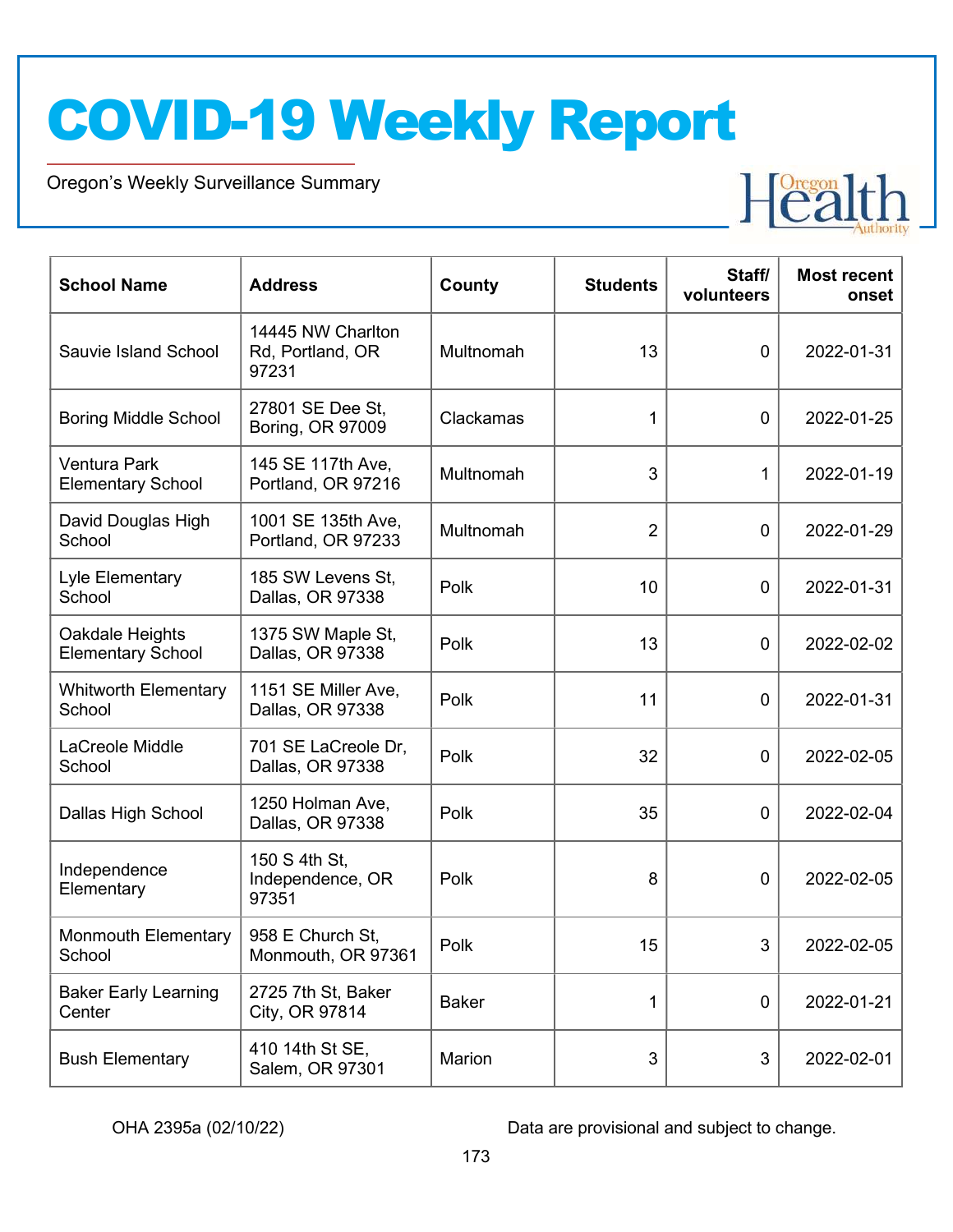Oregon's Weekly Surveillance Summary



| <b>School Name</b>                                 | <b>Address</b>                                     | County     | <b>Students</b> | Staff/<br>volunteers | <b>Most recent</b><br>onset |
|----------------------------------------------------|----------------------------------------------------|------------|-----------------|----------------------|-----------------------------|
| Waldport Middle/High<br>School                     | 3000 Crestline Dr,<br>Waldport, OR 97394           | Lincoln    | 3               | $\overline{0}$       | 2022-01-18                  |
| <b>Ontario High School</b>                         | 1115 W. Idaho Ave,<br>Ontario, OR 97914            | Malheur    | 14              | 1                    | 2022-02-05                  |
| Umpqua Valley<br><b>Christian School</b>           | 18585 Dixonville Rd,<br>Roseburg, OR 97470         | Douglas    | 1               | $\overline{0}$       | 2022-01-13                  |
| Beaverton Academy of<br>Science and<br>Engineering | 10740 NE Walker Rd,<br>Hillsboro, OR 97006         | Washington | 1               | 0                    | 2022-01-14                  |
| Linwood<br>Elementary/Sojourner<br>School          | 11909 SE Linwood<br>Ave, Milwaukie, OR<br>97222    | Clackamas  | $\overline{2}$  | 0                    | 2022-01-19                  |
| Adrienne C. Nelson<br><b>High School</b>           | 14897 SE Parklane<br>Dr, Happy Valley, OR<br>97015 | Clackamas  | 1               | $\overline{0}$       | 2022-01-28                  |
| Fremont/AD Hay<br><b>Elementary Schools</b>        | 500 S I St, Lakeview,<br>OR 97630                  | Lake       | 3               | $\overline{0}$       | 2022-01-31                  |
| Lakeview High School                               | 906 S 3rd St,<br>Lakeview, OR 97630                | Lake       | $\overline{4}$  | $\Omega$             | 2022-01-31                  |
| <b>Tumwater Middle</b><br>School                   | 650 NW 118th Ave,<br>Portland, OR 97229            | Washington | 1               | $\overline{0}$       | 2022-01-19                  |
| Geneva Academy                                     | 2152 NE Vine St,<br>Roseburg, OR 97470             | Douglas    | $\overline{2}$  | $\overline{0}$       | 2022-01-17                  |
| <b>St Peter Catholic</b><br>School                 | 98 SW 9th St, Ontario,<br>OR 97914                 | Malheur    | 3               | $\overline{0}$       | 2022-01-26                  |
| <b>Sunset Primary</b><br>School                    | 2351 Oxford Street,<br>West Linn, OR 97068         | Clackamas  | 4               | 0                    | 2022-01-30                  |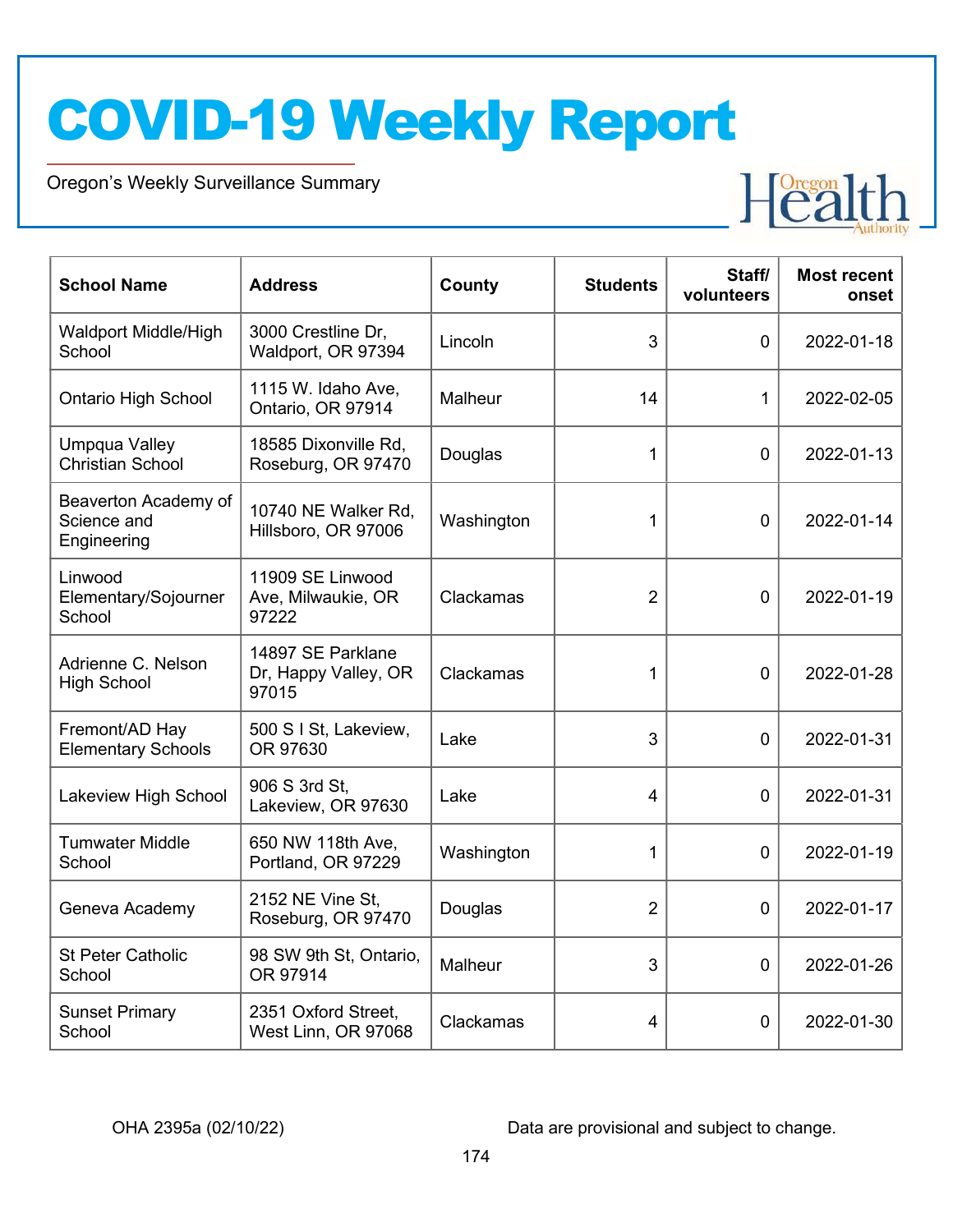Oregon's Weekly Surveillance Summary



| <b>School Name</b>                               | <b>Address</b>                                     | County    | <b>Students</b> | Staff/<br>volunteers | <b>Most recent</b><br>onset |
|--------------------------------------------------|----------------------------------------------------|-----------|-----------------|----------------------|-----------------------------|
| De La Salle North<br><b>Catholic High School</b> | 4300 NE Killingsworth<br>St, Portland, OR<br>97218 | Multnomah | 5               | 0                    | 2022-01-27                  |
| <b>Gresham Arthur</b><br>Academy, 1              | 1890 NE Cleveland<br>Ave, Gresham, OR<br>97030     | Multnomah | 5               | 0                    | 2022-01-26                  |
| <b>Gresham Arthur</b><br>Academy, 2              | 1890 NE Cleveland<br>Ave, Gresham, OR<br>97030     | Multnomah | 2               | 0                    | 2022-01-26                  |

#### Table 8. Active school outbreaks

Schools reporting active COVID-19 outbreaks (n=74)

| <b>School Name</b>                         | <b>Address</b>                               | County           | <b>Total Cases</b> | <b>Most recent</b><br>onset |
|--------------------------------------------|----------------------------------------------|------------------|--------------------|-----------------------------|
| Otto Petersen<br>Elementary School, 2      | 52050 SE 3rd St,<br>Scappoose, OR 97056      | Columbia         | 8                  | 2022-02-07                  |
| Otto Petersen<br>Elementary School, 7      | 52050 SE 3rd St,<br>Scappoose, OR 97056      | Columbia         | 3                  | 2022-02-07                  |
| <b>McBride Elementary</b><br>School, 1     | 2774 Columbia Blvd,<br>St Helens, OR 97051   | Columbia         | 3                  | 2022-02-04                  |
| <b>McBride Elementary</b><br>School, 2     | 2774 Columbia Blvd,<br>St Helens, OR 97051   | Columbia         | 5                  | 2022-02-02                  |
| St. Helens High<br>School, 4               | 2375 Gable Rd, St<br><b>Helens, OR 97051</b> | Columbia         | 4                  | 2022-02-01                  |
| Edwin Brown<br><b>Education Center</b>     | 850 W Antler Ave,<br>Redmond, OR 97756       | <b>Deschutes</b> | 6                  | 2022-02-01                  |
| <b>Grant Watts</b><br>Elementary School, 2 | 52000 SE 3rd PI,<br>Scappoose, OR 97056      | Columbia         | 3                  | 2022-01-31                  |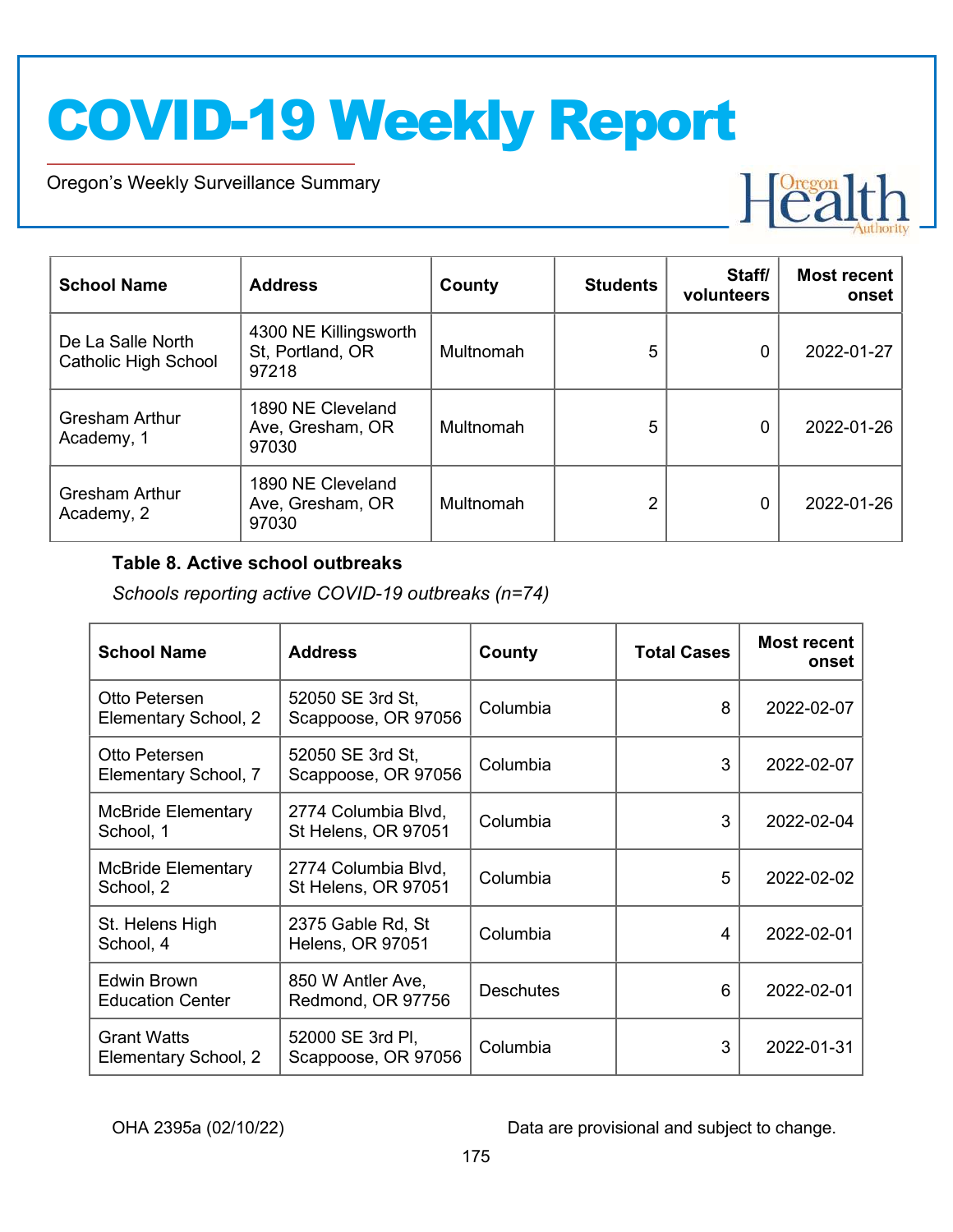Oregon's Weekly Surveillance Summary

| <b>School Name</b>                              | <b>Address</b>                                 | County           | <b>Total Cases</b> | <b>Most recent</b><br>onset |
|-------------------------------------------------|------------------------------------------------|------------------|--------------------|-----------------------------|
| Prairie City School                             | 740 Overholt Ave,<br>Prairie City, OR 97869    | Grant            | 7                  | 2022-01-31                  |
| Sauvie Island<br><b>Elementary School</b>       | 14445 NW Charlton<br>Rd, Portland, OR<br>97231 | Columbia         | 3                  | 2022-01-31                  |
| Otto Petersen<br>Elementary School, 6           | 52050 SE 3rd St,<br>Scappoose, OR 97056        | Columbia         | $\overline{2}$     | 2022-01-30                  |
| <b>Waverly Elementary</b><br>School             | 425 SE Columbus St,<br>Albany, OR 97321        | Linn             | 5                  | 2022-01-30                  |
| <b>Sunset Primary</b><br>School                 | 2351 Oxford Street,<br>West Linn, OR 97068     | Clackamas        | 4                  | 2022-01-30                  |
| <b>Ridgeview High</b><br>School, 3              | 4555 SW Elkhorn Ave,<br>Redmond, OR 97756      | <b>Deschutes</b> | 5                  | 2022-01-30                  |
| <b>Sisters Elementary</b><br>School             | 611 E Cascade Ave,<br>Sisters, OR 97759        | <b>Deschutes</b> | 11                 | 2022-01-30                  |
| Lewis and Clark<br>Elementary                   | 111 S 9th St, St<br>Helens, OR 97051           | Columbia         | 3                  | 2022-01-29                  |
| Otto Petersen<br>Elementary School, 5           | 52050 SE 3rd St,<br>Scappoose, OR 97056        | Columbia         | $\overline{2}$     | 2022-01-28                  |
| <b>Ventura Park</b><br><b>Elementary School</b> | 145 SE 117th Ave,<br>Portland, OR 97216        | Multnomah        | 4                  | 2022-01-28                  |
| <b>St Luke's School</b>                         | 529 Harrison St.<br>Woodburn, OR 97071         | Marion           | 3                  | 2022-01-28                  |
| <b>River Mill Elementary</b><br>School          | 850 N Broadway St,<br>Estacada, OR 97023       | Clackamas        | 8                  | 2022-01-28                  |
| <b>Grant Watts</b><br>Elementary School, 1      | 52000 SE 3rd Pl,<br>Scappoose, OR 97056        | Columbia         | 5                  | 2022-01-27                  |

OHA 2395a (02/10/22) Data are provisional and subject to change.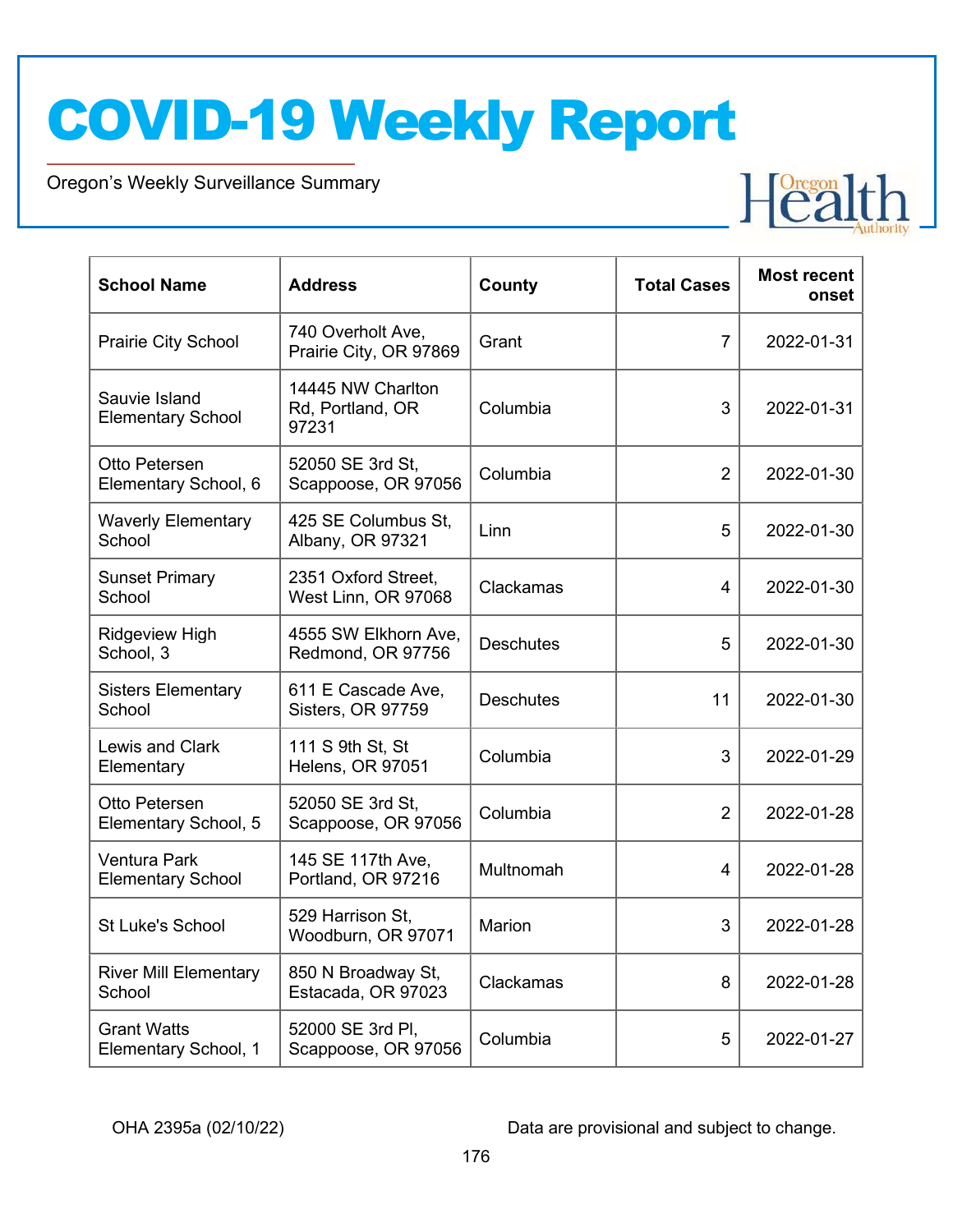Oregon's Weekly Surveillance Summary

| <b>School Name</b>                               | <b>Address</b>                                     | County    | <b>Total Cases</b> | <b>Most recent</b><br>onset |
|--------------------------------------------------|----------------------------------------------------|-----------|--------------------|-----------------------------|
| De La Salle North<br><b>Catholic High School</b> | 4300 NE Killingsworth<br>St, Portland, OR<br>97218 | Multnomah | 5                  | 2022-01-27                  |
| <b>Gresham Arthur</b><br>Academy, 1              | 1890 NE Cleveland<br>Ave, Gresham, OR<br>97030     | Multnomah | 5                  | 2022-01-26                  |
| <b>Gresham Arthur</b><br>Academy, 2              | 1890 NE Cleveland<br>Ave, Gresham, OR<br>97030     | Multnomah | $\overline{2}$     | 2022-01-26                  |
| Hermiston High<br>School, 4                      | 600 S 1st St,<br>Hermiston, OR 97838               | Umatilla  | 4                  | 2022-01-25                  |
| <b>Carus Elementary</b><br>School                | 14412 S Carus Rd,<br>Oregon City, OR<br>97045      | Clackamas | 3                  | 2022-01-25                  |
| Otto Petersen<br>Elementary School, 1            | 52050 SE 3rd St,<br>Scappoose, OR 97056            | Columbia  | 3                  | 2022-01-24                  |
| Otto Petersen<br>Elementary School, 4            | 52050 SE 3rd St,<br>Scappoose, OR 97056            | Columbia  | 3                  | 2022-01-24                  |
| Knight Elementary<br>School                      | 501 N Grant St,<br>Canby, OR 97013                 | Clackamas | 4                  | 2022-01-24                  |
| <b>Sherman County</b><br>School, 2               | 65912 High School<br>Loop, Moro, OR<br>97039       | Sherman   | $\overline{7}$     | 2022-01-23                  |
| <b>Armand Larive Middle</b><br>School            | 1497 SW 9th St,<br>Hermiston, OR 97838             | Umatilla  | 10                 | 2022-01-23                  |
| Greenwood<br><b>Elementary School</b>            | 2300 Spruce Street,<br>La Grande, 97850            | Union     | 9                  | 2022-01-23                  |
| <b>Cedaroak Park</b><br>Primary                  | 4515 Cedar Oak Dr,<br>West Linn, OR 97068          | Clackamas | 6                  | 2022-01-22                  |

OHA 2395a (02/10/22) Data are provisional and subject to change.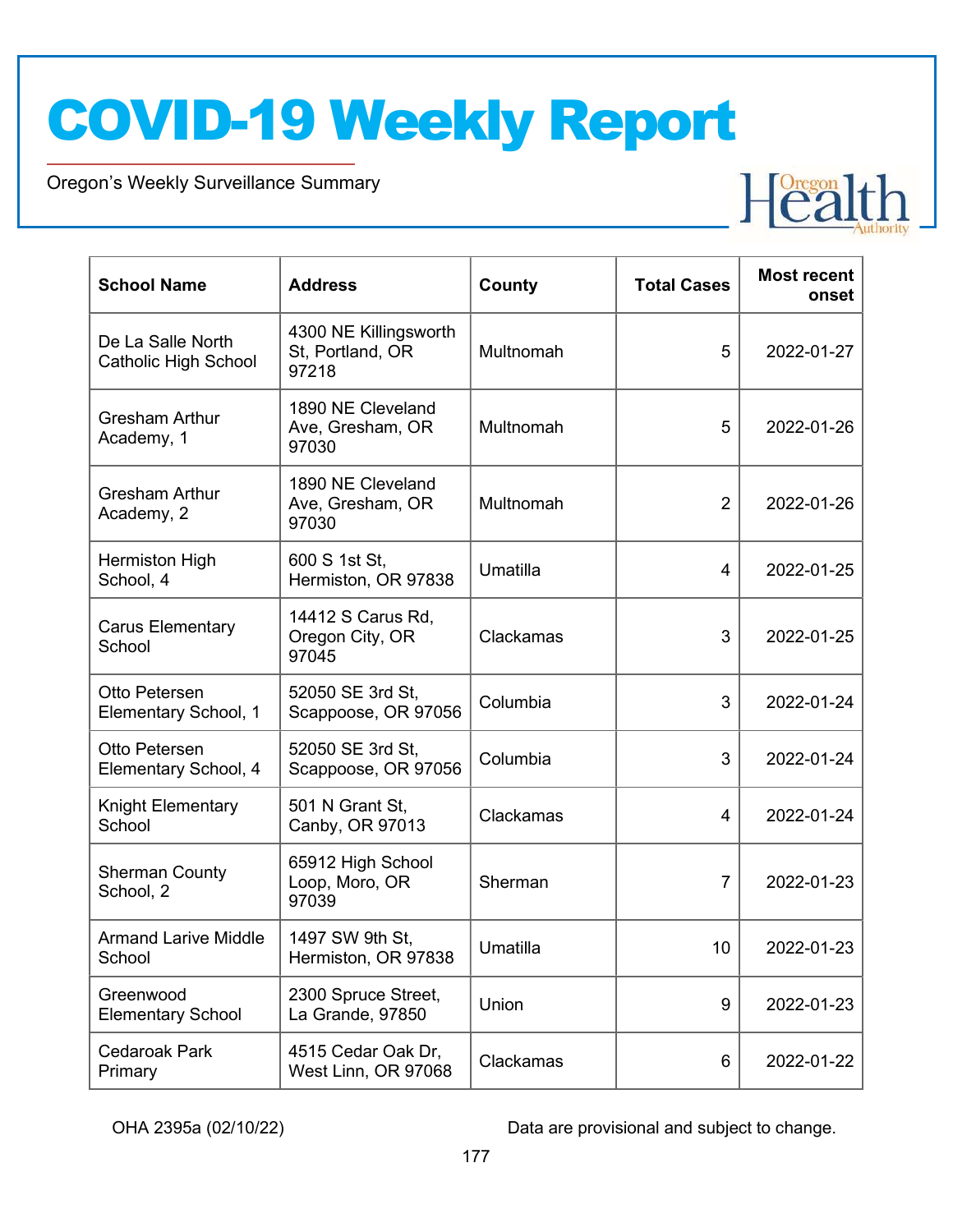Oregon's Weekly Surveillance Summary

| <b>School Name</b>                             | <b>Address</b>                                      | County           | <b>Total Cases</b> | <b>Most recent</b><br>onset |
|------------------------------------------------|-----------------------------------------------------|------------------|--------------------|-----------------------------|
| St. Helens High<br>School, 3                   | 2375 Gable Rd, St<br>Helens, OR 97051               | Columbia         | 5                  | 2022-01-22                  |
| <b>Warren Elementary</b><br>School             | 34555 Berg Rd,<br>Warren, OR 97053                  | Columbia         | $\overline{2}$     | 2022-01-22                  |
| <b>Sherman County</b><br>School, 1             | 65912 High School<br>Loop, Moro, OR<br>97039        | Sherman          | 5                  | 2022-01-22                  |
| St. Helens High<br>School, 2                   | 2375 Gable Rd, St<br>Helens, OR 97051               | Columbia         | $\overline{2}$     | 2022-01-21                  |
| <b>Brookings-Harbor</b><br><b>High School</b>  | 625 Pioneer Rd,<br>Brookings, OR 97415              | Curry            | 5                  | 2022-01-21                  |
| <b>Riley Creek</b><br>Elementary School, 2     | 94350 6th St, Gold<br>Beach, OR 97444               | Curry            | $\overline{7}$     | 2022-01-21                  |
| Ridgeview High<br>School, 2                    | 4555 SW Elkhorn Ave,<br>Redmond, OR 97756           | <b>Deschutes</b> | $\overline{2}$     | 2022-01-21                  |
| Scappoose High<br>School, 1                    | 33700 SE High School<br>Way, Scappoose, OR<br>97056 | Columbia         | $6\phantom{1}$     | 2022-01-20                  |
| <b>Hudson Park</b><br><b>Elementary School</b> | 28176 Old Rainier Rd,<br>Rainier, OR 97048          | Columbia         | 5                  | 2022-01-20                  |
| Scappoose High<br>School, 2                    | 33700 SE High School<br>Way, Scappoose, OR<br>97056 | Columbia         | 3                  | 2022-01-20                  |
| <b>Riley Creek</b><br>Elementary School, 1     | 94350 6th St, Gold<br>Beach, OR 97444               | Curry            | $6\phantom{1}$     | 2022-01-20                  |
| <b>Ridgeview High</b><br>School, 1             | 4555 SW Elkhorn Ave,<br>Redmond, OR 97756           | <b>Deschutes</b> | 3                  | 2022-01-20                  |

OHA 2395a (02/10/22) Data are provisional and subject to change.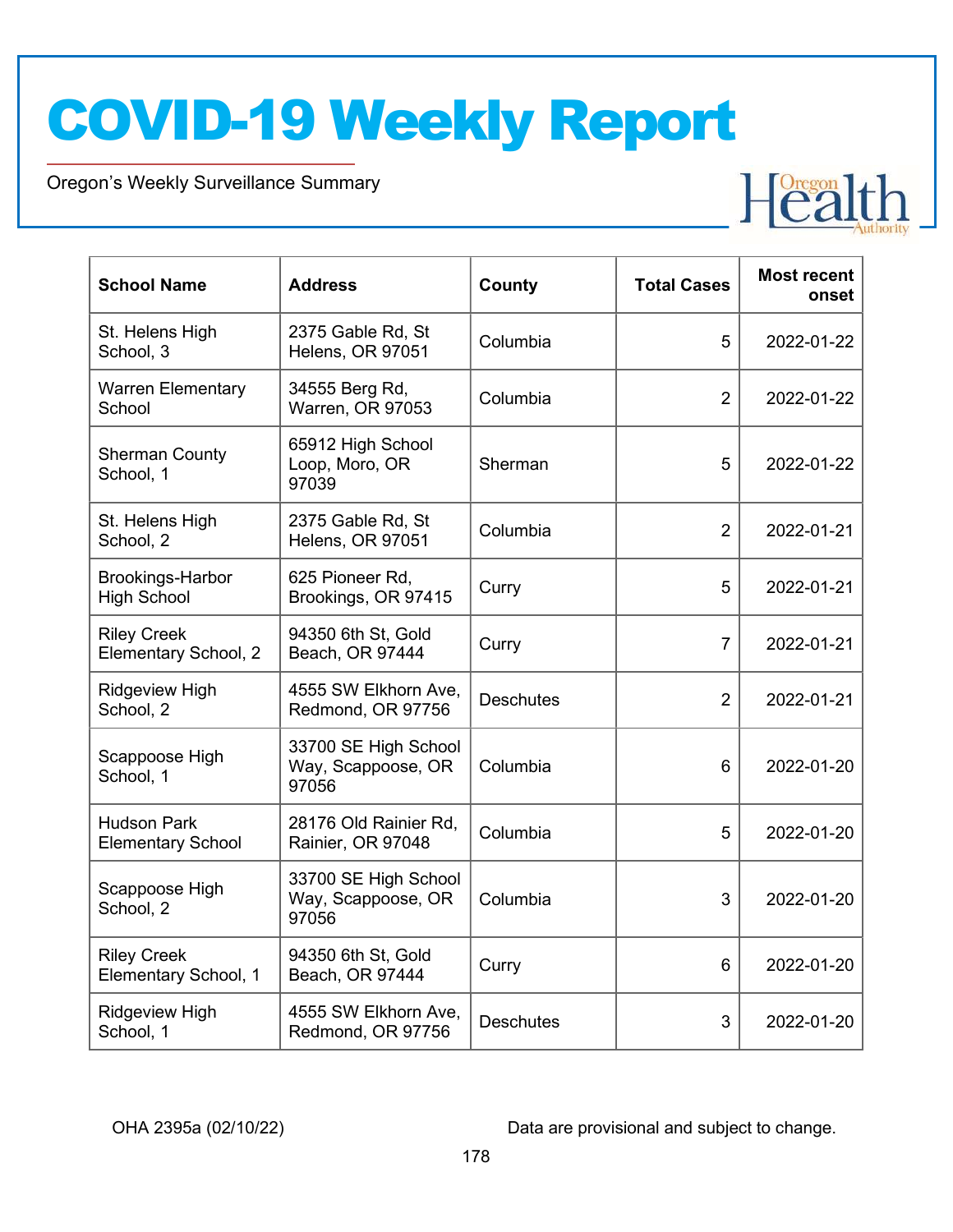Oregon's Weekly Surveillance Summary

| <b>School Name</b>                          | <b>Address</b>                                   | County           | <b>Total Cases</b> | <b>Most recent</b><br>onset |
|---------------------------------------------|--------------------------------------------------|------------------|--------------------|-----------------------------|
| <b>Sandstone Middle</b><br>School           | 400 NE 10th St,<br>Hermiston, OR 97838           | Umatilla         | 6                  | 2022-01-20                  |
| Umatilla High School,<br>$\overline{2}$     | 1400 7th Street,<br>Umatilla, Oregon OR<br>97882 | Umatilla         | 3                  | 2022-01-20                  |
| <b>Dufur School</b>                         | 802 NE 5th St, Dufur,<br>OR 97021                | Wasco            | $\overline{4}$     | 2022-01-20                  |
| Otto Petersen<br>Elementary School, 3       | 52050 SE 3rd St,<br>Scappoose, OR 97056          | Columbia         | 3                  | 2022-01-19                  |
| <b>Whitworth Elementary</b><br>School       | 1151 SE Miller Ave,<br>Dallas, OR 97338          | Polk             | 3                  | 2022-01-19                  |
| The Dalles High<br>School, 2                | 220 E 10th St, The<br>Dalles, OR 97058           | Wasco            | 8                  | 2022-01-19                  |
| St. Helens High<br>School, 1                | 2375 Gable Rd, St<br>Helens, OR 97051            | Columbia         | 6                  | 2022-01-18                  |
| St. Helens-Yankton<br><b>Arthur Academy</b> | 33035 Pittsburg Rd, St<br>Helens, OR 97051       | Columbia         | 6                  | 2022-01-18                  |
| Ocean Crest<br><b>Elementary School</b>     | 1040 Allegheny Ave<br>SW, Bandon, OR<br>97411    | Coos             | 15                 | 2022-01-18                  |
| Marshfield High<br>School, 2                | S 10th & Ingersoll St,<br>Coos Bay, OR 97420     | Coos             | 6                  | 2022-01-18                  |
| <b>Tumalo Community</b><br>School           | 19835 2nd St., Bend,<br>OR 97703                 | <b>Deschutes</b> | 9                  | 2022-01-18                  |
| <b>St Peter Catholic</b><br>School          | 98 SW 9th St, Ontario,<br>OR 97914               | Malheur          | $\overline{2}$     | 2022-01-18                  |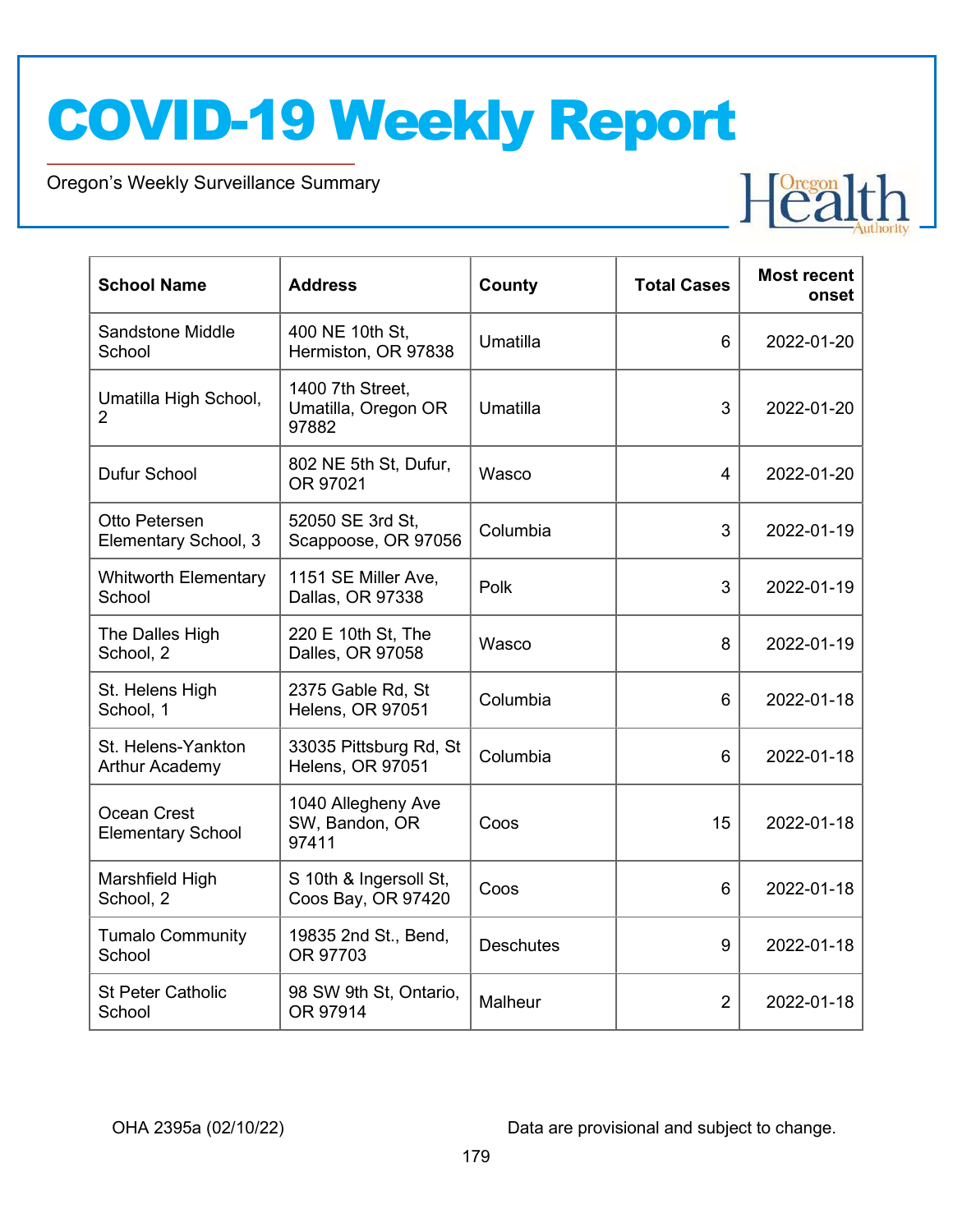Oregon's Weekly Surveillance Summary

| <b>School Name</b>                                 | <b>Address</b>                                   | County        | <b>Total Cases</b> | <b>Most recent</b><br>onset |
|----------------------------------------------------|--------------------------------------------------|---------------|--------------------|-----------------------------|
| Umatilla High School,<br>1                         | 1400 7th Street,<br>Umatilla, Oregon OR<br>97882 | Umatilla      | 3                  | 2022-01-18                  |
| Sunridge Middle<br>School                          | 700 SW Runnion Ave,<br>Pendleton, OR 97801       | Umatilla      | $\overline{2}$     | 2022-01-18                  |
| Seneca Elementary<br>School                        | 101 Park Ave,<br>Seneca, OR 97873                | Grant         | 4                  | 2022-01-18                  |
| <b>Grant Union</b><br>Junior/Senior High<br>School | 911 S Canyon Blvd,<br>John Day, OR 97845         | Grant         | $\overline{2}$     | 2022-01-17                  |
| <b>Grants Pass High</b><br>School                  | 830 NE 9th St, Grants<br>Pass, OR 97526          | Josephine     | 6                  | 2022-01-17                  |
| Oregon School for the<br>Deaf                      | 999 Locust St NE,<br>Salem, OR 97301             | Marion        | 4                  | 2022-01-17                  |
| North Bay Elementary<br>School                     | 93670 Viking Ln # 1,<br>North Bend, OR<br>97459  | Coos          | 4                  | 2022-01-16                  |
| Hermiston High<br>School, 3                        | 600 S 1st St,<br>Hermiston, OR 97838             | Umatilla      | 5                  | 2022-01-16                  |
| <b>Memorial Middle</b><br>School                   | 1050 SW Queen Ave,<br>Albany, OR 97321           | Linn          | 4                  | 2022-01-16                  |
| Riverside<br>Junior/Senior High<br>School          | 210 Boardman Ave<br>NE, Boardman, OR<br>97818    | <b>Morrow</b> | 5                  | 2022-01-15                  |
| North Bend High<br>School, 4                       | 2323 Pacific St, North<br>Bend, OR 97459         | Coos          | $\overline{4}$     | 2022-01-14                  |
| <b>Evergreen Elementary</b><br>School, 2           | 520 W River St, Cave<br>Junction, OR 97523       | Josephine     | $\overline{2}$     | 2022-01-14                  |

OHA 2395a (02/10/22) Data are provisional and subject to change.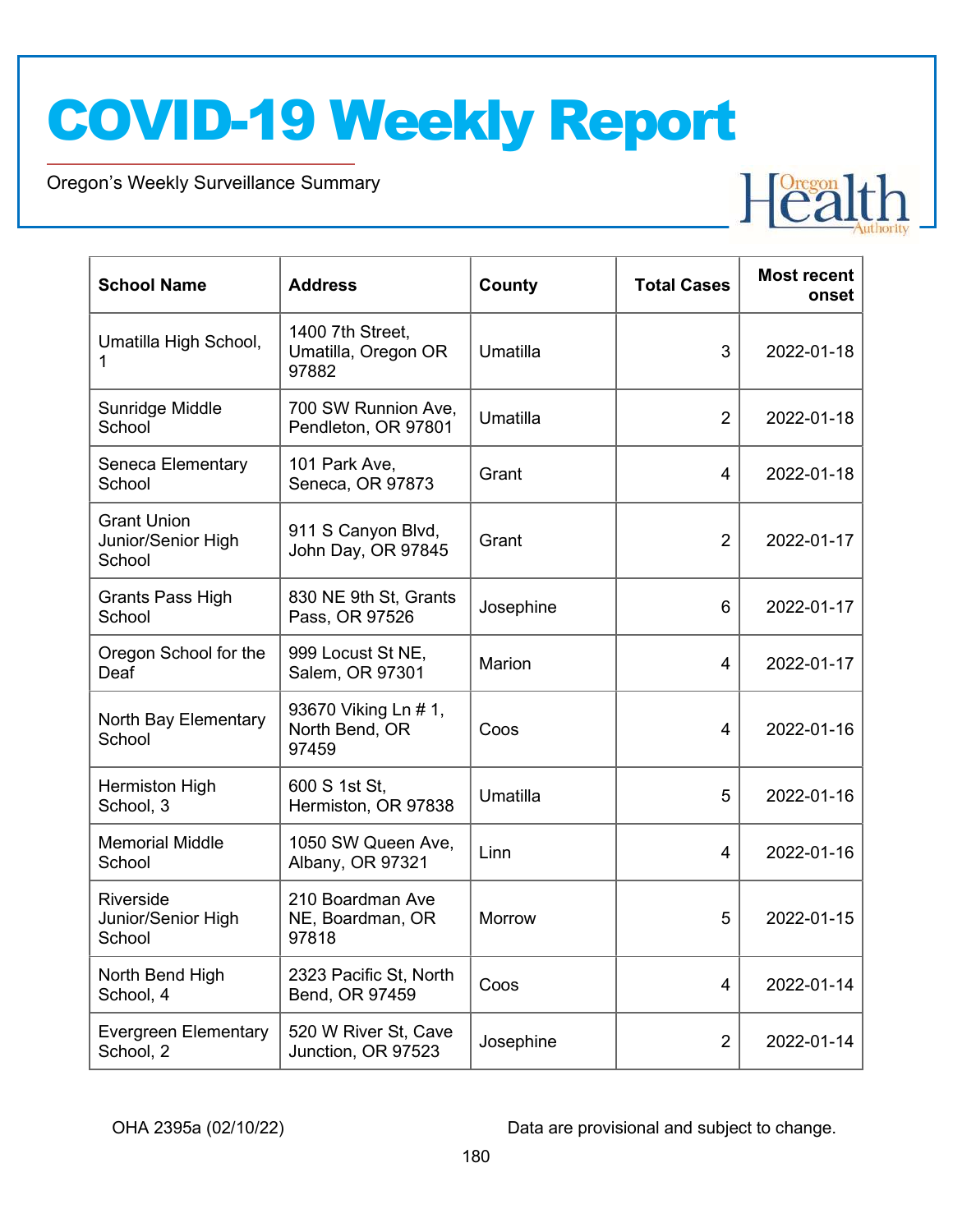Oregon's Weekly Surveillance Summary

| <b>School Name</b>                       | <b>Address</b>                             | County           | <b>Total Cases</b> | <b>Most recent</b><br>onset |
|------------------------------------------|--------------------------------------------|------------------|--------------------|-----------------------------|
| Hermiston High<br>School, 2              | 600 S 1st St,<br>Hermiston, OR 97838       | Umatilla         | 12                 | 2022-01-14                  |
| Myrtle Point High<br>School              | 717 4th St, Myrtle<br>Point, OR 97458      | Coos             | 5                  | 2022-01-13                  |
| LaCreole Middle<br>School, 3             | 701 SE Lacreole Dr,<br>Dallas, OR 97338    | Polk             | 3                  | 2022-01-13                  |
| Rainier Jr/Sr High<br>School             | 28170 Old Rainier Rd,<br>Rainier, OR 97048 | Columbia         | 6                  | 2022-01-12                  |
| Kalmiopsis<br>Elementary School, 3       | 650 Easy St,<br>Brookings, OR 97415        | Curry            | 2                  | 2022-01-12                  |
| <b>Elton Gregory Middle</b><br>School, 1 | 1220 NW Upas Ave.,<br>Redmond, OR 97756    | <b>Deschutes</b> | 6                  | 2022-01-12                  |

#### Table 9. Resolved school outbreaks

Schools reporting recently resolved COVID-19 outbreaks (n=37)

| <b>School Name</b>                            | <b>Address</b>                                | County            | <b>Total Cases</b> | <b>Most recent</b><br>onset |
|-----------------------------------------------|-----------------------------------------------|-------------------|--------------------|-----------------------------|
| <b>Silver Rail Elementary</b><br>School       | 61530 SE Stone<br>Creek Ln, Bend, OR<br>97702 | <b>Deschutes</b>  | 3                  | 2022-01-11                  |
| John Tuck Elementary<br>School                | 209 NW 10th St.,<br>Redmond, OR 97756         | <b>Deschutes</b>  | 6                  | 2022-01-11                  |
| Parkdale Elementary<br>School                 | 4880 Van Nuys Dr, Mt<br>Hood, OR 97041        | <b>Hood River</b> | 2                  | 2022-01-11                  |
| <b>Four Rivers</b><br><b>Community School</b> | 2449 SW 4th Ave,<br>Ontario, OR 97914         | Malheur           | $\overline{2}$     | 2022-01-10                  |
| Helix High School                             | 120 Main St, Helix,<br>OR 97835               | Umatilla          | $\mathcal{P}$      | 2022-01-10                  |

OHA 2395a (02/10/22) Data are provisional and subject to change.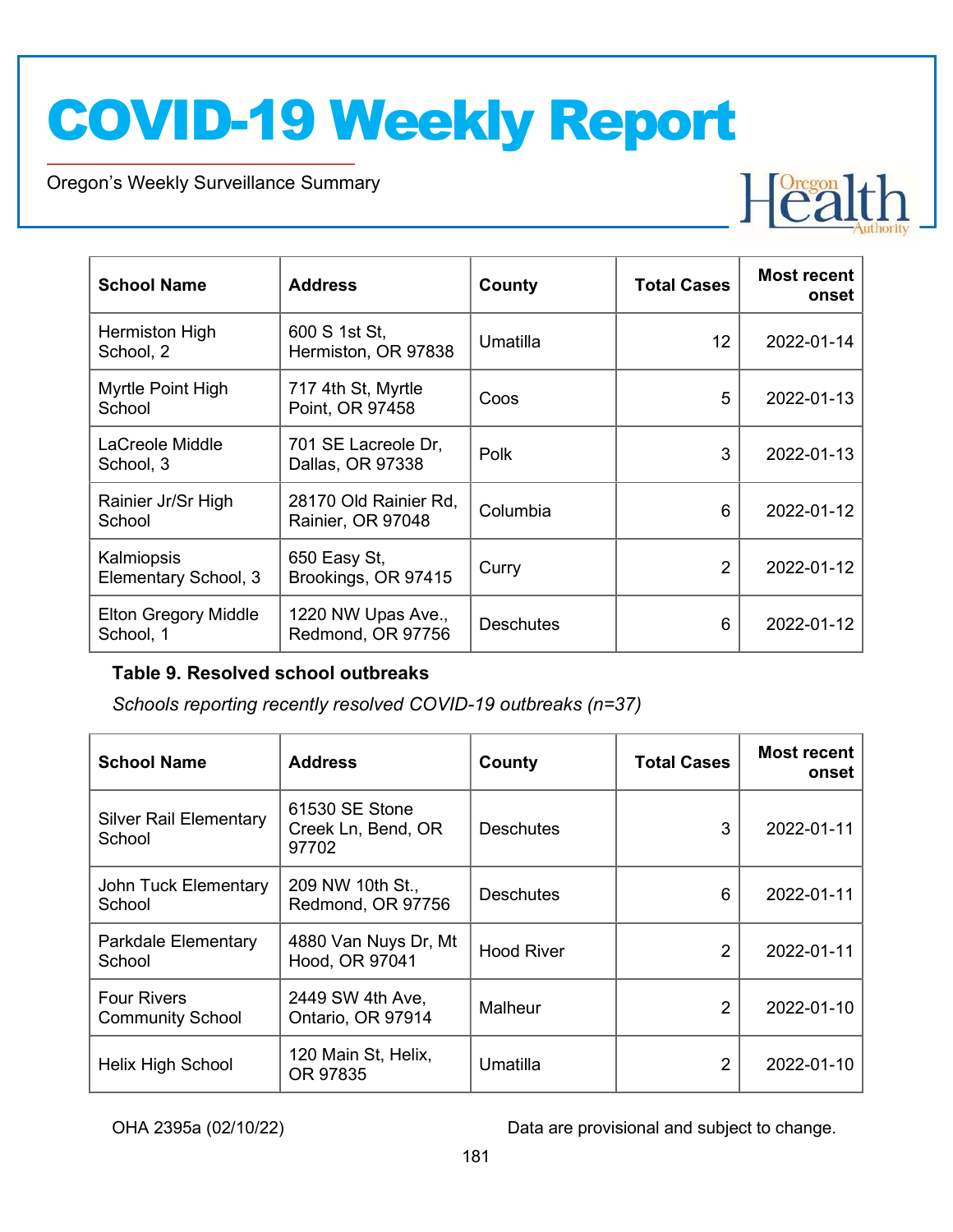Oregon's Weekly Surveillance Summary

| <b>School Name</b>                               | <b>Address</b>                                 | County           | <b>Total Cases</b> | <b>Most recent</b><br>onset |
|--------------------------------------------------|------------------------------------------------|------------------|--------------------|-----------------------------|
| <b>Hoover Elementary</b><br>School, 4            | 2323 Siskiyou Blvd,<br>Medford, OR 97504       | Jackson          | 6                  | 2022-01-08                  |
| Southern Oregon<br><b>Success Academy</b>        | 345 Merlin Rd, Merlin,<br>OR 97532             | Josephine        | $\overline{2}$     | 2022-01-06                  |
| <b>Newport Middle</b><br>School                  | 825 NE 7th St,<br>Newport, OR 97365            | Lincoln          | $\overline{2}$     | 2022-01-05                  |
| <b>Elton Gregory Middle</b><br>School, 2         | 1220 NW Upas Ave.,<br>Redmond, OR 97756        | <b>Deschutes</b> | 5                  | 2022-01-02                  |
| South Salem High<br>School                       | 1910 Church St SE,<br>Salem, OR 97302          | Marion           | $\overline{2}$     | 2022-01-01                  |
| LaSalle College<br>Preparatory                   | 11999 SE Fuller Rd,<br>Milwaukie, OR 97222     | Clackamas        | $\overline{7}$     | 2022-01-01                  |
| David Douglas High<br>School                     | 1001 SE 135th Ave,<br>Portland, OR 97233       | Multnomah        | 3                  | 2021-12-29                  |
| Southridge High<br>School, 2                     | 9625 SW 125th Ave,<br>Beaverton, OR 97008      | Washington       | $\overline{7}$     | 2021-12-27                  |
| West Linn High<br>School, 2                      | 5464 W A St, West<br>Linn, OR 97068            | Clackamas        | 3                  | 2021-12-27                  |
| Marshfield High<br>School, 1                     | S 10th & Ingersoll St,<br>Coos Bay, OR 97420   | Coos             | 11                 | 2021-12-26                  |
| <b>Central High School</b>                       | 1530 Monmouth St,<br>Independence, OR<br>97351 | Polk             | $\overline{4}$     | 2021-12-26                  |
| Sherwood High<br>School, 3                       | 18800 SW Haide Rd,<br>Sherwood, OR 97140       | Washington       | $\overline{2}$     | 2021-12-26                  |
| <b>Crooked River</b><br><b>Elementary School</b> | 1400 SE 2nd St,<br>Prineville, OR 97754        | Crook            | 8                  | 2021-12-25                  |

OHA 2395a (02/10/22) Data are provisional and subject to change.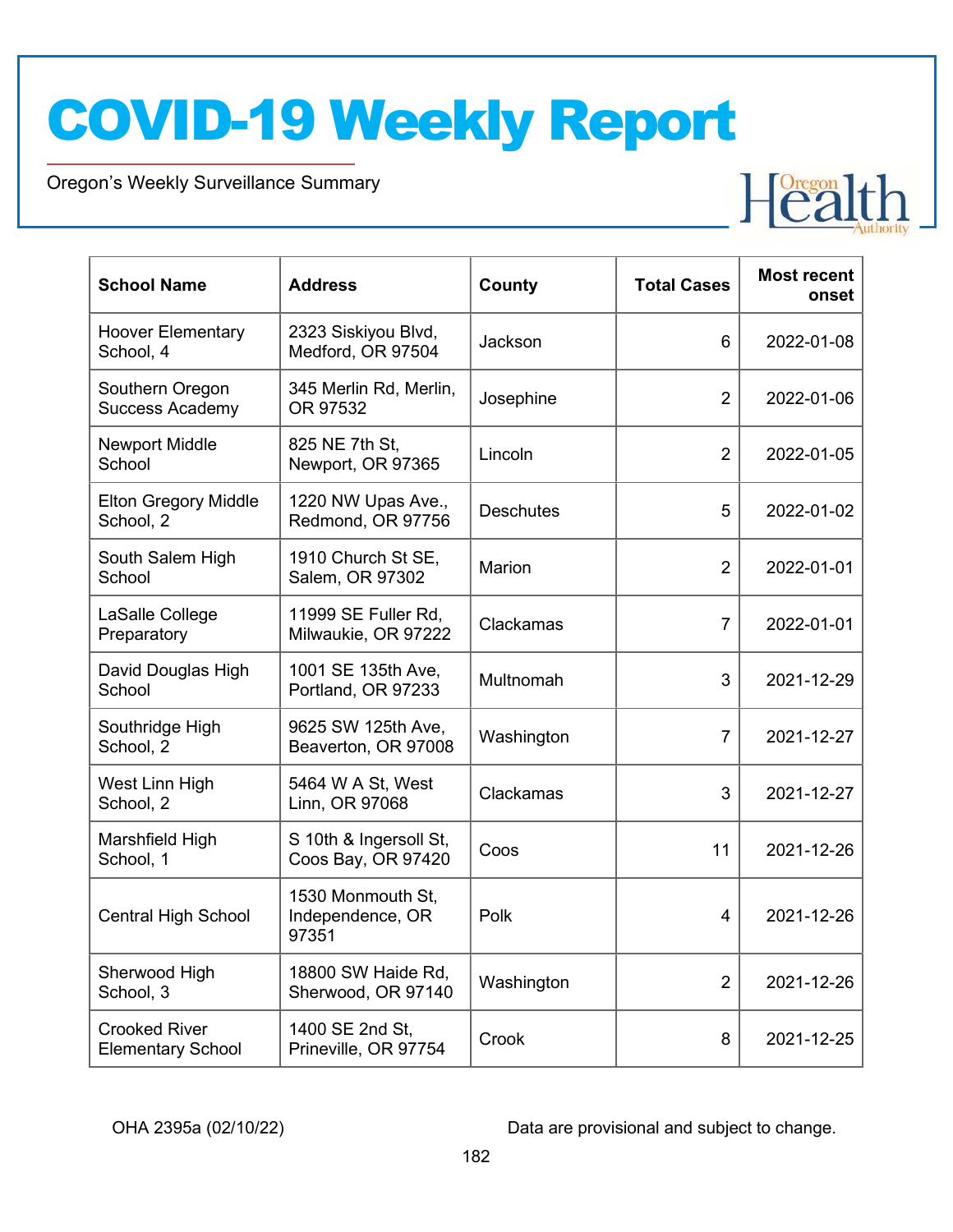Oregon's Weekly Surveillance Summary

| <b>School Name</b>                                  | <b>Address</b>                                                | County     | <b>Total Cases</b> | <b>Most recent</b><br>onset |
|-----------------------------------------------------|---------------------------------------------------------------|------------|--------------------|-----------------------------|
| West Linn High<br>School, 1                         | 5464 W A St, West<br>Linn, OR 97068                           | Clackamas  | 5                  | 2021-12-25                  |
| <b>Catlin Gabel School</b>                          | 8825 SW Barnes Rd,<br>Portland, OR 97225                      | Washington | 9                  | 2021-12-24                  |
| Philomath High School                               | 2054 Applegate St,<br>Philomath, OR 97370                     | Benton     | 6                  | 2021-12-24                  |
| Corbett High School, 2                              | 35800 E. Historic<br>Columbia River Hwy,<br>Corbett, OR 97019 | Multnomah  | 3                  | 2021-12-22                  |
| Canby High School                                   | 721 SW 4th Ave,<br>Canby, OR 97013                            | Clackamas  | 8                  | 2021-12-21                  |
| <b>Sherwood Middle</b><br>School, 2                 | 16956 SW Meinecke<br>Rd, Sherwood, OR<br>97140                | Washington | $\overline{2}$     | 2021-12-21                  |
| Roosevelt High School                               | 6941 N Central St,<br>Portland, OR 97203                      | Multnomah  | 4                  | 2021-12-20                  |
| McLoughlin High<br>School, 1                        | 120 S Main St, Milton-<br>Freewater, OR 97862                 | Umatilla   | 4                  | 2021-12-20                  |
| Sherwood High<br>School, 1                          | 18800 SW Haide Rd,<br>Sherwood, OR 97140                      | Washington | 5                  | 2021-12-19                  |
| <b>Clackamas River</b><br><b>Elementary School</b>  | 301 NE 2nd Ave,<br>Estacada, OR 97023                         | Clackamas  | $\overline{2}$     | 2021-12-19                  |
| <b>Glencoe High School</b>                          | 2700 NW Glencoe Rd,<br>Hillsboro, OR 97124                    | Washington | $\overline{2}$     | 2021-12-18                  |
| <b>Gladstone High</b><br>School, 2                  | 18800 Portland Ave,<br>Gladstone, OR 97027                    | Clackamas  | 4                  | 2021-12-17                  |
| <b>Coquille Junior Senior</b><br><b>High School</b> | 499 W Central Blvd,<br>Coquille, OR 97423                     | Coos       | 9                  | 2021-12-17                  |

OHA 2395a (02/10/22) Data are provisional and subject to change.